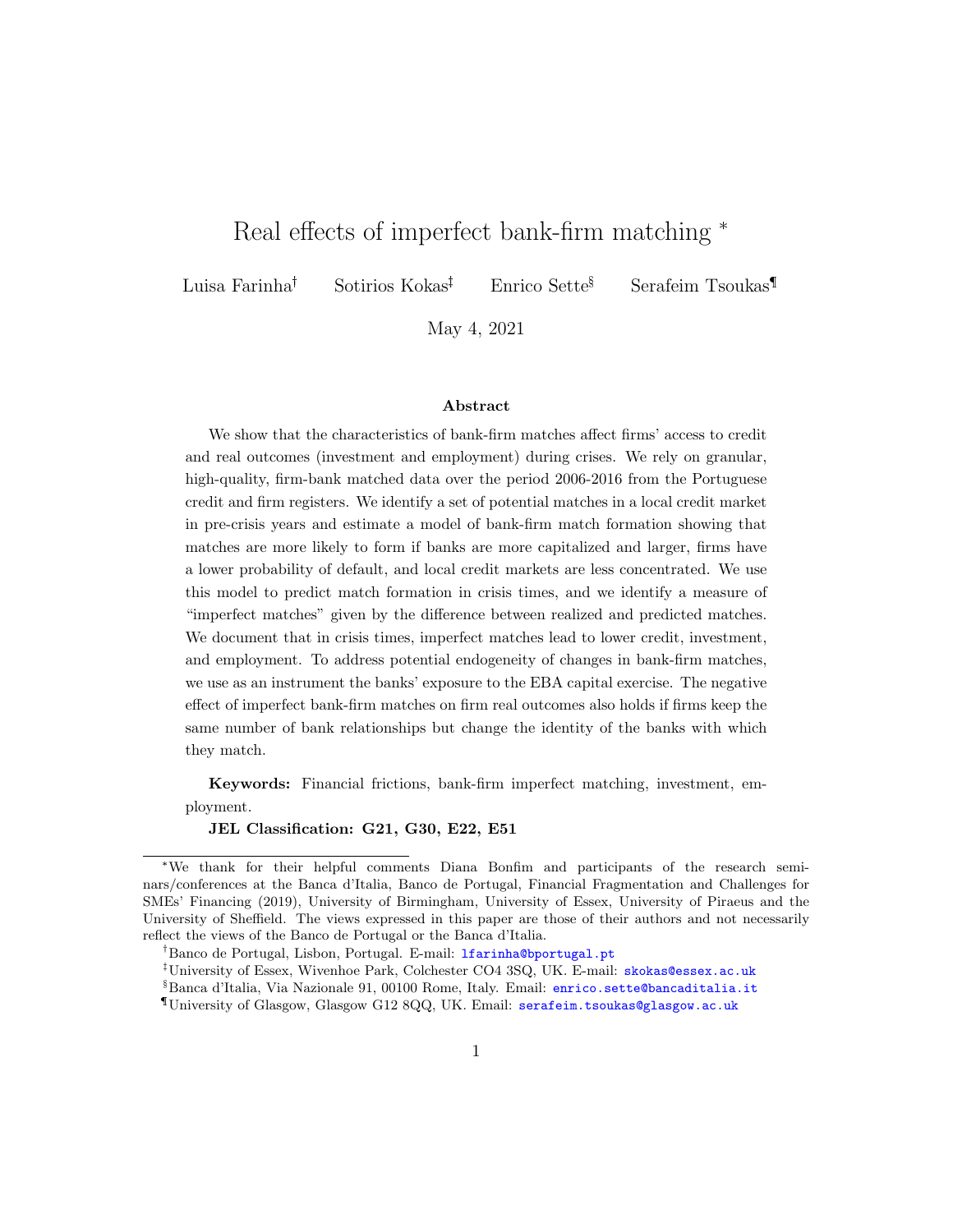## 1 Introduction

Disruptions in credit markets have large consequences on economic activity. During the Great Depression and the Great Recession, as well as during the European sovereign debt crisis, a contraction in credit turned into a large decline in firms' investment and employment. One lesson from these extreme economic events is that relationship lending can mitigate the negative effects of a financial crisis by smoothing fluctuations in credit [\(Bolton, Freixas, Gambacorta and Mistrulli,](#page-31-0) [2016;](#page-31-0) [Sette and Gobbi,](#page-35-0) [2015\)](#page-35-0). When credit relationships terminate, the soft information dissipates and firms may struggle to start new relationships. Importantly, the new bank-firm matches may be less efficient than existing ones if the features of banks and firms matter for building bank-firm relationships. To the extent that individual bank-firm matches have different quality, substituting a bank relationship with one of lower quality may lead to restricted access to credit and lower firm growth.

This paper provides novel evidence on how the characteristics of bank-firm matches affect firms' access to credit and key real outcomes. Unlike other studies that focus on the existence or the break-up of bank-firm relationships, we study how firms and banks form matches. We explore the determinants of bank-firm matching formation in normal times, which we rely upon as a benchmark of stable bank-firm matches. We build on this foundation to develop a new index on the quality of the bank-firm matching that measures how matches in crisis times differ from those in normal times. Crucially, we explore how the matching quality index affects firms' access to credit, investment, and employment growth during the Global Financial and the Eurozone sovereign debt crises. Finally, we disentangle single and multiple banking relationships to better understand which types of firms are most affected by changes in the fundamentals of bank-firm matches.

Existing theories that identify the main determinants of bank-firm match formation,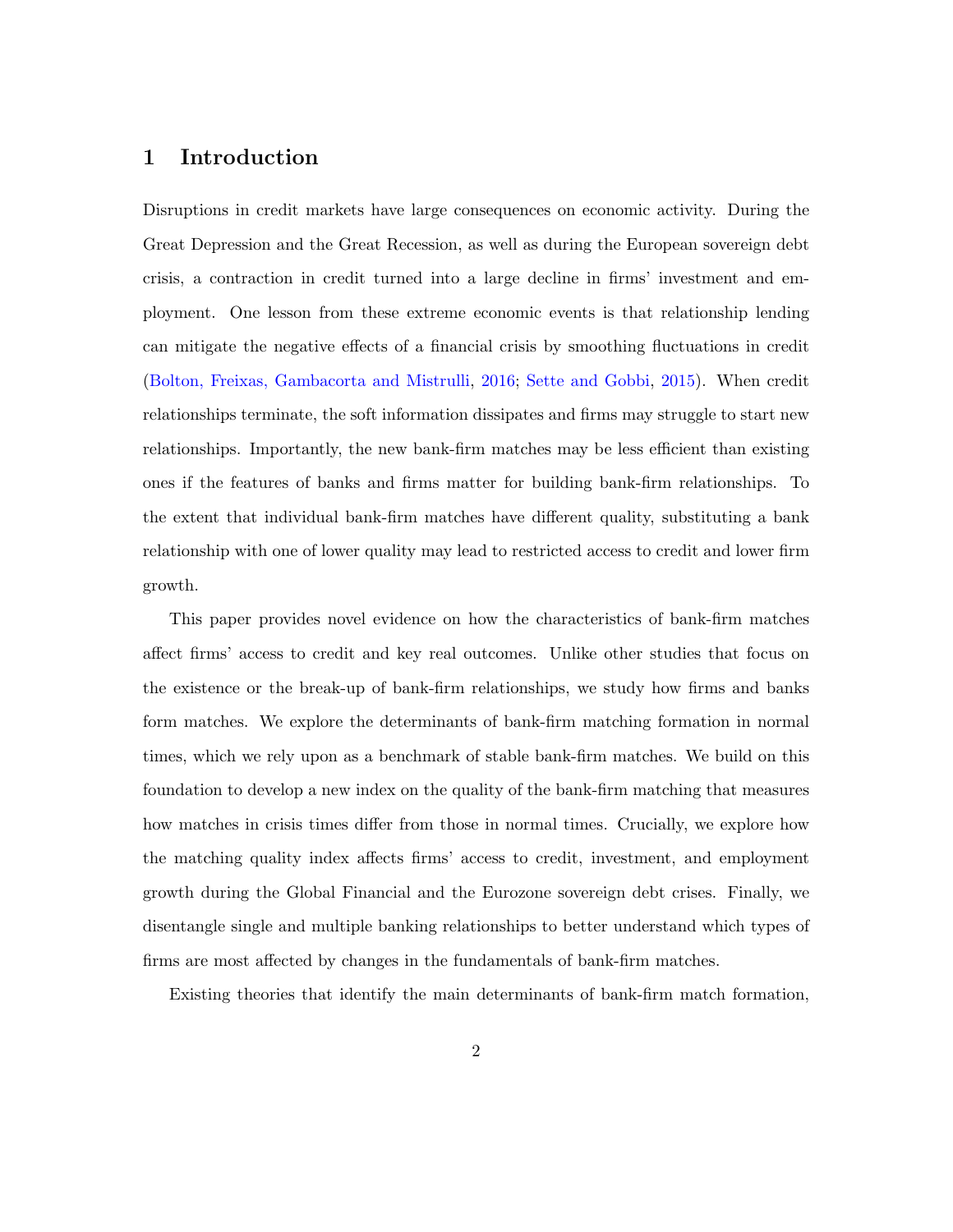provide a useful framework for our empirical analysis. The first is the relative size of banks and firms. Bigger banks characterized by larger hierarchies may find it more difficult to monitor smaller borrowers [\(Stein,](#page-35-1) [2002\)](#page-35-1). The second is bank capital and firm riskiness. Banks with higher capital are more likely to match with riskier and smaller firms, as they have higher incentives to monitor borrowers because of bigger skin-in-the-game [\(Holmstrom](#page-33-0) [and Tirole,](#page-33-0) [1997\)](#page-33-0). Other theories emphasize that higher leverage creates stronger incentives for monitoring [\(Diamond and Rajan,](#page-32-0) [2001\)](#page-32-0), while models of risk-shifting [\(Keeley,](#page-34-0) [1990;](#page-34-0) [Acharya and Naqvi,](#page-30-0) [2012\)](#page-30-0) predict more frequent and stable matches between low-capital banks and risky firms. Finally, an additional potentially relevant determinant of bank-firm matches is competition in local credit markets [\(Allen, Carletti and Marquez,](#page-30-1) [2011\)](#page-30-1).

Taking stock of these theories, our empirical approach proceeds as follows. First, relying on comprehensive microdata on the universe of loans from Portugal, we estimate a model to predict the determinants of realized bank-firm matches in the period before the global financial crisis. We find that a match between a bank and a firm is more likely to occur if the bank is large, is well capitalized, has a branch close to a firm, and the firm is less likely to default. These correlations are not causal and thus we cannot distinguish which party initiates the matching. However, they represent an important first glance at the bank and firm characteristics that are associated to the formation of bank-firm relationships. Importantly, they allow us to predict the bank-firm matching in normal times and therefore measure how existing or new matches in crisis times differ from normal times. We document that the years preceding the global financial crisis in Portugal are not characterized by excessive growth of credit based on [Greenwood, Hanson, Shleifer and](#page-33-1) [Sørensen](#page-33-1) [\(2020\)](#page-33-1), and therefore represent a benchmark to evaluate the matches in a crisis.

Having the bank-firm formation as the starting point, we create an index for the quality of the bank-firm matching, which is the difference between the observed matches in the crisis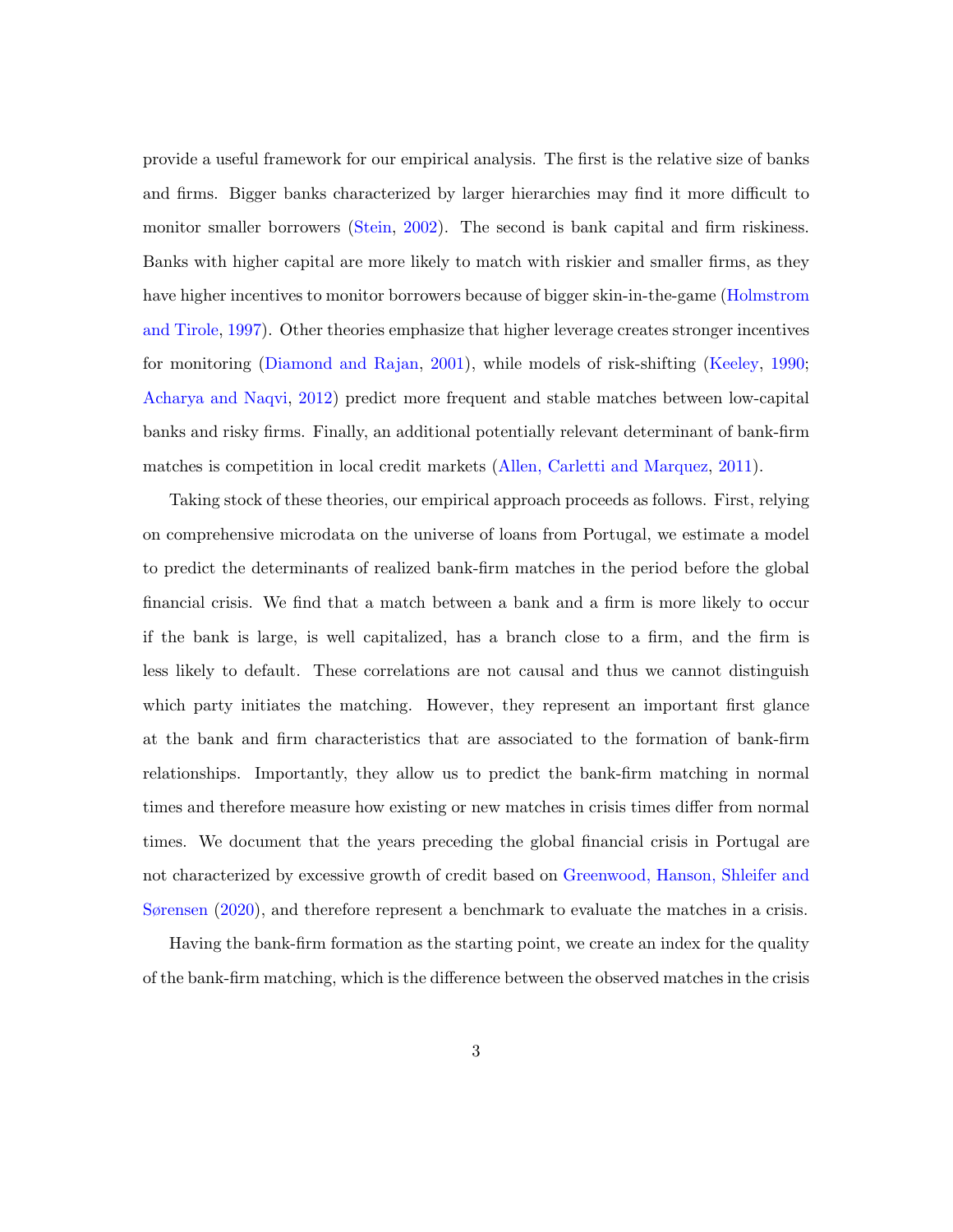period and those predicted by the model, estimated on the pre–crisis period. We document that the matching index deteriorates steadily between 2009 and 2015, and it improves somewhat afterward, without reverting to the pre–crisis levels. From a decomposition analysis, we observe that the main drivers of the evolution of the index arise from changes in bank and firm characteristics and from the termination of lending relationships, but changes in the shares of credit across banks play a limited role. Interestingly, small and midsize enterprises (SMEs), which typically suffer from borrowing constraints in crisis times, almost entirely drive the deterioration of the index.

Next, we document that the larger the difference between the observed and predicted matches (i.e, worse matching in crisis times relative to pre-crisis times), the lower the access to credit, investment, and employment at the firm-level. To address potential endogeneity concerns in match survival in crisis times, we exploit the shock created by the European Banking Authority's (EBA) capital exercise in 2011, which led selected banks to cut lending across the board, irrespective of firm characteristics [\(Blattner, Farinha and Rebelo,](#page-31-1) [2018;](#page-31-1) [Gropp, Mosk, Ongena and Wix,](#page-33-2) [2019;](#page-33-2) Fraisse, Lé and Thesmar, [2020\)](#page-33-3). This allows us to isolate exogenous variation in the supply–driven bank-firm matching quality that is is orthogonal to firm characteristics. Importantly, we document that the negative effect of deterioration in the bank-firm matching index occurs both when the number of matches falls, and when substituting banks keeps the number of relationships constant.

Our work relies on granular microdata from the Portuguese credit and firm registers. These data are ideal to study bank-firm formation, the quality of bank-firm matches, and how its changes have real effects on firms. First, the Portuguese credit registry has a very low reporting threshold,  $\epsilon$ 50, which allows us to observe the entire population of bankfirm relationships. This is critical to obtain an accurate estimate of potential, observed and predicted bank-firm matches. Second, the dataset includes a large fraction of micro and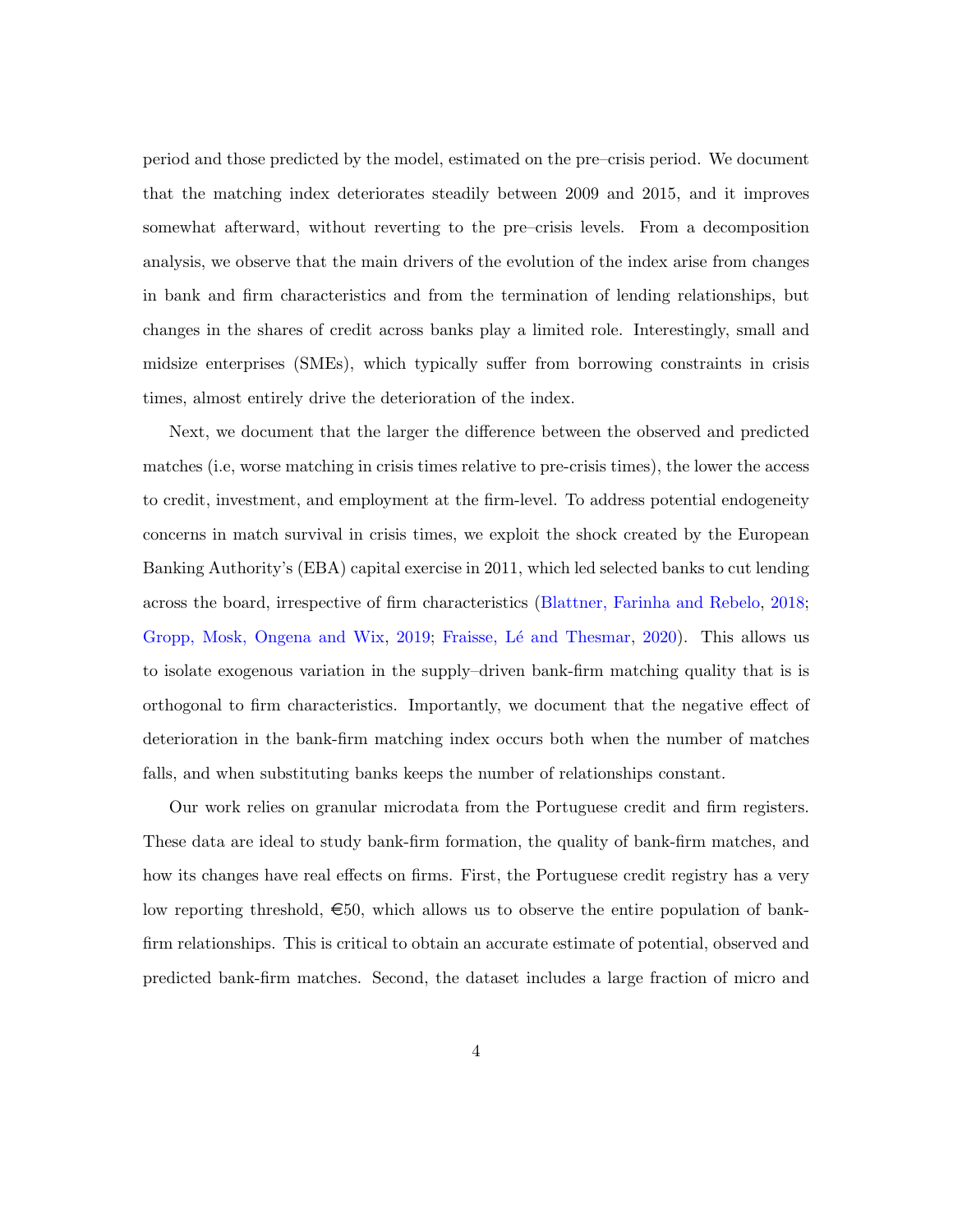small firms. These firms are heavily bank dependent–and typically cannot substitute bank credit with market financing when their access to credit worsens. Third, the Portuguese economy did not experience an unusual boom prior to the crisis, nor did it experience a housing bubble. We use the approach in [Greenwood, Hanson, Shleifer and Sørensen](#page-33-1) [\(2020\)](#page-33-1) to verify that between 2006 and 2008 Portugal was not in a credit boom (see [Farinha,](#page-33-4) [Spaliara and Tsoukas,](#page-33-4) [2019\)](#page-33-4). This allows us to estimate predicted bank-firm match quality in pre–crisis times, which is a reasonable benchmark of how bank-firm relationships form.

Our findings contribute to several strands of the literature. Our work is most closely related to [Schwert](#page-34-1) [\(2018\)](#page-34-1) who shows, on syndicated loan data, that bank-dependent borrowers are more likely to form credit relationships with well–capitalized banks, as this allows bank–dependent firms to obtain a smoother flow of credit along the business cycle. We complement and extend these findings in several ways. We study the bank-firm matching to derive an index for the quality of the matching and analyze how the matching quality affects firms' access to credit, investment and employment growth. Importantly, we observe the whole population of borrowers and lenders from a comprehensive credit registry, which is critical to obtain a full picture of potential and realized matches, extending the evidence from syndicated loan data that typically include only large firms. We also study more broadly the drivers of match formation: capital in our set-up is one, albeit important, of several characteristics driving the creation of bank-firm matches. In this respect, we build on prior work showing that relative bank-firm size and distance affect the amount of loans, or their price, but do not look at the probability that a bank and a firm create a relationship. Small banks give SMEs better access to credit because they have a comparative advantage in producing soft information, which is a key input in lending to SMEs [\(Stein,](#page-35-1) [2002\)](#page-35-1), while large banks in the U.S. are associated primarily with larger firms employing a transaction lending technology [\(Berger, Miller, Petersen, Rajan](#page-30-2)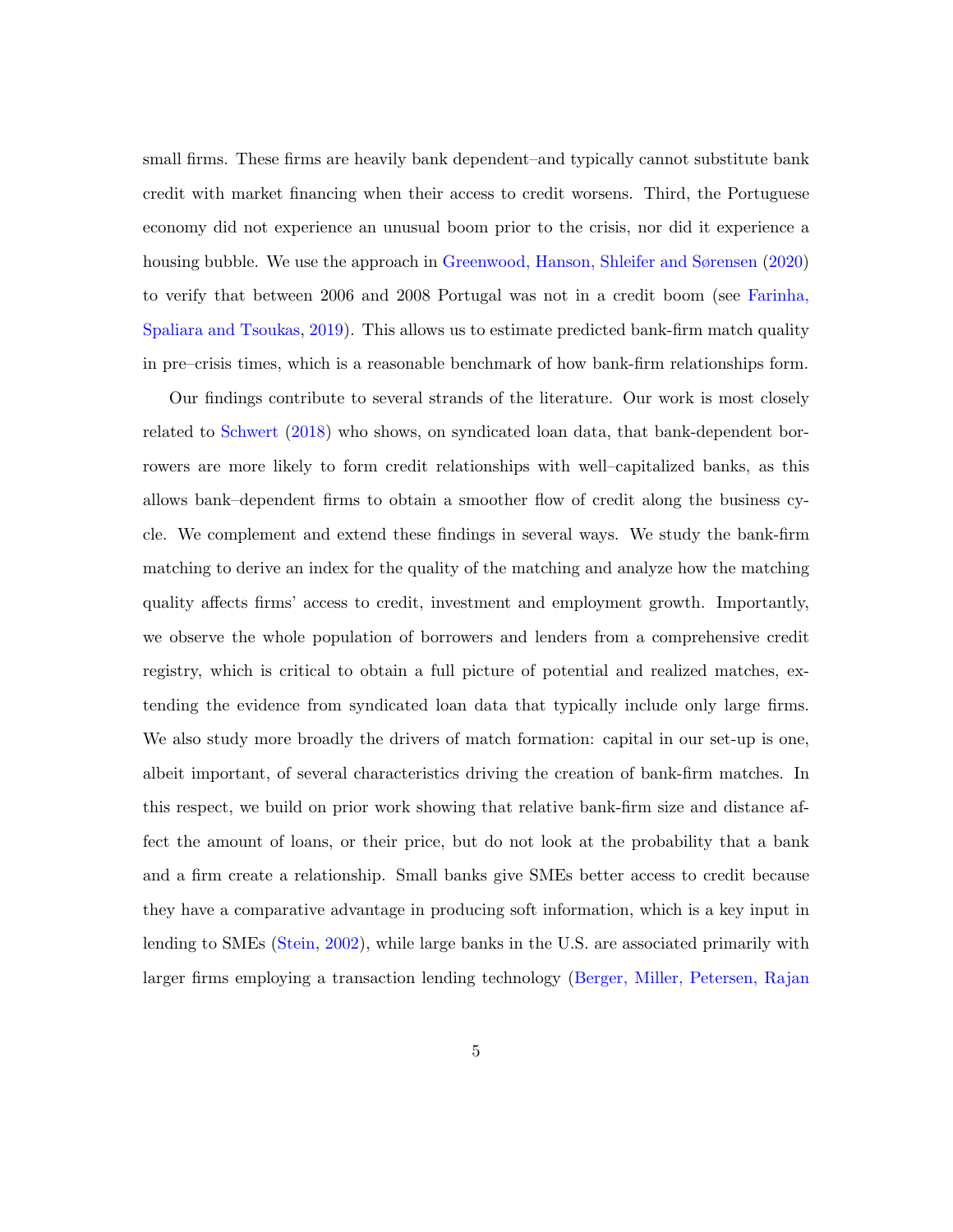[and Stein,](#page-30-2) [2005\)](#page-30-2). Although our estimates aim at identifying predictors of a bank-firm match and warrant a causal interpretation only under rather strict assumptions, they are informative for theories of the drivers of bank-firm relationships.

We also contribute to the large literature on relationship lending. Several papers document that longer and stable bank-firm relationships support firms' access to credit (see for a summary [Degryse, Kim and Ongena,](#page-32-1) [2009\)](#page-32-1), especially in times of crises [\(Sette and Gobbi,](#page-35-0) [2015;](#page-35-0) [Bolton, Freixas, Gambacorta and Mistrulli,](#page-31-0) [2016;](#page-31-0) [Cohen, Hachem and Richardson,](#page-32-2) [2020\)](#page-32-2). Our results contribute to this literature by showing that when matches break, the ensuing loss of soft information is amplified the more the new matching differs, in terms of bank-frim characteristics, from the matches prevailing in good times. This occurs also if bank-firm relationships are replaced and the total number of relationships remains constant: Credit access may be impaired depending on the quality of the new matching. Finally, even when matches are still in place, their quality may change because of changes in characteristics of banks and firms, and this affects access to credit and firm growth. Thus, the effectiveness of relationship lending in ensuring access to credit depends on the evolution of the bank and firm characteristics that matter for the quality of the match, and it is not sufficient to assess the length of the relationships or the distance between the borrower and the lender. We further contribute to the literature on relationship lending by documenting the determinants of the formation of bank-firm relationships.

Finally, the analysis of the real effects of the bank-firm match quality contributes more broadly to the literature on the real effects of financial shocks [\(Duchin, Ozbas and Sensoy,](#page-32-3) [2010;](#page-32-3) [Cingano, Manaresi and Sette,](#page-31-2) [2016;](#page-31-2) [DeJonghe, Dewachter, Mullier, Ongena and](#page-32-4) [Schepens,](#page-32-4) [2020;](#page-32-4) [Balduzzi, Brancati and Schiantarelli,](#page-30-3) [2018\)](#page-30-3) and employment [\(Chodorow-](#page-31-3)[Reich,](#page-31-3) [2014;](#page-31-3) [Popov and Rocholl,](#page-34-2) [2018;](#page-30-4) Bentolila, Jansen, Jiménez and Ruano, 2018; [Berton,](#page-31-4) [Mocetti, Presbitero and Richiardi,](#page-31-4) [2018;](#page-31-4) [Dwenger, Fossen and Simmler,](#page-33-5) [2020\)](#page-33-5) by showing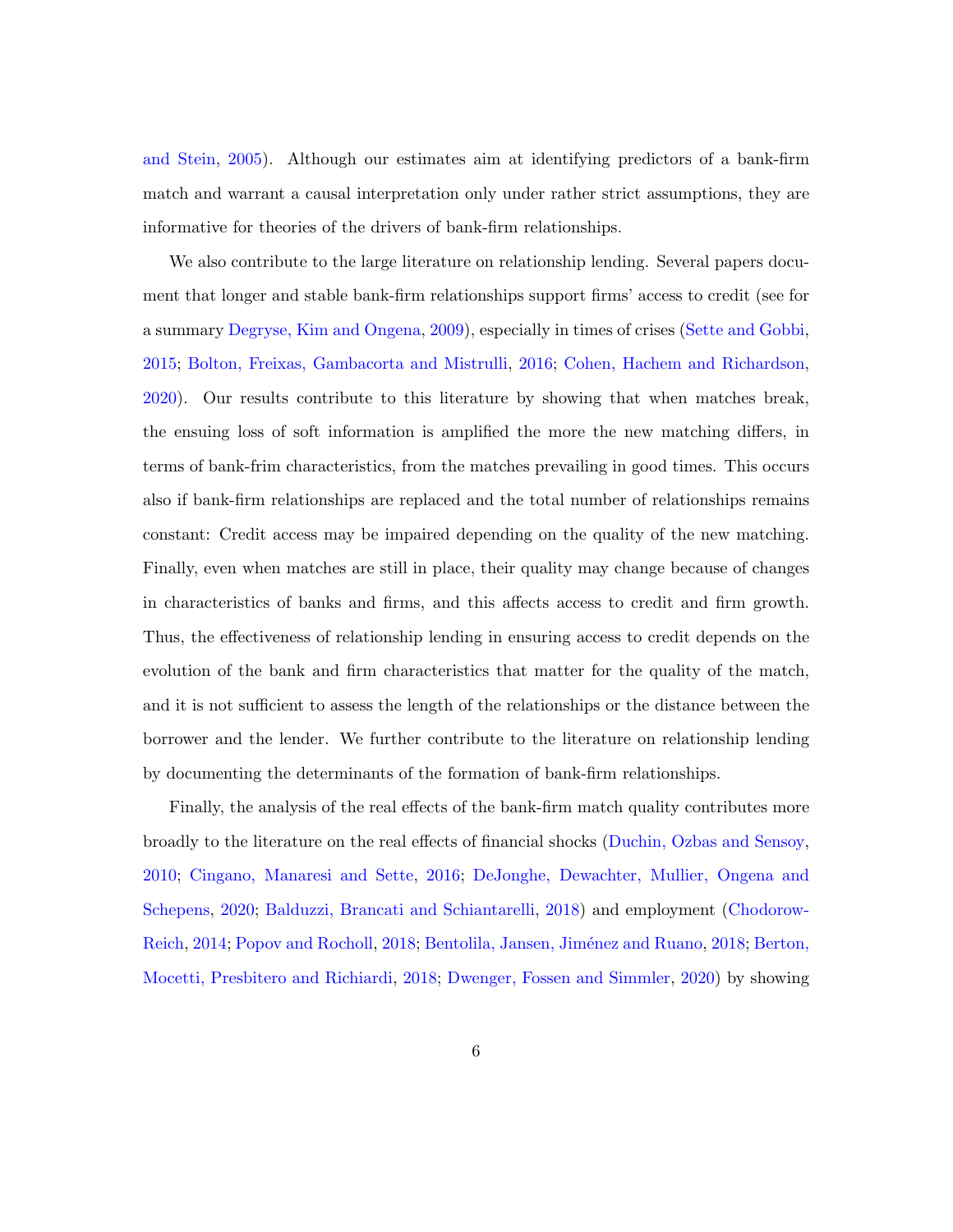that the worsening of bank-firm matches that occurs in crises is a specific channel through which financial shocks affect credit access and impair firm growth. Moreover, we find that the real effects of worse bank-firm matches are stronger for firms with single bank relationships, which are disproportionately smaller firms. These results are related to recent work showing that small firms are more cyclical than larger firms [\(Crouzet and](#page-32-5) [Mehrotra,](#page-32-5) [2020\)](#page-32-5). Contrary to their findings, we document a potentially bigger relevance of financial frictions to explain firm growth in crisis times. Finally, our results on SMEs complement [Chodorow-Reich, Darmouni, Luck and Plosser](#page-31-5) [\(2020\)](#page-31-5), who document worse access to credit among SMEs relative to larger firms in U.S. data–and–tougher access to liquidity during the Covid-19 pandemic.

The paper is structured as follows. In section [2](#page-6-0) we describe the empirical specifications and the estimation strategy. We present the data used in our empirical analysis in section [3.](#page-14-0) In section [4](#page-16-0) we report the results. In section [5](#page-26-0) we check the robustness of our findings, and we provide concluding comments in section [6.](#page-27-0)

## <span id="page-6-0"></span>2 Empirical specification

#### 2.1 Bank-firm matching

As a first step, we model the determinants of the probability of a bank-firm match, as follows:

<span id="page-6-1"></span>
$$
Prob(match_{b,f,l,t}) = \lambda_1 * (Firm Size_{f,l,t} * Bank Size_{b,l,t}) + \lambda_2 * Capital ratio_{b,t}
$$

$$
+ \lambda_3 * HHI_{b,l,t} + \lambda_4 * Prob(default)_{f,t-1} + \alpha_0 + \epsilon_{b,f,l,t} \tag{1}
$$

where the dependent variable *Match* is a dummy that takes the value one, if the bank  $(b)$ - firm  $(f)$  matching is in the credit registry within a four-digit post code  $(l)$  at time t,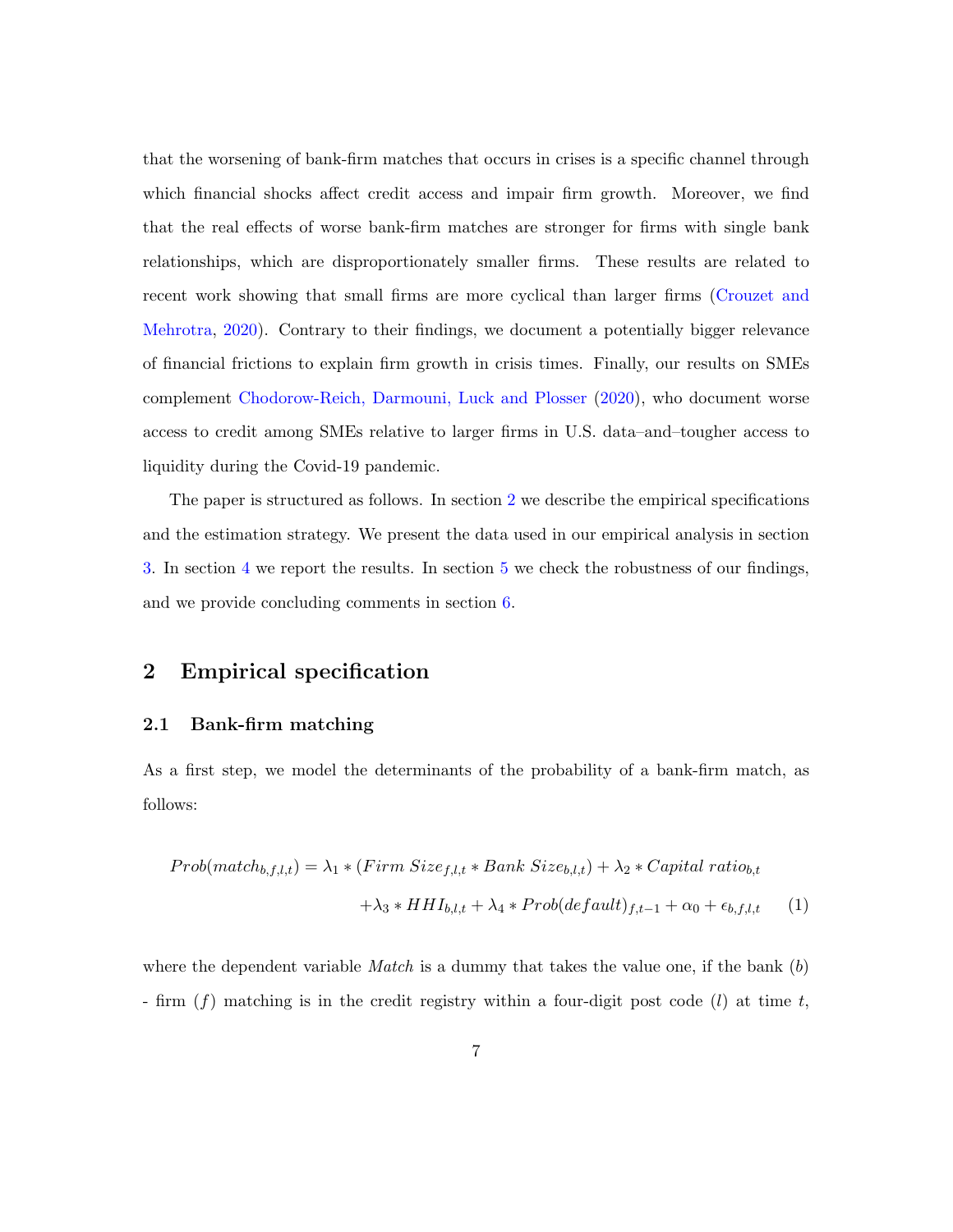and zero if they do not match. That is, there is potential matching due to firm location and the bank-branch location. Equation [\(1\)](#page-6-1) features two main building blocks. The first involves the construction of bank-firm matches, which is key in identifying potential and observed matches. To this end, we need to define a relevant local credit market. According to existing theories and empirical evidence, geographical distance, particularly for small business, erodes banks' ability to acquire firm private (soft) information because it captures proximity to the information source in various guises. More specifically, for firms in distant locations it can be more costly to borrow because of information problems [\(Hauswald and](#page-33-6) [Marquez,](#page-33-6) [2006\)](#page-33-6) and transportation costs [\(Acharya, Hasan and Saunders,](#page-30-5) [2006\)](#page-30-5). According to these theories, banks derive cost advantages ex-ante from being physically closer to the borrower.

From the Register of Exporters and Importers (Registro Especial de Instituicoes), we observe the list of bank-branches in Portugal with information about postal code and opening-closing dates for each branch. We restrict our analysis to active branches after 2006, which is the first year of our sample. Then, following [Degryse and Ongena](#page-32-6) [\(2005\)](#page-32-6) we obtain all bank-branches that operate in a four-digit post code. These represent all potential matches for firms with headquarters in the same post code.<sup>[1](#page-7-0)</sup> [Petersen and Rajan](#page-34-3) [\(2002\)](#page-34-3) report that the distance between U.S. bank-firms increases over time, while [Granja,](#page-33-7) [Leuz and Rajan](#page-33-7) [\(2018\)](#page-33-7) find a cyclical pattern in lending distances that widen in booms and shorten in downturns. However, [Bonfim, Nogueira and Ongena](#page-31-6) [\(2021\)](#page-31-6) show that the median distance between a firm and a bank in Portugal is 1.9 kilometres.

Importantly, approximately 70% of firms employ at least one bank that has branches in the same postal code, and the remaining firms are linked with bank-branches in different

<span id="page-7-0"></span><sup>&</sup>lt;sup>1</sup>The first digit designates one of the nine postal regions: Lisbon  $(1)$ , Estremadura e Ribatejo  $(2)$ , Beira Litoral (3), Minho e Douro Litoral (4), Trás-os-Montes e Alto Douro (5), Beira Interior (6), Alentejo (7), Algarve (8), Madeira Islands, and Azores (9). The following two digits designate postal distribution centers within a region, and the fourth digit is a designated address.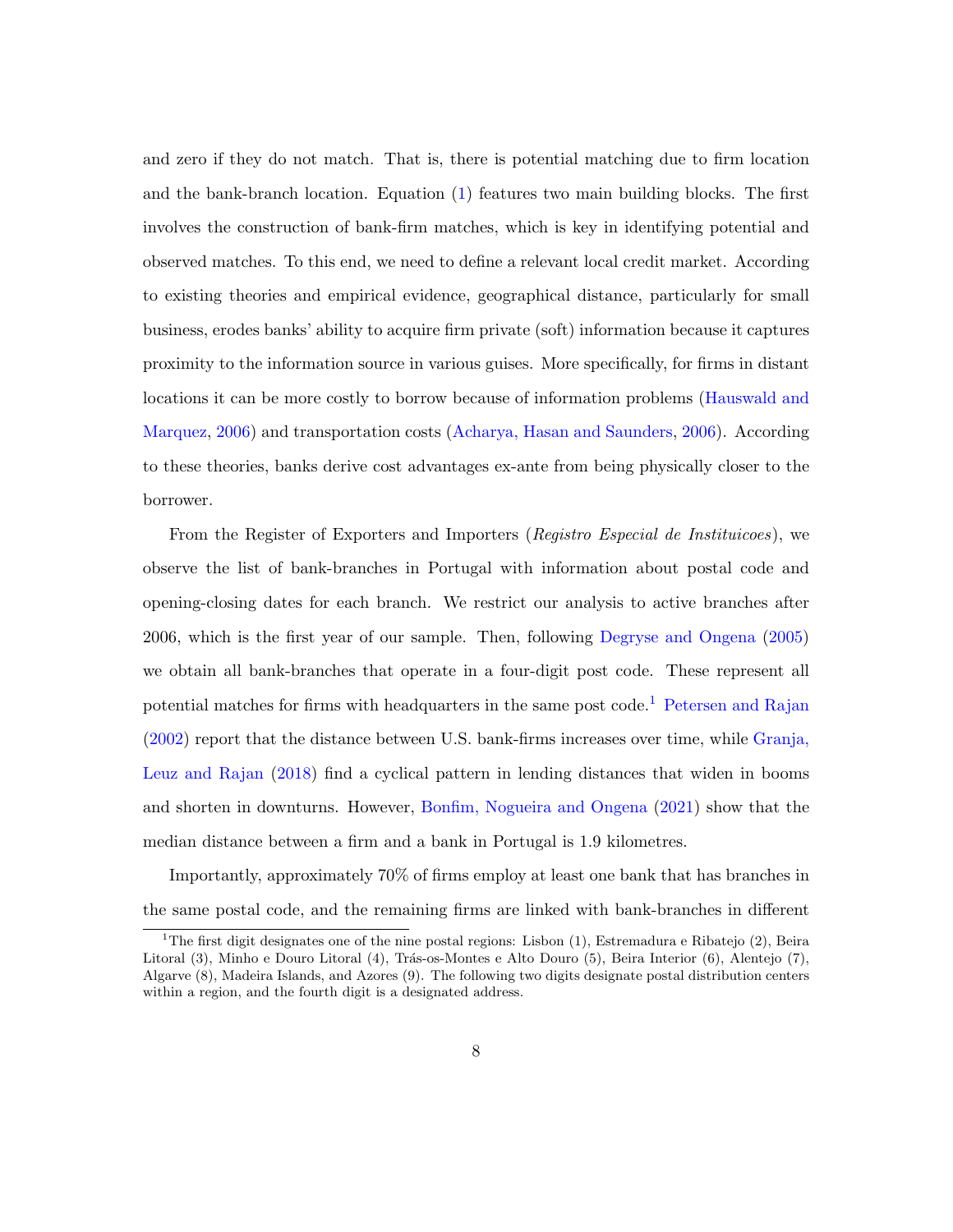post codes.<sup>[2](#page-8-0)</sup> Next, we match these data using unique bank identifiers with credit registry data, and we geographically map the postal codes of bank-branches and firms to calculate the observed bank-firm matches.<sup>[3](#page-8-1)</sup> Our data allow us to distinguish between potential and observed bank-firm matches, and therefore measure which bank and firm characteristics are correlated with a match realization out of the potential matches.

The second building block involves the selection of the potential drivers of bank firm matches. Prior literature highlights that the matching process depends on bank-firm size [\(Stein,](#page-35-1) [2002\)](#page-35-1), bank capital [\(Holmstrom and Tirole,](#page-33-0) [1997\)](#page-33-0), banking competition [\(Allen,](#page-30-1) [Carletti and Marquez,](#page-30-1) [2011\)](#page-30-1), and firms' riskiness [\(Keeley,](#page-34-0) [1990;](#page-34-0) [Acharya and Naqvi,](#page-30-0) [2012\)](#page-30-0). To capture size dependence, we use relative size and an interaction between the deciles of firm and bank size. We measure bank capital as the ratio of book equity to total assets. We include the Herfindahl-Hirschman index (HHI) of the branch concentration per bank at the four–digit post code. As for firms' riskiness, we incorporate the Banco de Portugal's estimation of the borrower's probability of default.<sup>[4](#page-8-2)</sup>  $\alpha_0$  denotes different levels of timevarying and time-invariant fixed effects, and  $\epsilon_{b,f,l,t}$  is a loan–level shock that captures the stochastic disturbances.

In equation [\(1\)](#page-6-1) we are concerned with matching firms and banks, not with identifying a causal relationship from the drivers. We are mainly interested in reducing omittedvariable bias, as this might affect the predictions from the matching. The granularity of our dataset allows us to account for unobservables by including different sets of time-

<span id="page-8-0"></span><sup>&</sup>lt;sup>2</sup>In unreported results for robustness, we define the relevant market at the seven-digit postcode. In doing so, we resort to a smaller geographical area compared to the four-digit postcode. Although the number of matches that we obtain is significantly smaller, the results are qualitatively unchanged.

<span id="page-8-1"></span><sup>&</sup>lt;sup>3</sup>As we do not observe exactly which branch originates the loan, we aggregate all branches of a bank in a four–digit post–code, because this is our unit of analysis and final loan–approval occurs at the bank's headquarters.

<span id="page-8-2"></span><sup>4</sup>The Banco de Portugal calculates the probability that any given firm has a significant default episode vis-á-vis the banking system using information from the central credit register and comprehensive balance sheet data [\(Antunes, Goncalves and Prego,](#page-30-6) [2016\)](#page-30-6). This variable measures the firm's probability of default on bank debt within a one-year horizon.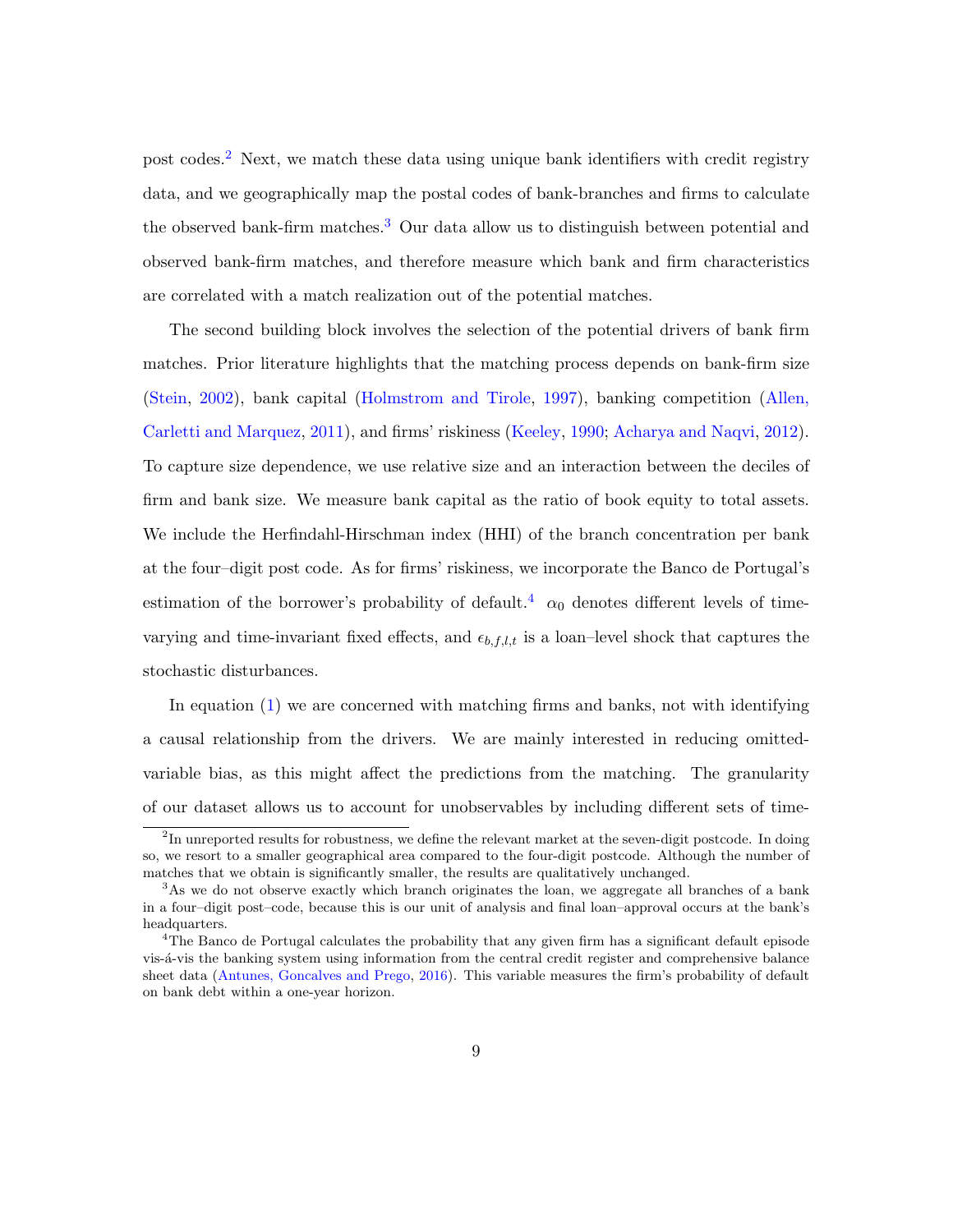varying fixed effects (bank\*year, firm\*year, loan type, and location), because firms often have multiple bank relationships and lenders originate multiple loans within a year. Among these fixed effects, the bank\*year and firm\*year fixed effects are particularly important to control for time-varying demand and supply factors. Notably, we can compare how the coefficient of each driver of the bank-firm matching changes when we include different sets of fixed effects, indicating how each firm or bank observable characteristics correlates with unobservable characteristics.

In principle we could have used a structural model to identify the determinants of bank-firm formation. Yet, we decided to resort to a reduced-form matching model for the following reasons. First, we aim at obtaining a prediction of match quality, which can be flexibly obtained through a reduced-form approach. Second, there are potentially multiple matches between banks and firms on both sides, (i.e, both banks and firms form multiple matches). To date, there is no theory of multiple matching on both sides, which can guide us in obtaining an estimable model. Alternative approaches such as [Berry, Levinsohn and](#page-31-7) [Pakes](#page-31-7) [\(1995\)](#page-31-7) require observing price data, and our data set does not include information on interest rates.

#### <span id="page-9-1"></span>2.2 The imperfect-match index

We use the model in equation [\(1\)](#page-6-1) in the pre-global financial crisis period (2006-2008) to predict matches out of sample in the post-crisis period.<sup>[5](#page-9-0)</sup> This way, we can measure the extent to which matches formed in the crisis years differ from those formed in pre-crisis years, and then we can check whether this difference explains access to credit and firms' real outcomes.

<span id="page-9-0"></span><sup>&</sup>lt;sup>5</sup>The crisis hit Portugal after the default of Lehman Brother which occurred in October 2008 and its effects on credit and real outcomes materialized from 2009 [\(Iyer, Peydro, da Rocha-Lopes and Schoar,](#page-34-4) [2013\)](#page-34-4).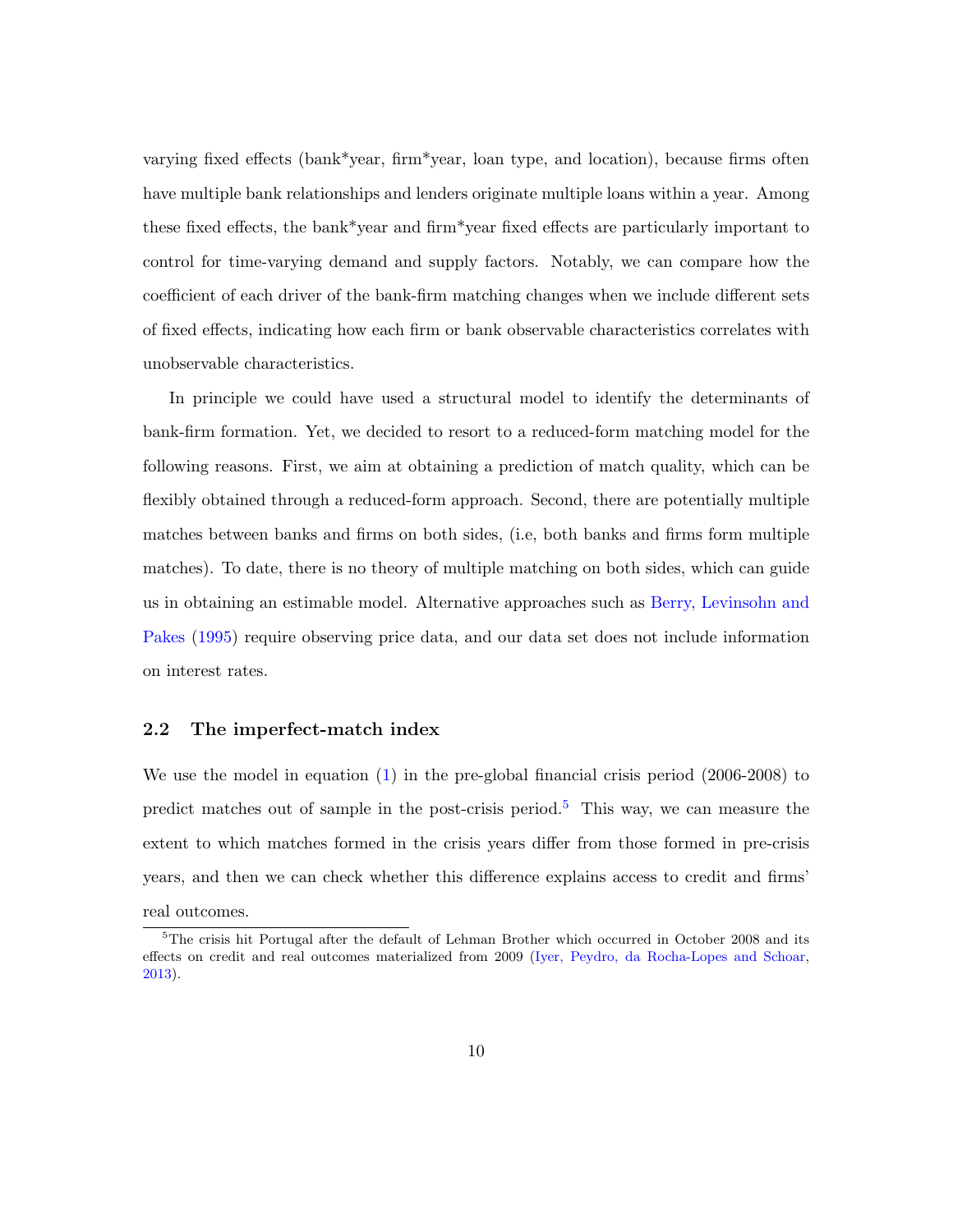We construct the index through the following steps. First, we estimate equation [\(1\)](#page-6-1) using a pre–crisis sample from 2006 until 2008 with different levels of fixed effects. Second, based on the estimated coefficients, we obtain out-of sample predicted bank-firm matches for the post–crisis period from 2009 to 2016. Finally, we take the difference between the observed and predicted matches. The difference ranges in the  $[-1, 1]$  region, with larger deviations from zero to indicate a wider difference of realized matches from those prevailing in good times. As the difference approaches 1, the matching observed in crisis years is unlikely to occur in pre–crisis years. When the difference approaches  $-1$ , the matching is likely to occur in pre–crisis years, but it does not occur during the crisis. To define the index on the quality of the matching, we take the square of the difference between the realized matches and the predicted probability that the matching occurs. Hence, we interpret our match-quality index as a distance or proximity to the (predicted) bank-firm matching that would have occurred before the crisis, which we take as a benchmark for stable matches. Both positive and negative deviations from zero indicate that a match during the crisis is different from a match that would have occurred in pre-crisis times. The larger the index, the worse the match. For this reason we use the label "imperfect-match index" in the regressions.

We argue that the difference between matches in crisis times and those in normal times can affect access to credit and associated real effects. The rationale is that matches closer to those prevailing in normal times are associated with a better flow of information, improved management of the credit relationship, and other factors that alleviate lending frictions during bad times. In constructing the index, we implicitly assume that the matches estimated in the 2006-2008 period represent matches arising in a period of low financial constraints, in which both banks and firms form matches facing few constraints on their choices. Thus, these matches represent stable equilibrium matches arising in the credit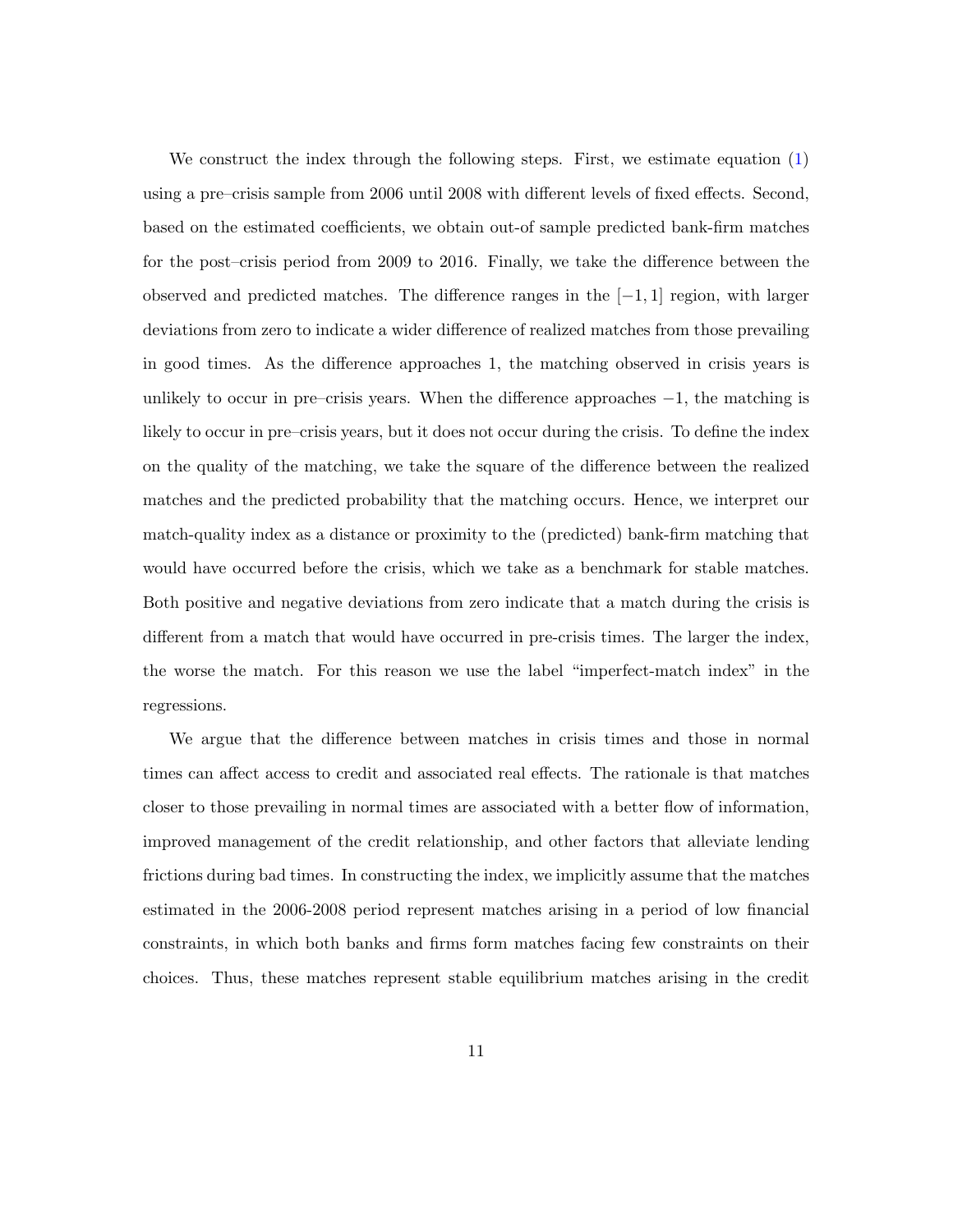market.

This is a reasonable assumption, because the pre-crisis period in Portugal is characterized by moderate economic growth (real GDP growth is 1.4% per year on average between 2004 and 2008; 1.5% between 2006 and 2008) and by the absence of a housing bubble. To support this hypothesis, we construct measures of credit booms following the approach in [Greenwood, Hanson, Shleifer and Sørensen](#page-33-1) [\(2020\)](#page-33-1). Figure [1](#page-36-0) shows the indicator for non-financial business credit and asset prices boom<sup>[6](#page-11-0)</sup>. The crisis period instead features a sharp contraction in GDP (-1.6% on average between 2009 and 2013, with especially large drops in 2009 and 2012 of -3.1% and -4.1%, respectively) and a strong rise in unemployment (to 16.1% in 2013, from an average of 7.5% in the five years between 2004 and 2008). [Iyer,](#page-34-4) [Peydro, da Rocha-Lopes and Schoar](#page-34-4) [\(2013\)](#page-34-4) document a supply–driven drop in credit that increases credit constraints, especially for smaller and riskier firms. Finally, the absence of a household bubble in the Portuguese economy is depicted in figure [2.](#page-36-0)

#### <span id="page-11-1"></span>2.3 Estimation of firm-level effects

In this section, we analyze the effect of the imperfect–match index on firms' real activities in the post-crisis period. To do so, we aggregate the data at the firm level.

As mentioned, the imperfect-match index is average predicted macthes minus the average realized matches across relationships, weighted by the share of credit in each relationship. In deriving the index, we saturate the empirical model from time-varying unobserved demand and supply factors (i.e., bank\*year, firm\*year, and location–fixed effects) and a broad range of control variables. However, determining a causal relation running from imperfect bank-firm matching to firms' decision-making poses an identification challenge

<span id="page-11-0"></span> ${}^{6}$ The indicator signals that a country is in the "business red-zone" (i.e, it is in a period of financial over-heating), if non-financial business credit growth over the past three years is in the top quantile of the historical distribution and stock market returns over the same window are in the top tercile.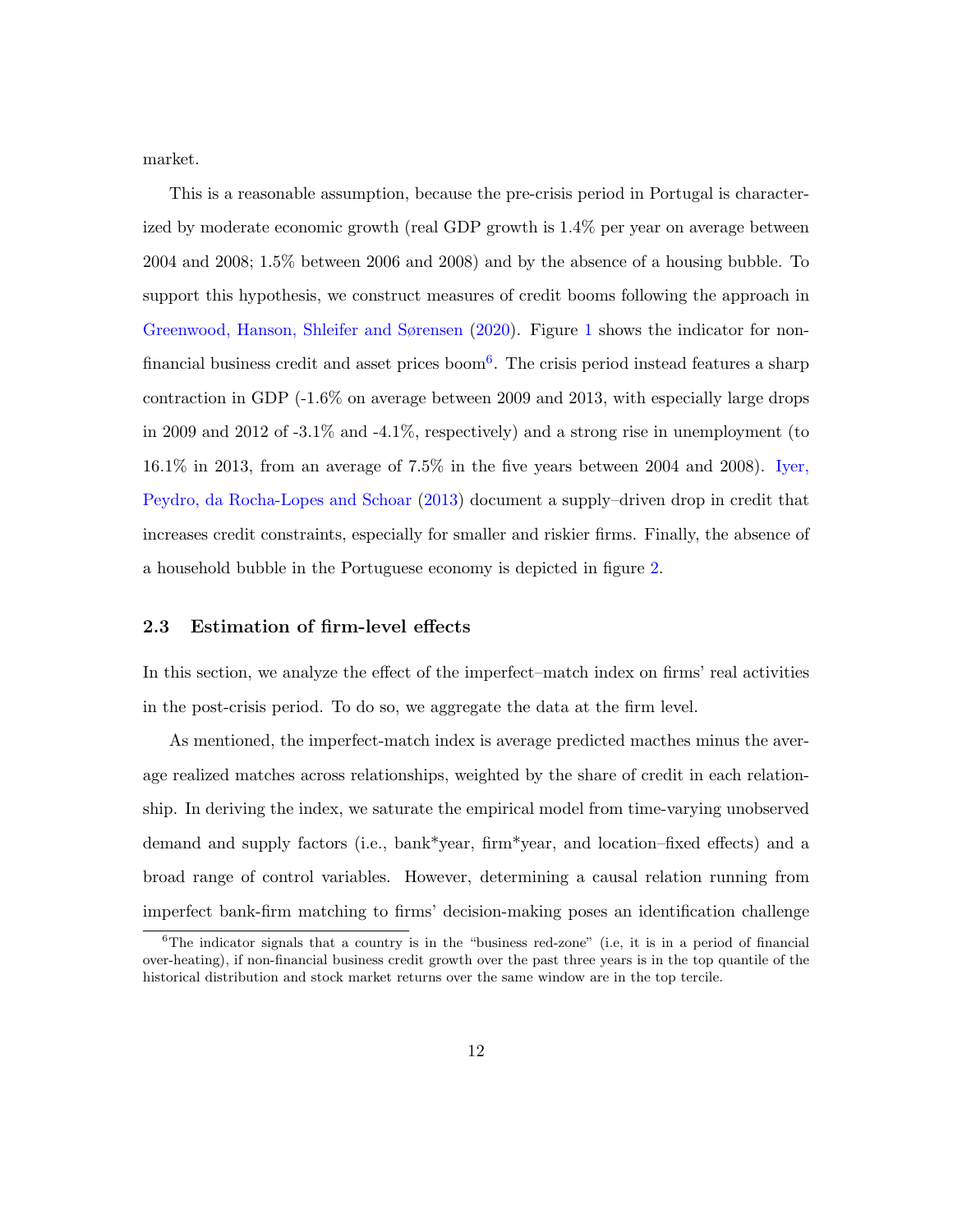due to endogenous matching. Banks or firms may terminate matches of worse quality, thus creating a survivorship bias. In addition, the reason why a bank terminates a relationship, thus inducing a firm to seek a replacement, may correlate with firms' growth opportunities. This may be an especially relevant issue to the extent that banks with higher credit risk during good times are more likely to lend to firms with higher profit volatility [\(Iosifidi](#page-34-5) [and Kokas,](#page-34-5) [2015\)](#page-34-5). To address these concerns, we exploit an instrumental variables (IV) approach and estimate regressions of the following form:

$$
Y_{f,t} = \alpha_0 + \beta_1 * Imper \widehat{fect \ } Match_{f,t} + \beta_2 * F_{f,t} + \mu_f + \mu_t + \epsilon_{f,t} \tag{2}
$$

$$
Imperfect Match_{b,f,t} = \alpha_0 + \rho * EBA \, borrowing \, share_{f,t} + \gamma * F_{f,t} + \eta_{f,t} \tag{3}
$$

where the outcome variables  $Y$  are the natural logarithm for the number of employees and tangible assets. Vector  $F$  denotes a set of firm control variables that are likely to influence firms' real decisions. First, we introduce firm size as the logarithm of the firms' real total assets. Next, we add return on assets (ROA) as a profitability indicator, which is a proxy for unlisted firms' Tobin's Q [\(Asker, Farre-Mensa and Ljungqvist,](#page-30-7) [2015\)](#page-30-7). In addition, we control for firms' overall indebtedness using the leverage ratio, measured as long-term debt over total assets. We expect larger firms in better financial shape to be associated with higher levels of employment and tangible assets. Last, we incorporate firm and year fixed effects.

To yield exogenous variation in the imperfect-match index, we exploit variation in firms' dependence on credit from the European Banking Authority (EBA) capital exercise in October 2011. Specifically, we refer to the unexpected increase in bank capital requirements aimed at restoring confidence in the EU banking sector by ensuring that banks are adequately capitalized to mitigate unexpected losses. The EBA capital exercise was un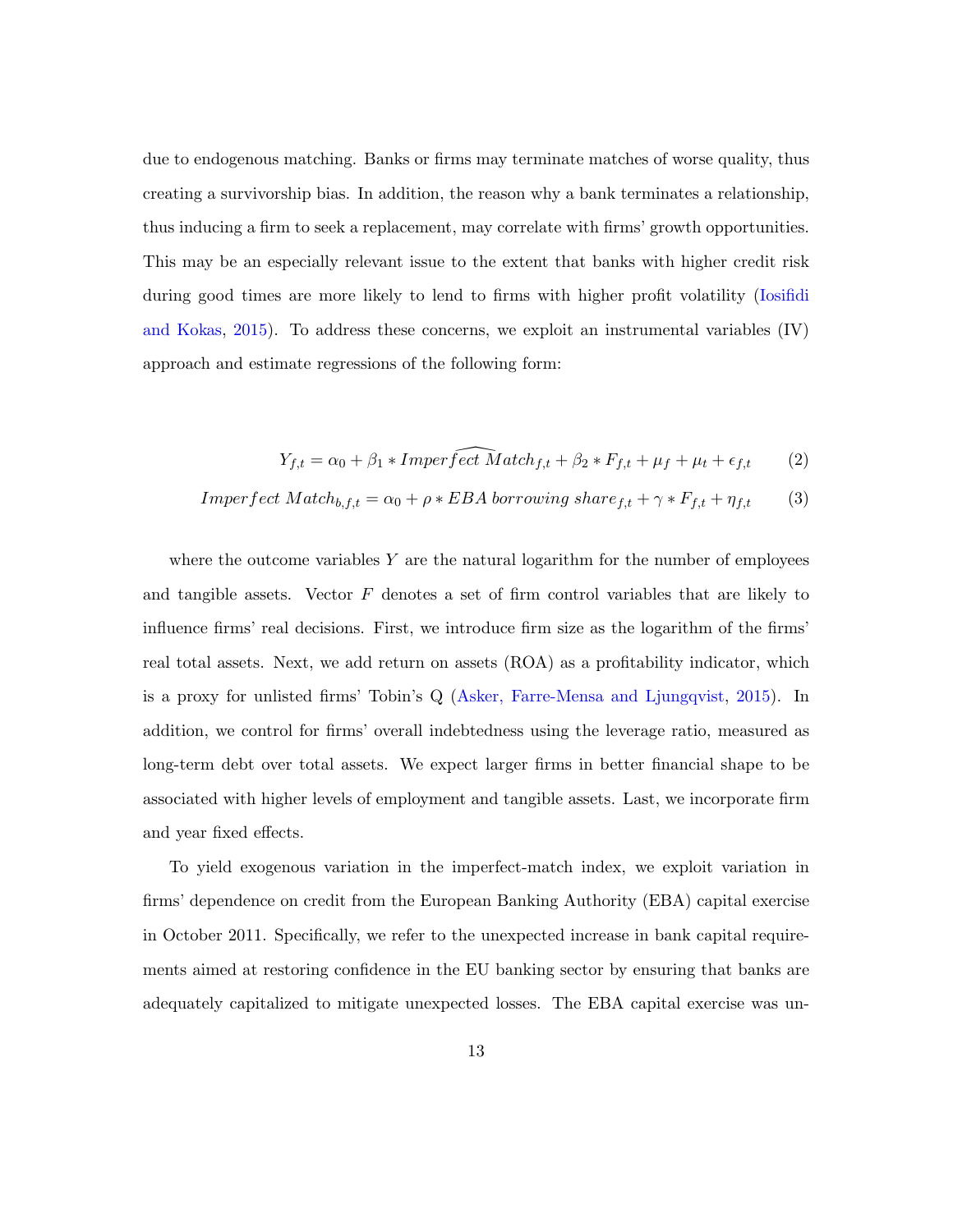expectedly announced soon after the stress tests conducted in July 2011 (Mésonnier and [Monks,](#page-34-6) [2015;](#page-34-6) [Degryse, Karapetyan and Karmakar,](#page-32-7) [2020\)](#page-32-7). This quasi-natural experiment required some banks to increase the minimum levels of the Core Tier 1 ratio to namely 9% by the end of 2011 and to 10% by the end of 2012. Banks were selected in a quasi-random fashion– based on size thresholds. [Gropp, Mosk, Ongena and Wix](#page-33-2) [\(2019\)](#page-33-2) show that banks reach the new required capital ratios by reducing their exposure to SME loans. In addition, [Blattner, Farinha and Rebelo](#page-31-1) [\(2018\)](#page-31-1) indicate that Portuguese banks involved in the capital exercise do not terminate relationships based on firm characteristics, but they cut credit across the board to meet the stringent requirements in a short time period.

We follow [Gropp, Mosk, Ongena and Wix](#page-33-2) [\(2019\)](#page-33-2) and construct an instrument using the EBA borrowing share:

$$
EBA~borrowing~share_{f,t} = \frac{\sum_{EBA}Outstanding~amount_{f,t}}{\sum_{All~bank}Outstanding~amount_{f,t}}~,
$$

where the numerator is the average amount of outstanding credit of firm  $f$  from EBA– exercised banks, and the denominator is the total amount of credit from all banks. Finally, regressions include firm and year fixed effects.

As an extension, we test for differential effects across single– versus multiple–relationship firms. It is common in the literature to disentangle the effects of single and multiplerelationship firms because the former group is less likely to switch lenders during extreme economic events. This is also borne out in our data, which we discuss below, as we show that approximately 70% of our firms rely on a single lender.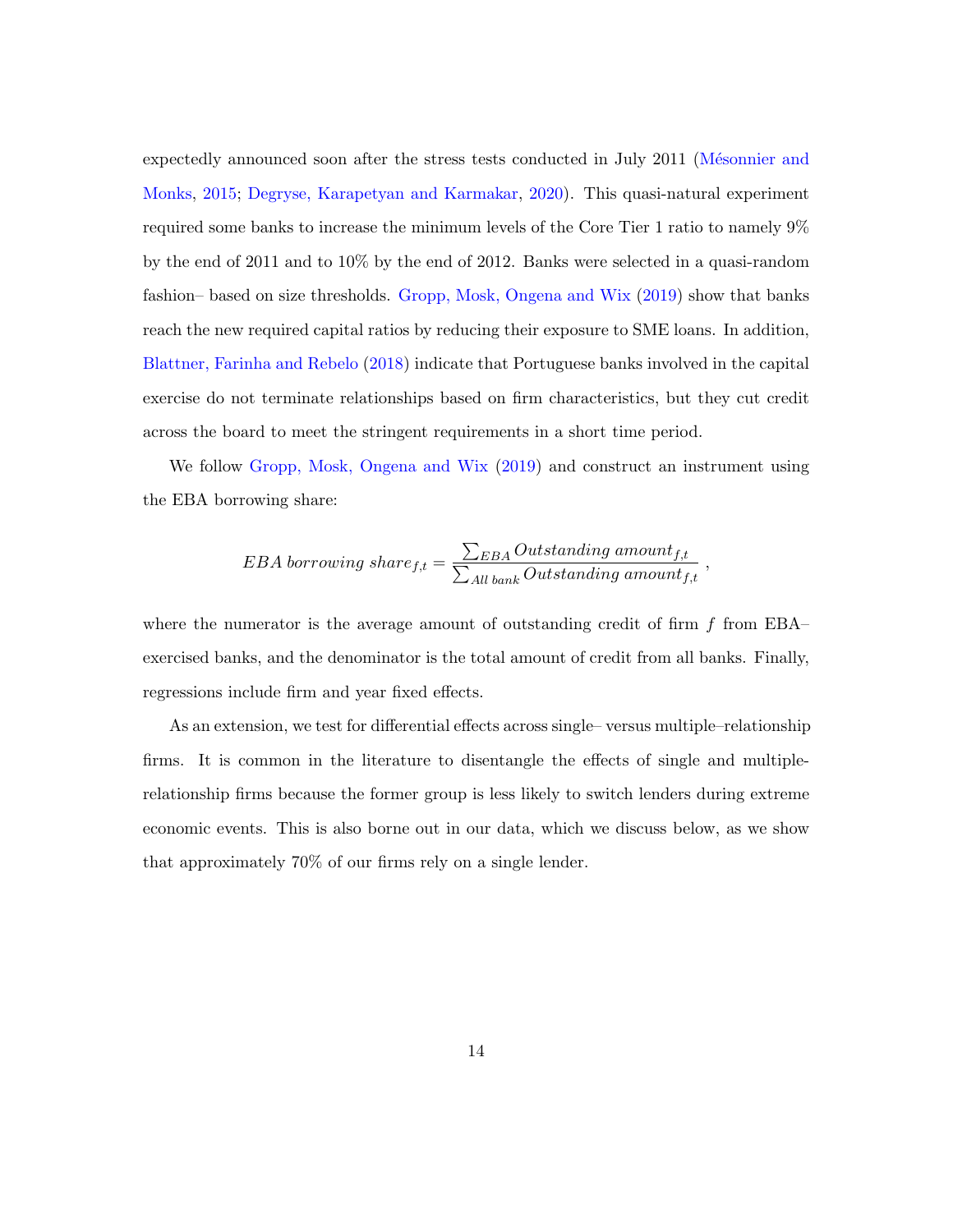## <span id="page-14-0"></span>3 Data and summary statistics

#### 3.1 Data description

We use proprietary administrative data from the Portuguese central bank containing detailed, high-quality, matched firm-bank information. We observe data on credit relationships and balance sheets for both firms and banks over the period 2006 to 2017. The dataset spans the period before and after the sovereign debt crisis and the EBA capital exercise and is made up by three main sources.

The first is the Central Credit Register (CRC) of Banco de Portugal, which includes monthly loan exposures for every firm-bank pair for 2006 to 2016. This comprehensive dataset records all commercial and industrial loans to non-financial publicly limited and limited liability companies by all banks operating in Portugal. The threshold for reporting loan information is  $\epsilon$ 50; hence, the credit register records the universe of outstanding loans to corporations and individuals. It is a requirement for all financial institutions granting credit in Portugal to report all loans above 50 euros to CRC on a monthly basis. This is an appealing characteristic of the dataset for our analysis because we can effectively construct all potential matches and observe all realized matches. This database contains information about the amount of the loan and its status, namely if it is in a regular situation, renegotiated, overdue, or potential.

To match all loans with the corresponding bank-specific characteristics, we use the Monthly Financial Statistics data. This database reports balance sheet information for financial institutions operating in Portugal. The bank-level data are monthly in frequency.

Balance sheets and income statements are from the Informcao Empresarial Simplicada (IES), which covers the entire universe of Portuguese non-financial firms. The firm-level data are in annual frequency. We also use firms' probability of default computed by the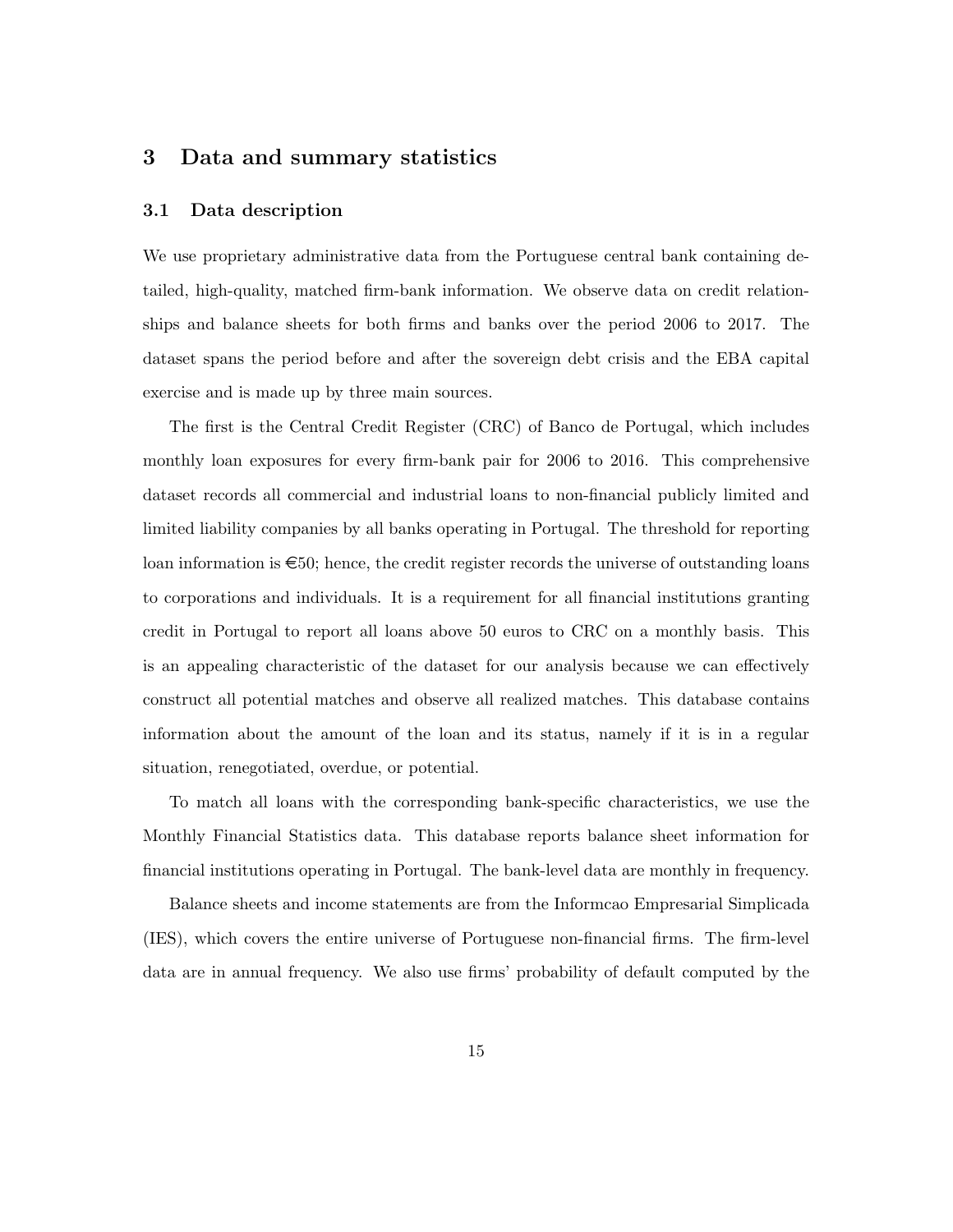Banco de Portugal [\(Antunes, Goncalves and Prego,](#page-30-6) [2016\)](#page-30-6).

As standard in the literature, we exclude companies that did not have complete records on our explanatory variables and firm-years with negative sales. To control for the potential influence of outliers, we remove observations in the one percent upper and lower tails of the distribution of the regression variables. Our panel includes 987,763 firm-bank observations with 512,446 firms. Finally, there are 453 banks active in the loan market.<sup>[7](#page-15-0)</sup>

#### 3.2 Summary statistics

Figure [3](#page-37-0) gives a preliminary glimpse at the evolution of potential and realized matches over the sample period. The number of potential matches by postcode declines shortly after the European sovereign debt crisis in 2011 and remains low until 2017. The number of realized matches, however, drops at the same time with the sovereign debt crisis, but gradually increases after 2013.

Table [1](#page-39-0) presents descriptive statistics about the bank-branch pairs over the sample period and their relevant post codes. We observe a modest reduction in the average number of branches after 2011. This echoes the pattern in figure [3,](#page-37-0) where we report potential and realized matches on a year-by-year basis. In addition, this dynamic pattern is in line with [Bonfim, Nogueira and Ongena](#page-31-6) [\(2021\)](#page-31-6), who document a significant number of branch closures during this period due to cost-cutting pressures. However, the number of branches for bank-post code remains relatively stable throughout the years.

Table [2](#page-40-0) contains descriptive statistics of the variables in the empirical models. The firm-level statistics highlight that our sample includes a large fraction of  $\text{SMEs}$ <sup>[8](#page-15-1)</sup>. The average outstanding loan is  $\epsilon$ 27,300, and the average default probability within one year

<span id="page-15-1"></span><span id="page-15-0"></span><sup>7</sup>Our sample of banks contains "caixas agricola", which have local importance for small firms in Portugal.

<sup>&</sup>lt;sup>8</sup>A large percentage of Portuguese firms are small according to the European Commission's criteria: only 1% are large and 85% are micro.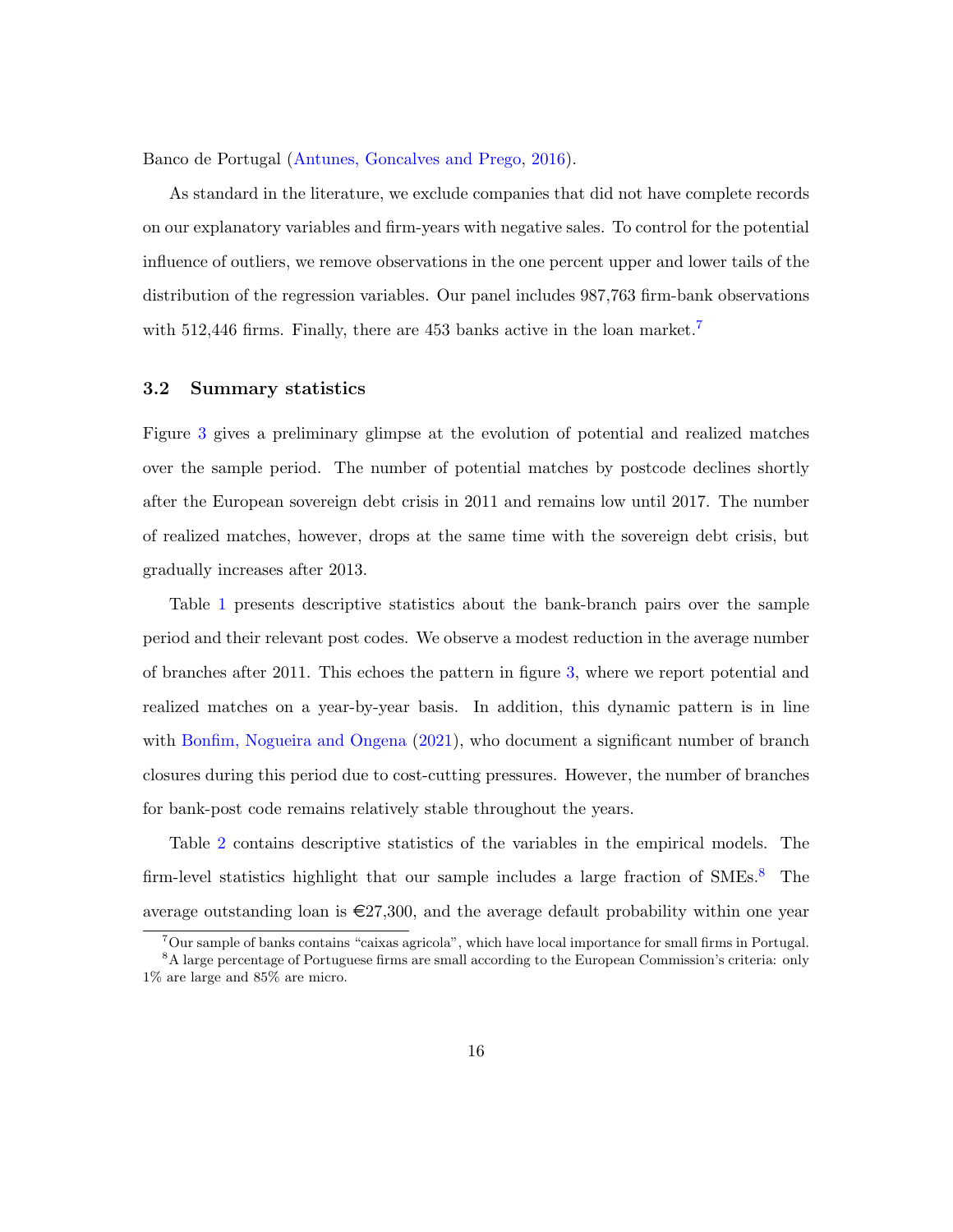is 6%. In table [3,](#page-41-0) we delve deeper into the data by examining the distribution of the realized firm-bank matches. Interestingly, approximately 70% of the firms in our sample match with only one bank, confirming previous findings for Portugal [\(Farinha and Santos,](#page-33-8)  $2002$ ).<sup>[9](#page-16-1)</sup>

## <span id="page-16-0"></span>4 Results

#### 4.1 Bank-firm matches

We begin our analysis by examining the probability of bank-firm match. Table [4](#page-42-0) shows estimates of equation [\(1\)](#page-6-1) using different sets of fixed effects. The findings point to a strong increase in the probability of a match as banks become larger. The coefficients on all models are positive and highly statistically significant, suggesting that both small and large firms are more likely to match with a large bank. This finding is not just a mechanical effect driven by large banks having more branches. That is, we compute the set of potential matches on banks active in a given post code and we assign the same weight to all active banks in a postcode, irrespective of the number of branches they have in the area. This is a new result in the literature; previous work conjectures an advantage of small banks in lending to small firms [\(Berger, Miller, Petersen, Rajan and Stein,](#page-30-2) [2005\)](#page-30-2). Interestingly, the result that larger banks are more likely to form matches holds when we progressively saturate the model with combinations of firm, bank, and period fixed effects, although it drops in magnitude.[10](#page-16-2)

<span id="page-16-1"></span>Moving to bank characteristics, the capital ratio is negatively related with the prob-

 $9$ There is variability across Europe in the prevalence of single as opposed to multiple banking. Portugal appears to be more similar to Belgium [\(DeJonghe, Dewachter, Mullier, Ongena and Schepens,](#page-32-4) [2020\)](#page-32-4), and different from Italy, where multiple banking is more common [\(Detragiache, Garella and Guiso,](#page-32-8) [2000;](#page-32-8) [Sette](#page-35-0) [and Gobbi,](#page-35-0) [2015\)](#page-35-0).

<span id="page-16-2"></span> $10^{\circ}$ Of course, the interpretation of the model with bank-firm fixed effects in column VII changes somewhat, in that the parameters estimate the effect of switches among firms or banks across size classes.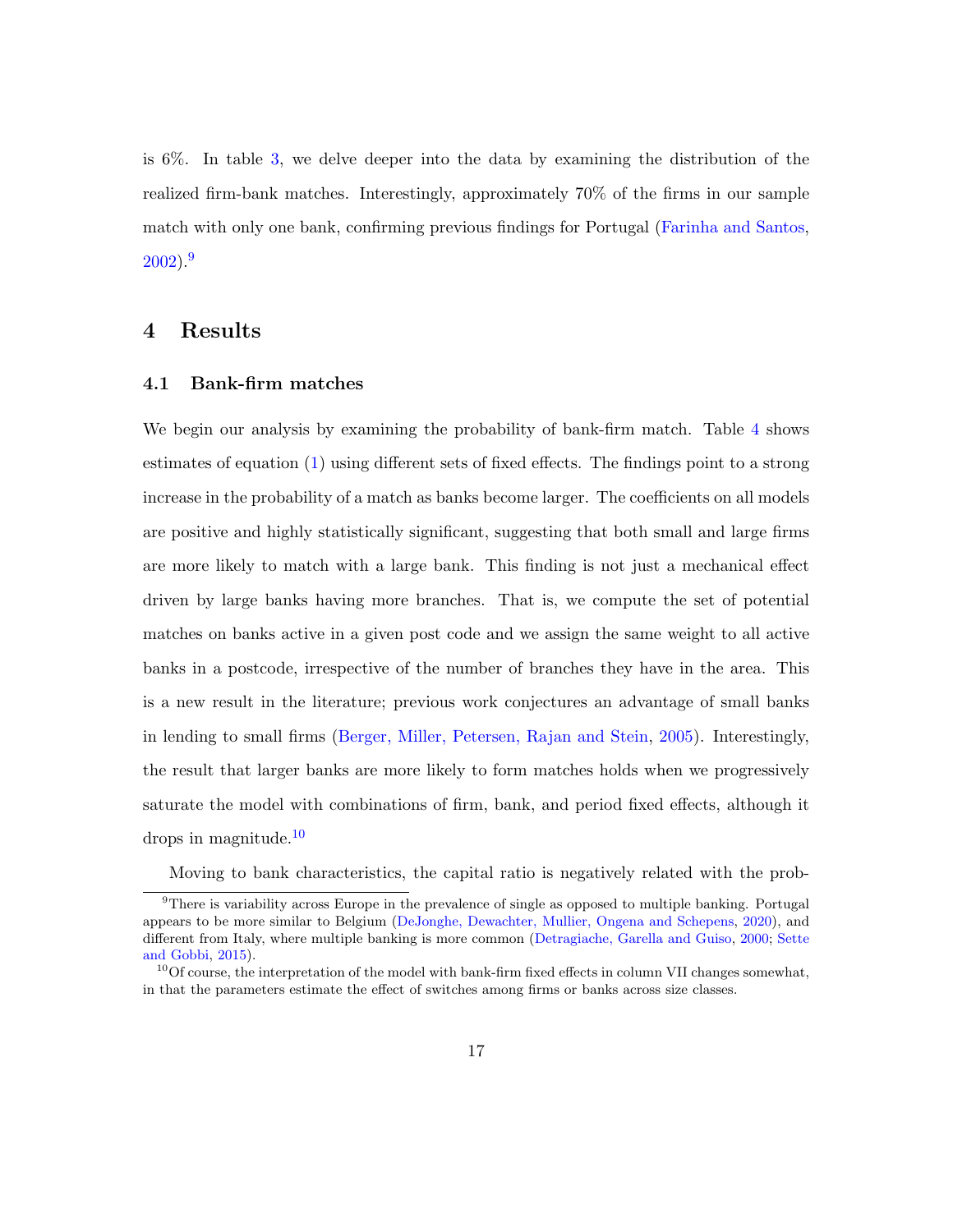ability of matching. However, when we include bank fixed effects, the coefficient turns positive and significant. This is in line with previous studies [\(Schwert,](#page-34-1) [2018\)](#page-34-1) suggesting that bank capital is a measure of risk–bearing capacity. Banks that are better capitalized are more likely to form credit relationships. In addition, we show that the concentration of the local credit market is negatively associated with the probability that matches form between banks and firms. This finding, which holds when we control for location fixed effects, is consistent with expectations that firms are less likely to match with banks in more concentrated markets. Access to credit in highly concentrated markets is presumably more costly–because of higher interest rates or collateral requirements.

In terms of riskiness, firms assigned a higher probability of default are less likely to form matches. Once again, this is consistent with the notion that high-risk firms have limited access to external financing and thus are more credit constrained (Jiménez, Ongena, Peydró [and Saurina,](#page-34-7) [2014\)](#page-34-7). Overall, the controls in the model to predict bank-firm matches that occur in normal times have the expected signs.

In principle, the determinants of matches may change if firms have a single or multiple bank relationships. We explore this issue and report results when we disentangle single relationships from multiple relationships in table [5.](#page-43-0) Column II displays estimates for the subsample of firms with single bank relationships (column I reports the baseline for convenience). For firms with single bank relationships, matches occur more frequently with large banks, irrespective of firm size. Matches are also more frequent with banks that are highly capitalized. Interestingly, local market concentration correlates positively with the probability of matching for single-bank firms. This is in line with the literature on relationship lending, showing that banks are more willing to invest in single relationships in less competitive markets because the relationship-specific investment they make in acquiring information is more likely to pay off [\(Boot and Thakor,](#page-31-8) [2000\)](#page-31-8). As for the probability of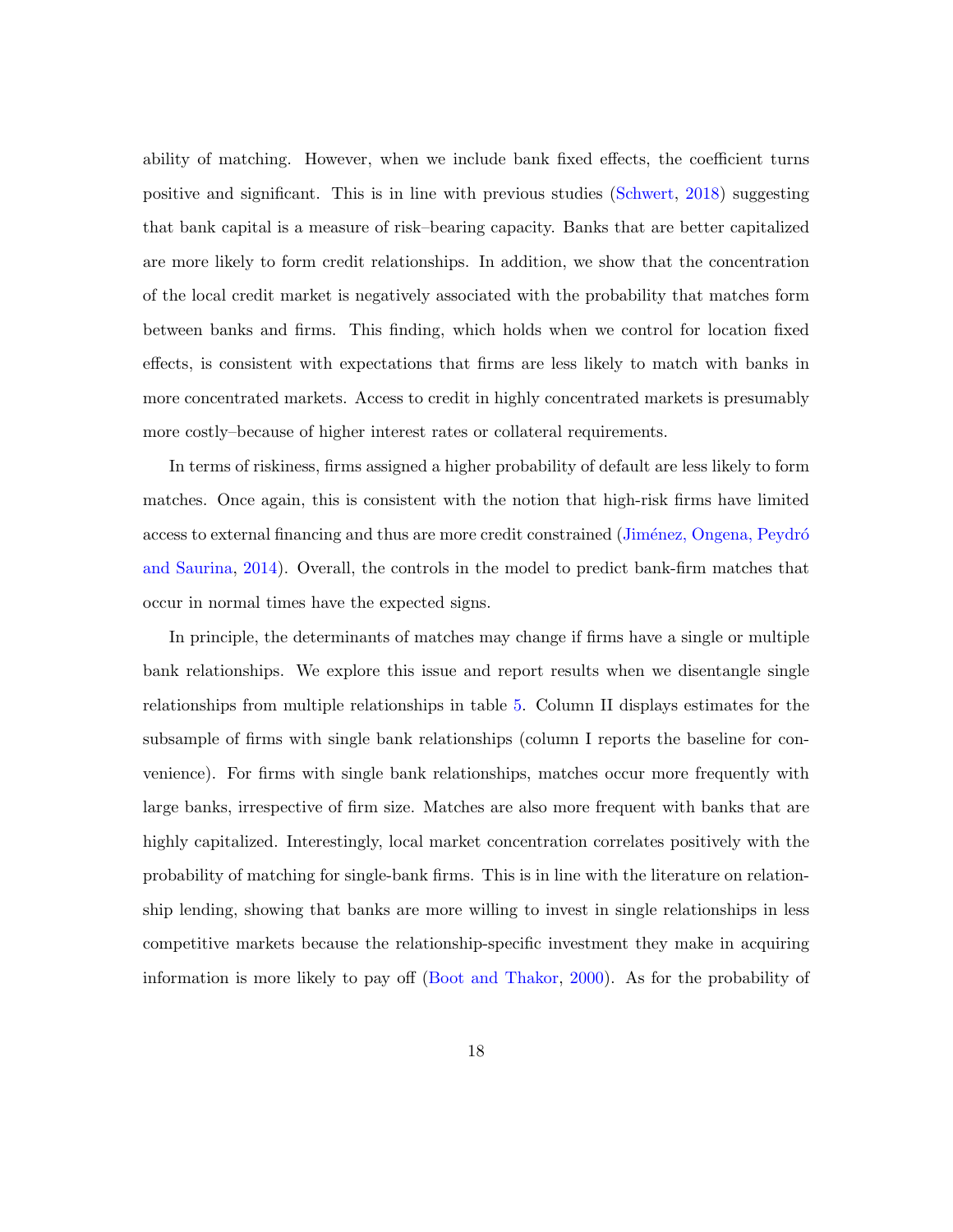default, it is insignificant and quantitatively small for single-bank firms.

Regarding firms with multiple bank relationships, relative size matters only for large firms, which are more likely to match with large banks. The capital ratio has a negative correlation with the probability of a match. This finding concurs with previous theoretical and empirical work that documents greater use of multiple-bank lending when banks have lower equity, firms are less profitable, and monitoring costs are high [\(Detragiache, Garella](#page-32-8) [and Guiso,](#page-32-8) [2000\)](#page-32-8).

We dig further into the baseline results to look for heterogeneous effects across firm size, which is an important dimension of the lending technology banks choose [\(Degryse, Kim](#page-32-1) [and Ongena,](#page-32-1) [2009\)](#page-32-1). Specifically, in table [6](#page-44-0) we report results from specifications including an interaction between the dummy for small firms and bank capital and firms' probability of default. We observe that the point estimate on the interaction between small firms and bank capital is positive and significant (at the 1% level).

Bank capital is positively correlated with the probability of a match in particular for small firms, and with riskier firms, irrespective of firm size. This is important, as it suggests that stronger banks are more likely to match with riskier firms, pointing to an allocation of risk toward banks that have a higher risk–bearing capacity. These findings are consistent with [Schwert](#page-34-1) [\(2018\)](#page-34-1), who works on a very different sample of syndicated loans, that typically go to large firms, from U.S. based banks and borrowers.

#### 4.2 Imperfect-match index

In this section we construct the index of predicted matches, conditional on the bank and firm characteristics that correlate with the probability of bank-firm formation. As discussed in sub-section [2.2,](#page-9-1) the index of imperfect matching is the difference between observed matches in the pre-crisis period and predicted matches out of sample in the subsequent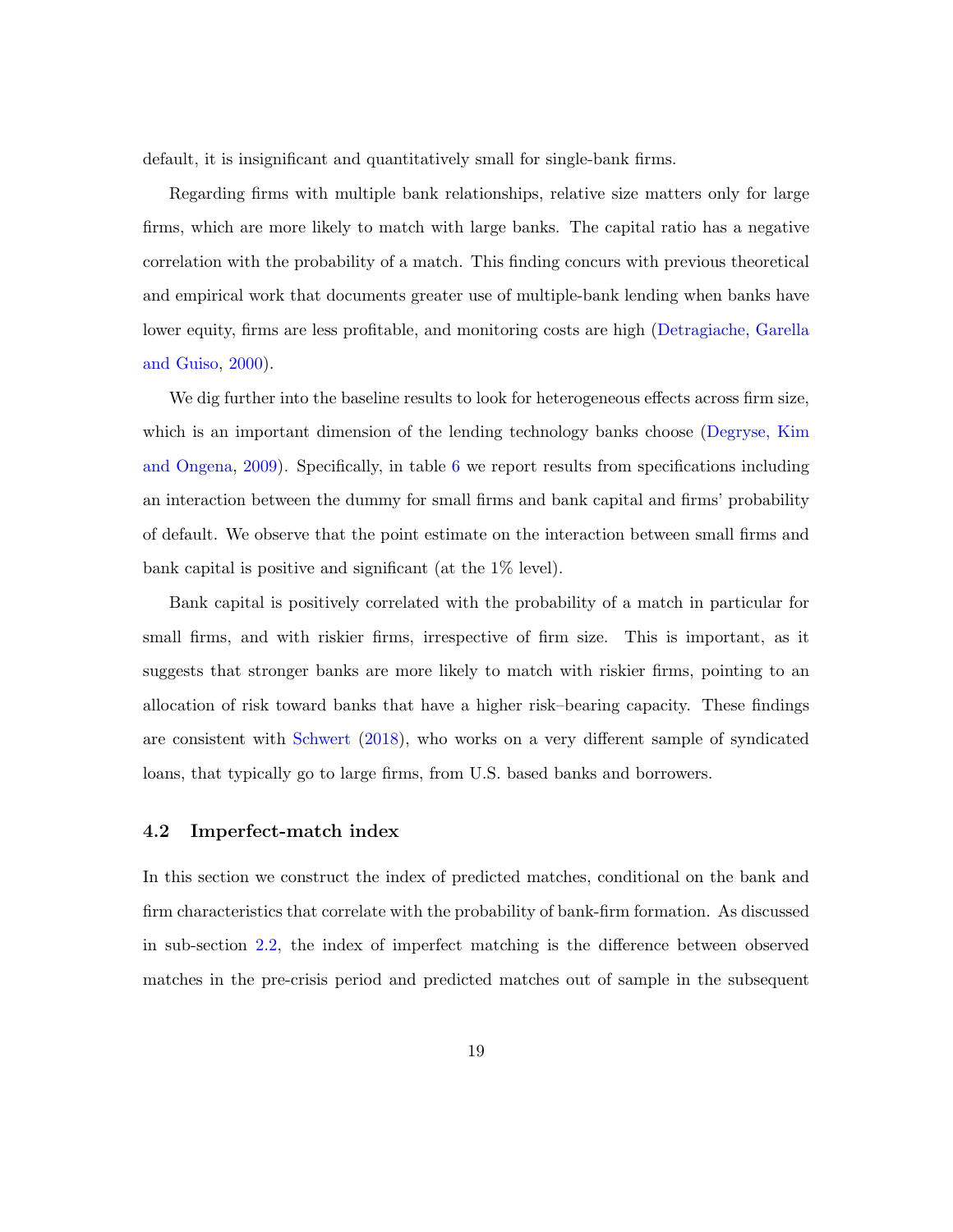years (2009-2016). Our approach is novel and enables us to classify the quality of matching consistently based on two assumptions. First, banks and firms are less constrained to formulate matches in good economic times compared to crisis times. Second, pre-crisis years are not characterized by an unusual growth in credit to non-financial firms. The former assumption is reasonable, while the latter is, overall, satisfied based on the evidence we show in sub-section [2.2.](#page-9-1) Finally, the goodness of fit of the estimated models suggests that our prediction is good, as we can explain 50% of the variation in the probability of forming a match.

Figure [4](#page-38-0) shows the evolution of the index using the global financial crisis and the subsequent Eurozone sovereign debt crisis as the shock period. We observe that the index worsens over time, especially between 2010 and 2012, reaching a peak in 2015, before improving somewhat in 2016. In figure [5,](#page-38-0) we also break down the index for small and large firms.<sup>[11](#page-19-0)</sup> Small (large) firms are those whose assets are in the lower (upper) quartile of the total assets distribution. Interestingly, we show that the index for large firms remains relatively stable over time, but it deteriorates for their smaller counterparts from 2010 onward.

For the purpose of the empirical analysis, we predict matches during the crisis period using estimates computed over  $2006$ - $2008$ <sup>[12](#page-19-1)</sup> In a robustness check we also estimate match formation using variables between 2006 and 2011 and predict matches out of sample from 2012 onward (see table [A8\)](#page-59-0).

It is important to explore the drivers of the variation in the imperfect–match index. To this aim, we use the approach in [Baily, Hulten and Campbell](#page-30-8) [\(1992\)](#page-30-8) to decompose the change in the imperfect–match index at the firm-level into four main components. The first is the contribution of the bank and firm fundamentals, (i.e, the change in the

<span id="page-19-0"></span> $11$  Higher index values mean larger deviation from the predicted match, and thus a worse match.

<span id="page-19-1"></span><sup>&</sup>lt;sup>12</sup>Hence, the imperfect match 2009 refers to the indicator computed using parameters over 2006-2008.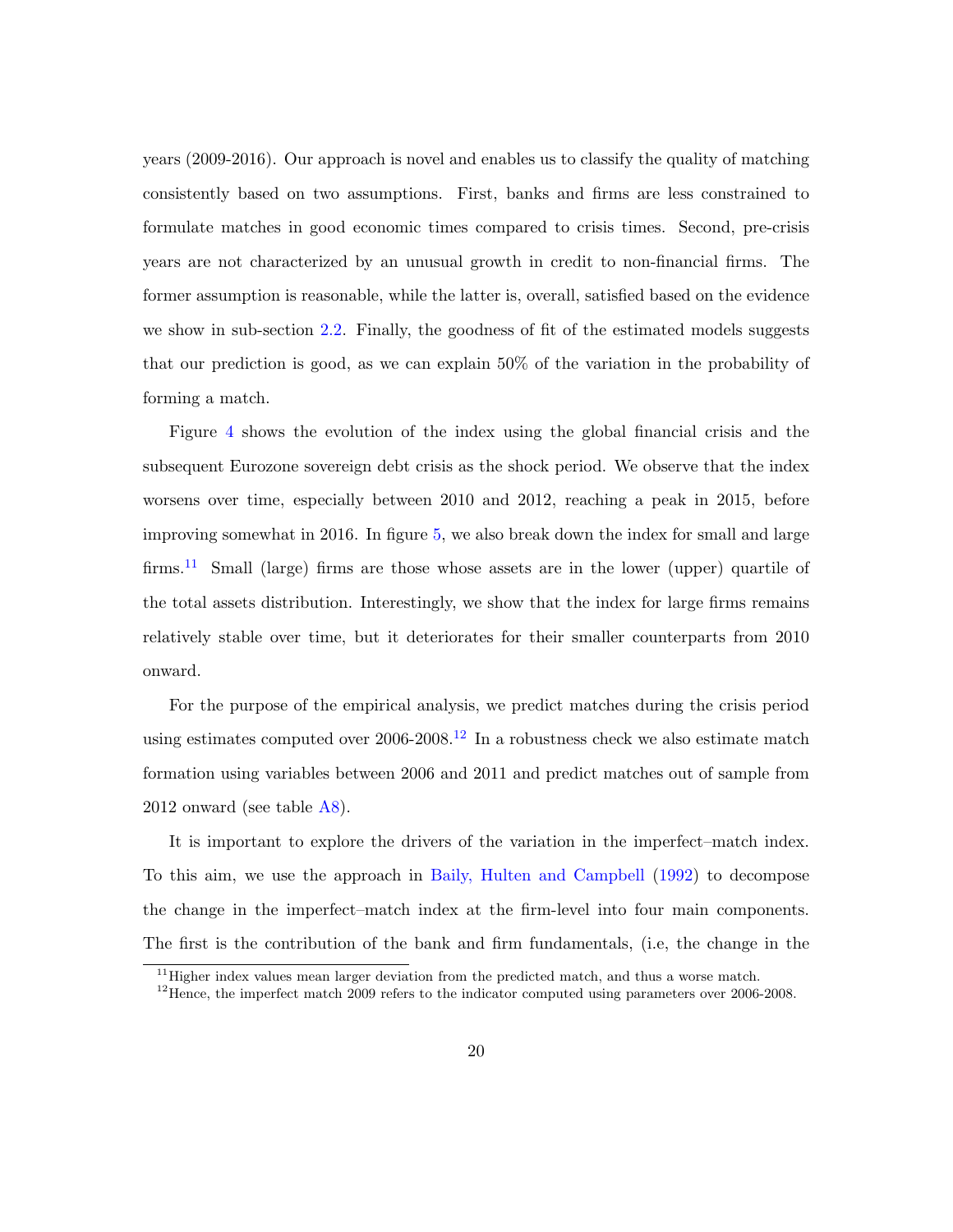predicted match) at the bank-firm level (block 1), the second is the change in the share of credit, keeping the index constant (block 2), the third is the contribution of new lending relationships (block 3), and the fourth is the contribution of the termination of existing ones (block 4). Formally:

$$
\Delta MI_{ft} = \sum_{b} (MI_{f,b,t} - MI_{f,b,t-1}) * shared credit_{f,b,t}
$$

$$
+ \sum_{b} MI_{f,b,t-1} * (sharedit_{f,b,t} - sharedit_{f,b,t-1})
$$

$$
+ \sum_{b} (MI_{f,b,t} * shared credit_{f,b,t})
$$

$$
- \sum_{b} (MI_{f,b,t-1} * shared credit_{f,b,t-1})
$$

where  $MI_{ft}$  is the matching index aggregated at the firm-level and  $MI_{f,b,t}$  is the index at the bank-firm level. The first two terms are computed on relationships that are in place in consecutive periods ("incumbents"). The term  $\sum_{b} (M I_{f,b,t} - M I_{f,b,t-1}) * sharededit_{f,b,t}$ is the "within" component as it measures the effect of changing the characteristics of banks and firms, keeping the share of credit constant (as of time t). The term  $\sum_{b} MI_{f,b,t-1} *$  $(sharecredit_{f,b,t} -sharecredit_{f,b,t-1})$  is the "between" component as it measures the effect of changing the share of credit, keeping the quality of the index constant (as of time  $t-1$ ). The final blocks correspond to the extensive margin. The term  $\sum_{b} (MI_{f,b,t} * sharecredit_{f,b,t})$ captures the contribution of new relationships, which is computed for relationships in place at t ("new entrants")– but that were not in place in t-1. Finally, the term  $\sum_{b} (MI_{f,b,t-1} *$ sharecredit<sub>f,b,t−1</sub>) stands for the contribution of exit, which is only for relationships in place at  $t-1$  that are not in place in  $t$ .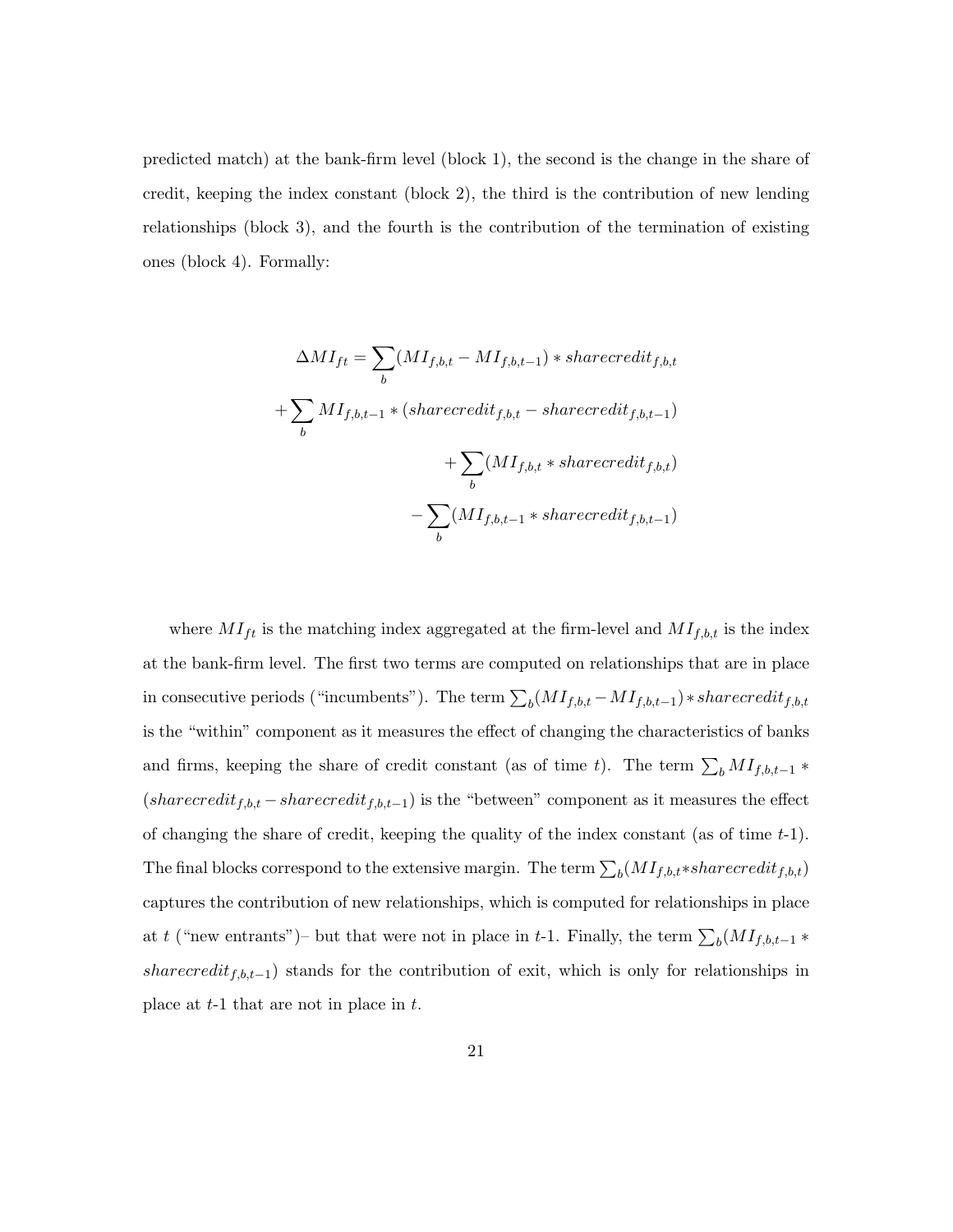Table [7](#page-45-0) reports the contribution of each of the four components in explaining the variation in the imperfect-match index. Overall, the index changes from 0.160 in 2009 to 0.190 in 2016 (see the top panel of table [7\)](#page-45-0), indicating a worsening of match quality during the crisis years (see also figure [4\)](#page-38-0). Changes in the index come mainly from changes in bank and firm characteristics (block 1) and from the opening of new bank-firm relationships (block 3). The contribution of changes in the shares of credit (block 2) and of the termination of existing relationships is marginal (block 4). This suggests that new relationships opened during the crisis period are on average worse (i.e, less similar to those prevailing in normal times), than existing ones, leading to a deterioration in the index. The small contribution of the termination of existing relations suggests that the credit relationships that end during the crisis are similar to those that remain in place or are characterized by smaller shares of credit (as of 2009), leading to a marginal contribution of the termination of relationships to the overall change in the match quality index.

#### 4.3 Matching quality and access to credit: Bank-firm evidence

Next, we explore the real effects of imperfect bank-firm matching. As a starting point, we validate the economic rationale of the matching index by analyzing how it affects the access to credit, and relationship survival at the bank-firm level. In table [8](#page-46-0) we report estimates of a model where we regress the matching index on the outstanding loan amounts. We find evidence that the matching index negatively affects the supply of bank credit across all models. This finding is robust to including different combinations of fixed effects. In other words, higher values of the index, which imply larger deviations from the pre-crisis match, lead to a significant deterioration in credit that firms obtain during a downturn at the credit–relationship level. Importantly, this finding, at the bank-firm level does not depend on the composition of bank lending to firms, rather, it is solely affected by the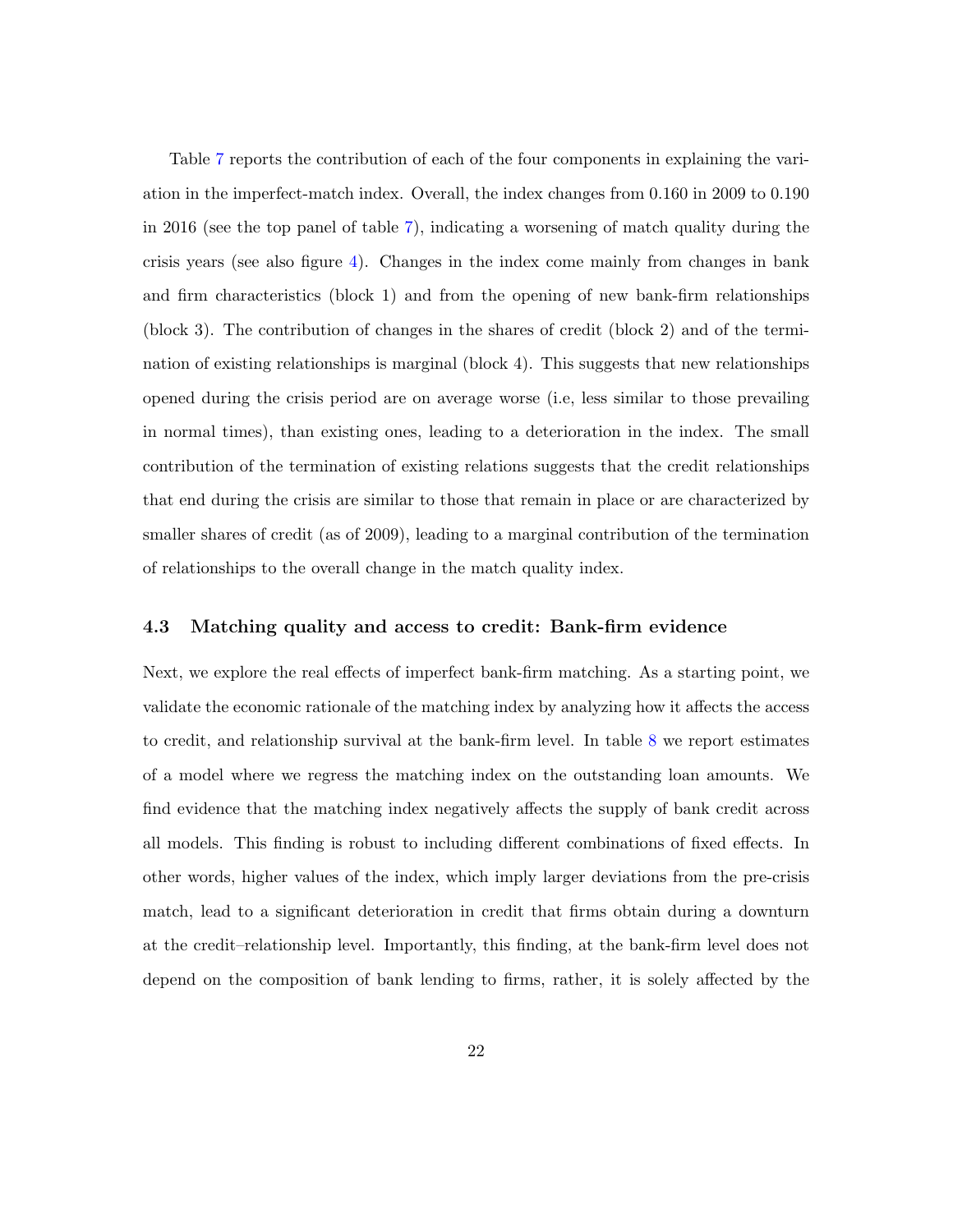characteristics of the match. Based on the reported specifications, we control for timevarying unobservable supply factors (bank\*year fixed effects), demand factors (firm\*year fixed effects), and more restrictive bank-firm unobserved characteristics (bank\*firm fixed effects). For example, in column III of table [8,](#page-46-0) we compare the same bank lending to different firms (within variation), but we control for location and common shocks. The effect is economically significant: a one–standard–deviation deterioration in match quality is associated with a drop in credit of between 0.2 and 0.6 percentage points, depending on the specification. This is a sizable effect because it corresponds to between  $1/10$  and  $1/4$ of a standard deviation in the outstanding loan amount. This corresponds to a drop of between 263,000 and 657,000 euros.

In table [9,](#page-47-0) we examine whether and how the matching quality influences the probability of switching lenders or terminating a lending relationship. For the definition of firms switching lenders, we follow closely [Ioannidou and Ongena](#page-34-8) [\(2010\)](#page-34-8) and [Bonfim, Nogueira](#page-31-6) [and Ongena](#page-31-6) [\(2021\)](#page-31-6). Specifically, we define a new credit relationship as a *switch* when we observe in the firm's credit registry a new loan from a bank with which it does not have a lending relationship during the previous twelve months. However, this does not differentiate between firms that replace banks keeping the number of lenders constant and those that add a new banking relationship. To disentangle the former group from the latter, we create termination of lending. This is a dummy that equals one if the bank terminates an existing relationship, and zero otherwise. Columns I to III present results for switching lenders, followed by termination of lending in columns IV to VI. The results show that higher quality matches are less likely to be associated with either a switch or an outright termination. This is a sanity check for the imperfect–match index, which indeed identifies as imperfect matches those more likely to end.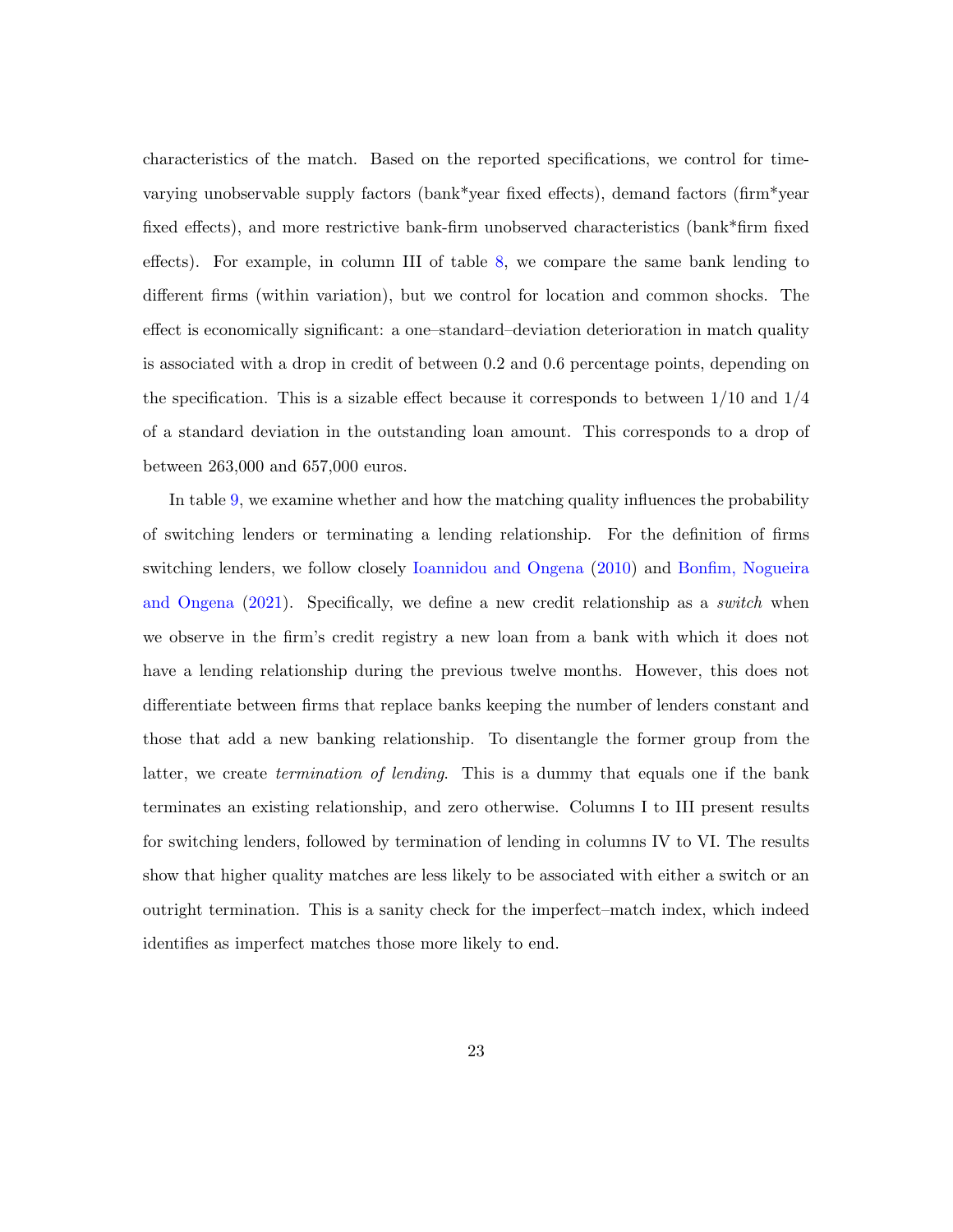#### 4.4 Real effects of imperfect matching

We now explore the real effects of the imperfect firm-bank matching quality. To carry out this test, we aggregate the credit registry data at the firm-year level. As mentioned, changes in the match index may be endogenous to firm or bank developments. To address this concern, we use an IV approach based on exogenous variation from the EBA capital exercise initiated in 2011 and affecting a subset of banks in Portugal. Specifically, following the strategy detailed in sub-section [2.3,](#page-11-1) we use the share of credit from capital–exercised banks over the credit from other non-affected banks [\(Gropp, Mosk, Ongena and Wix,](#page-33-2)  $2019$ ) as a plausible exogenous instrument for the matching index.<sup>[13](#page-23-0)</sup> We identify banks that affected by the EBA exercise and link this information to the credit registry.<sup>[14](#page-23-1)</sup> In this manner, we exploit only variations in the match-quality index that are due to the EBA borrowing share. The intuition is that the EBA capital exercise leads affected banks to reach the new capital requirements by reducing SMEs' lending. This reduction likely hits harder firms that are attached to EBA-affected banks. [Gropp, Mosk, Ongena and](#page-33-2)  $Wix$  [\(2019\)](#page-33-2) and Fraisse, Lé and Thesmar [\(2020\)](#page-33-3) show that increasing capital requirements reduces bank lending.[15](#page-23-2)

Table [10](#page-48-0) shows the results of the IV model. The first-stage estimates in panel A are statistically significant and in line with our expectations. In particular, we show that following the EBA capital exercise the imperfect-match index deteriorates. In addition, we verify the validity and relevance of the instrument using two diagnostic tests, reported at the bottom of the table. In panel B, we show the second-stage estimates, where the

<span id="page-23-0"></span><sup>&</sup>lt;sup>13</sup>The minimum Core Tier 1 ratio increased to 10% in 2012 and banks had to comply until the end of that year. At the same time, banks subject to the EBA stress tests were also subject to stricter capital requirements. These additional capital requirements were offset by curtailing lending.

<span id="page-23-1"></span> $^{14}$ In Portugal, the EBA's rules affected four banking groups (containing seven banks), namely CGD, Banco BPI, BCP, and ESFG.

<span id="page-23-2"></span><sup>&</sup>lt;sup>15</sup>We find consistent results in our sample. Table  $\overline{A9}$  $\overline{A9}$  $\overline{A9}$  shows that firms borrowing from EBA banks experience a lower credit growth relative to other firms.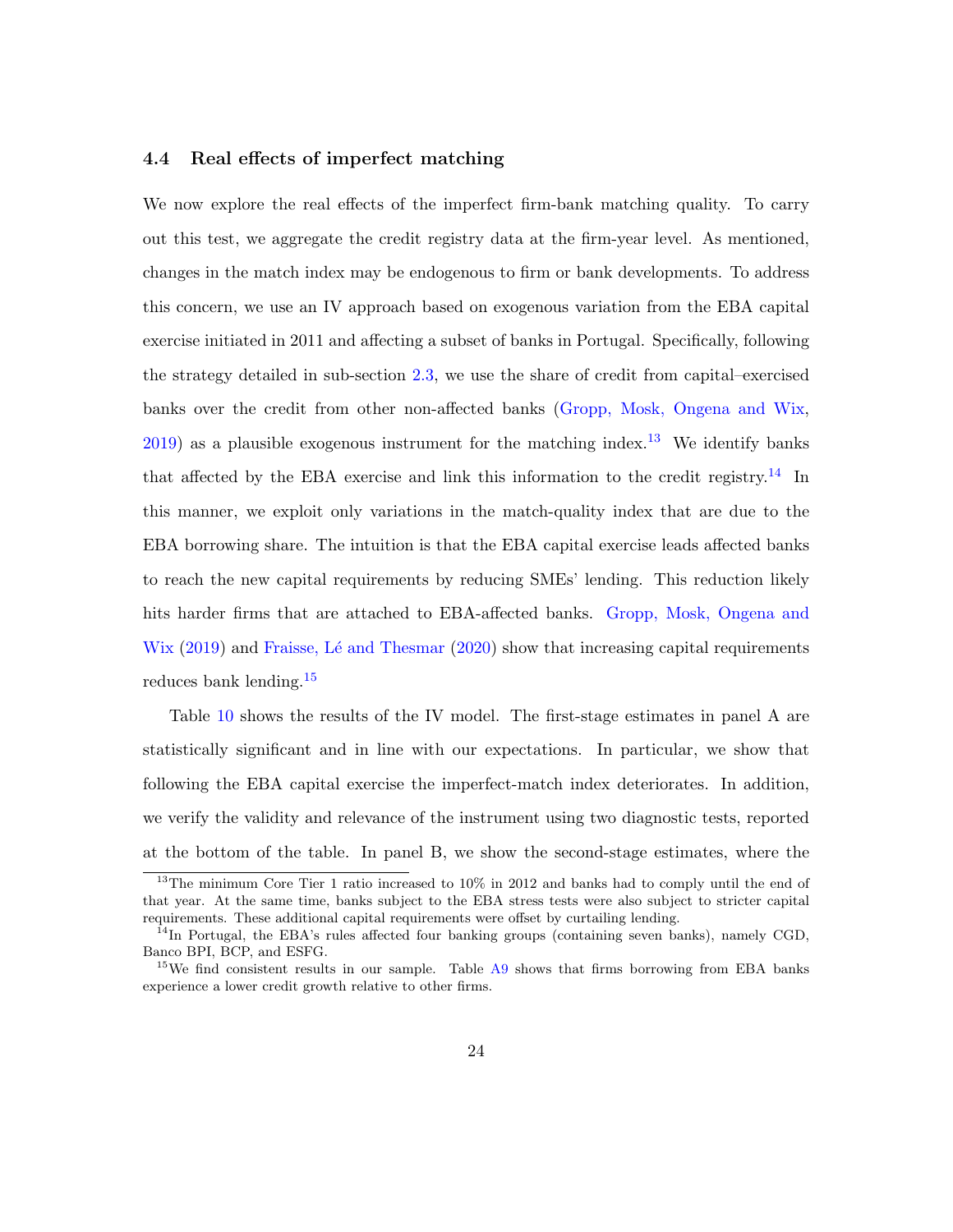main outcome variables are the natural logarithm of the number of employees (columns I to III) and natural logarithm of tangible assets (columns IV to VI). Given that we conduct our analysis at the firm level, we incorporate firm and year fixed effects to control for time-invariant characteristics and macroeconomic effects, respectively.[16](#page-24-0) We run the tests on the whole sample and on sub-samples accounting for both single and multiple bank relationships.

Starting with column I, we observe that imperfect matches exert a negative and highly significant effect on firm employment. The point estimate suggests that worsening a standard deviation in the matching quality is associated with a drop in firms' employment of 0.9 percentage points, which is about 90 per cent of a standard deviation. When we split our sample to distinguish between firms with single and multiple relationships (columns II and III), we find that the former entirely drives the effect. Match quality matters for determining employment decisions of single bank firms, but firms with multiple relationships remain unaffected by changes in match quality. In the following columns of table [10,](#page-48-0) we rerun the same regressions but use firms' fixed tangible assets as the outcome variable and find that the main results persist. Specifically, a one-standard-deviation worsening in the imperfect-match index is associated with a reduction in firms' tangible assets of 2.7 percentage points, which is 1.2 times a standard deviation, again an economically significant effect.

We also estimate the model with OLS estimates. The results are in table  $\overline{A6}$  $\overline{A6}$  $\overline{A6}$  and are both quantitatively and qualitatively similar to the baseline IV estimates. We continue to find that large deviations from the perfect match are associated with declines in both employment and tangible assets. Interestingly, the OLS coefficients are somewhat larger in

<span id="page-24-0"></span><sup>&</sup>lt;sup>16</sup>As the imperfect-match index is a generated fitted regressor, we alleviate possible measurement bias in the construction of the standard errors by replicating table  $8$  with bootstrap standard errors with  $300$ replications (see table [A7](#page-58-0) in the online appendix).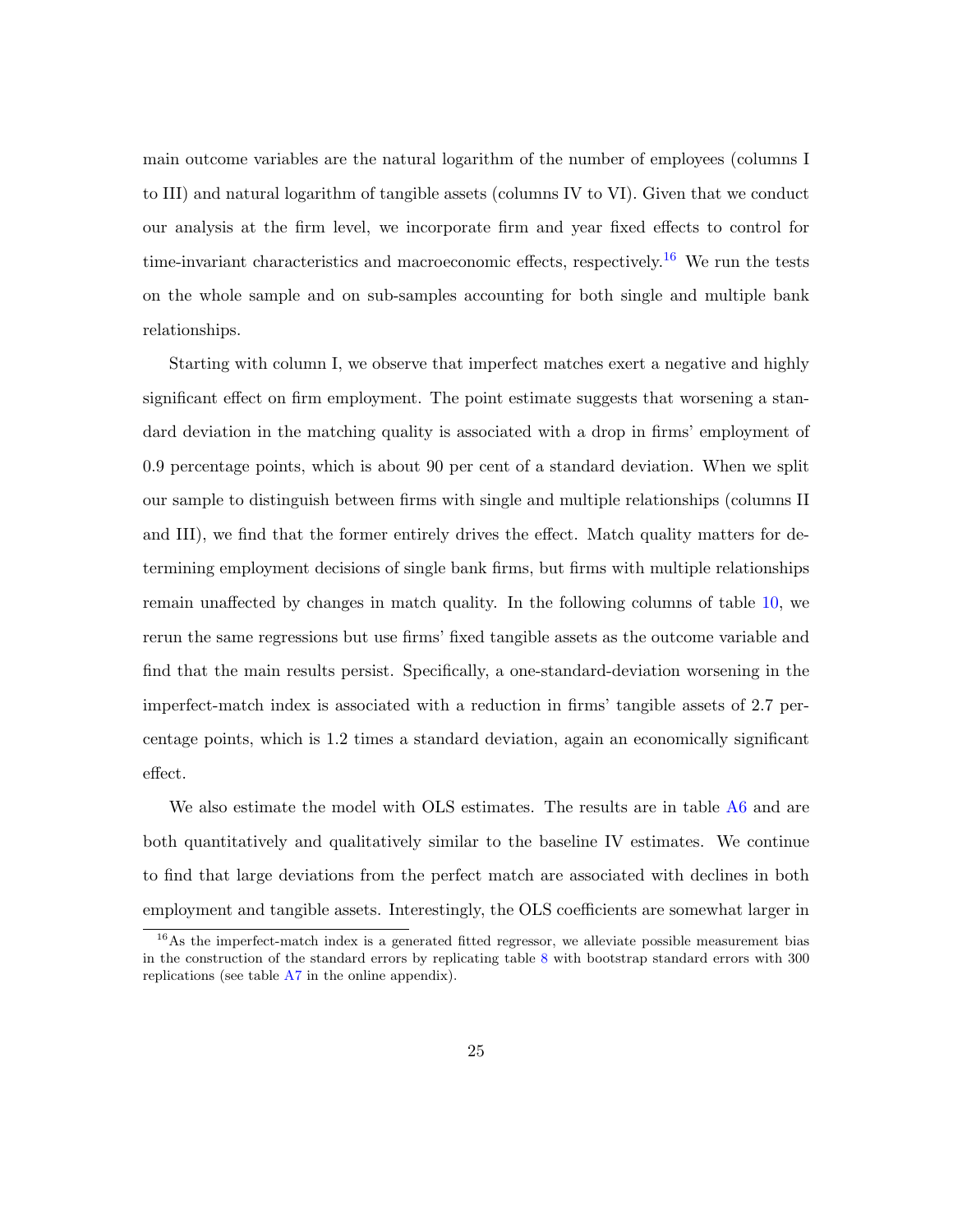absolute value than the ones obtained using IV, suggesting that match quality deteriorates, especially for firms with worse investment and growth opportunities.

A key question to understand better the impact of match quality on firms' activities is the following. To what extent does a change in the total number of lenders or a substitution of banks drive the variation in match quality, keeping the number of lenders constant? In the former scenario, it would be difficult to disentangle the effect of a change in the imperfect-match index from that of a contraction in credit stemming from the termination of a credit relationship. In principle, firms may be negatively affected by the termination of credit relationships if they cannot promptly substitute them by increasing credit from other banks or by starting new relationships, which may prove difficult during economic downturns. We explore this question by estimating the same IV model on the sample of firms that switch lenders, keeping the total number of lenders constant. This is a powerful test because it allows us to examine the effect of the quality of the match controlling for the total number of credit relationships, and thus, in principle, credit availability. We show the results of this exercise in table [11.](#page-49-0) As it is evident in panel A, our instrument is valid, powerful, and in line with the first-stage results in table [10.](#page-48-0) In the second stage (panel B), the estimated coefficient on the instrumented imperfect-match index is negative and statistically significant at 1% across all specifications. The point estimates are somewhat smaller than those in the baseline models, but statistical significance in stronger in the case of investment for multiple lenders (column VI).

Focusing on the differential role of relationship lending, we show that firms with single relationships remain strongly affected. However, we also find, in contrast to table [11,](#page-49-0) a negative and significant effect on the level of employment and investment rate for firms with multiple relationships that switch to new lenders during the crisis. This finding sheds light on the real effects of switching banks during adverse economic events. For instance,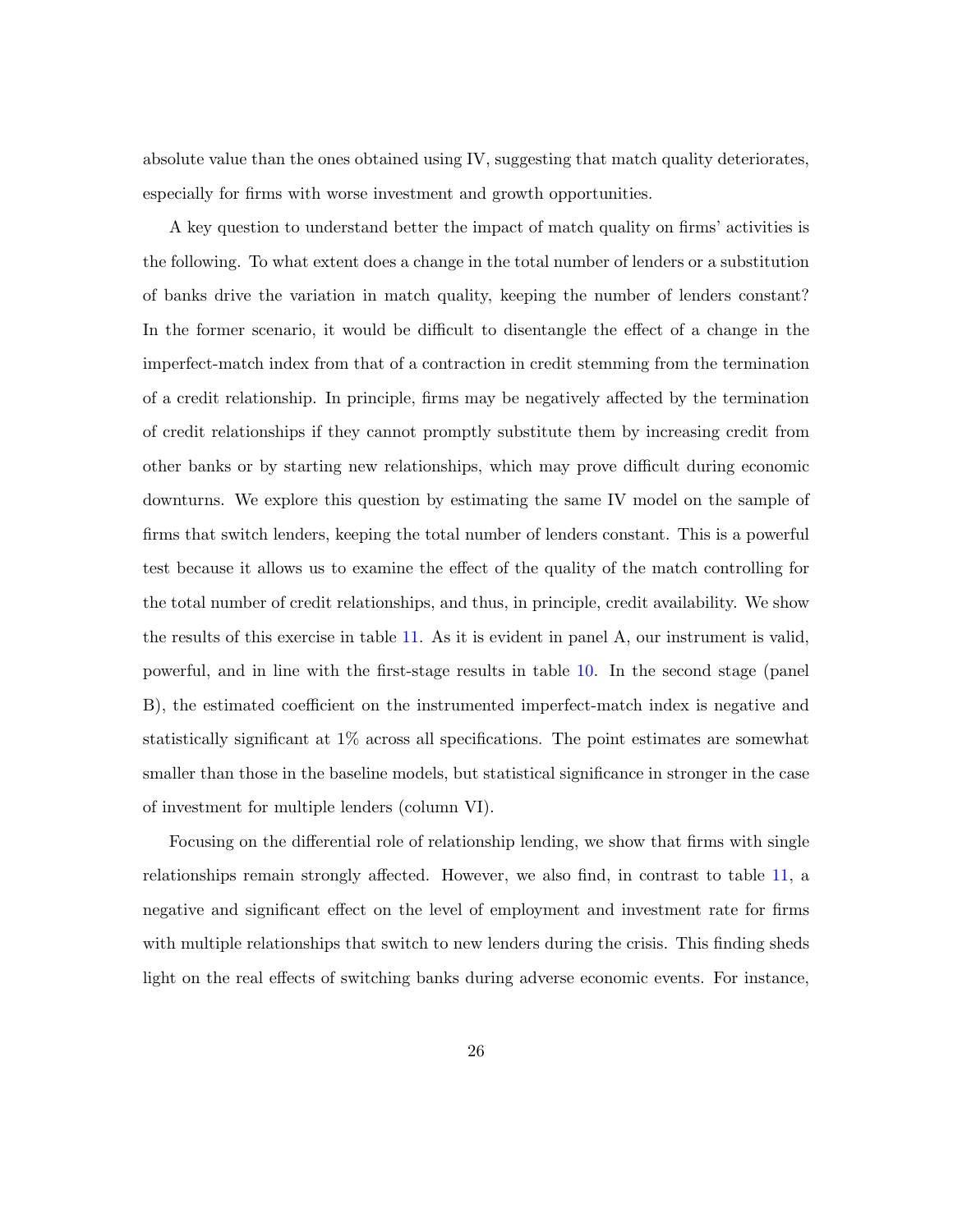[Ioannidou and Ongena](#page-34-8) [\(2010\)](#page-34-8), among others, document the loan-pricing advantage of switching lenders. We show that, in crisis times, switching lenders may come at the cost of forming a worse match, leading to lower credit access with associated negative real effects on investment and employment.

## <span id="page-26-0"></span>5 Robustness

We conduct a series of robustness tests for the results in the previous section. The results of these tests are summarized below but are not reported due to space constraints. They are in the online appendix.

#### 5.1 Alternative specifications

To begin with, we check whether the results of the baseline specification hold when we modify the specification as follows. First, we estimate the models on a year-by-year basis to inspect the dynamic evolution of the point estimates; second, we remove all control variables. We report the results in tables [A3](#page-54-0) and [A2,](#page-53-0) respectively. We find that our main results are confirmed.

We also examine whether our baseline results remain unchanged when we employ an additional set of fixed effects, a different estimation method, and further firm- and bankspecific variables. We re-estimate the empirical models from table [4](#page-42-0) and report the results in table [A1.](#page-52-0) Column I includes industry-location-size and year fixed effects, column II shows results from a probit model, column III clusters standard errors at the bank-firm level, column IV includes further firm characteristics, and column V incorporates additional bank characteristics. In summary, the results of the baseline model are qualitatively and quantitatively the same.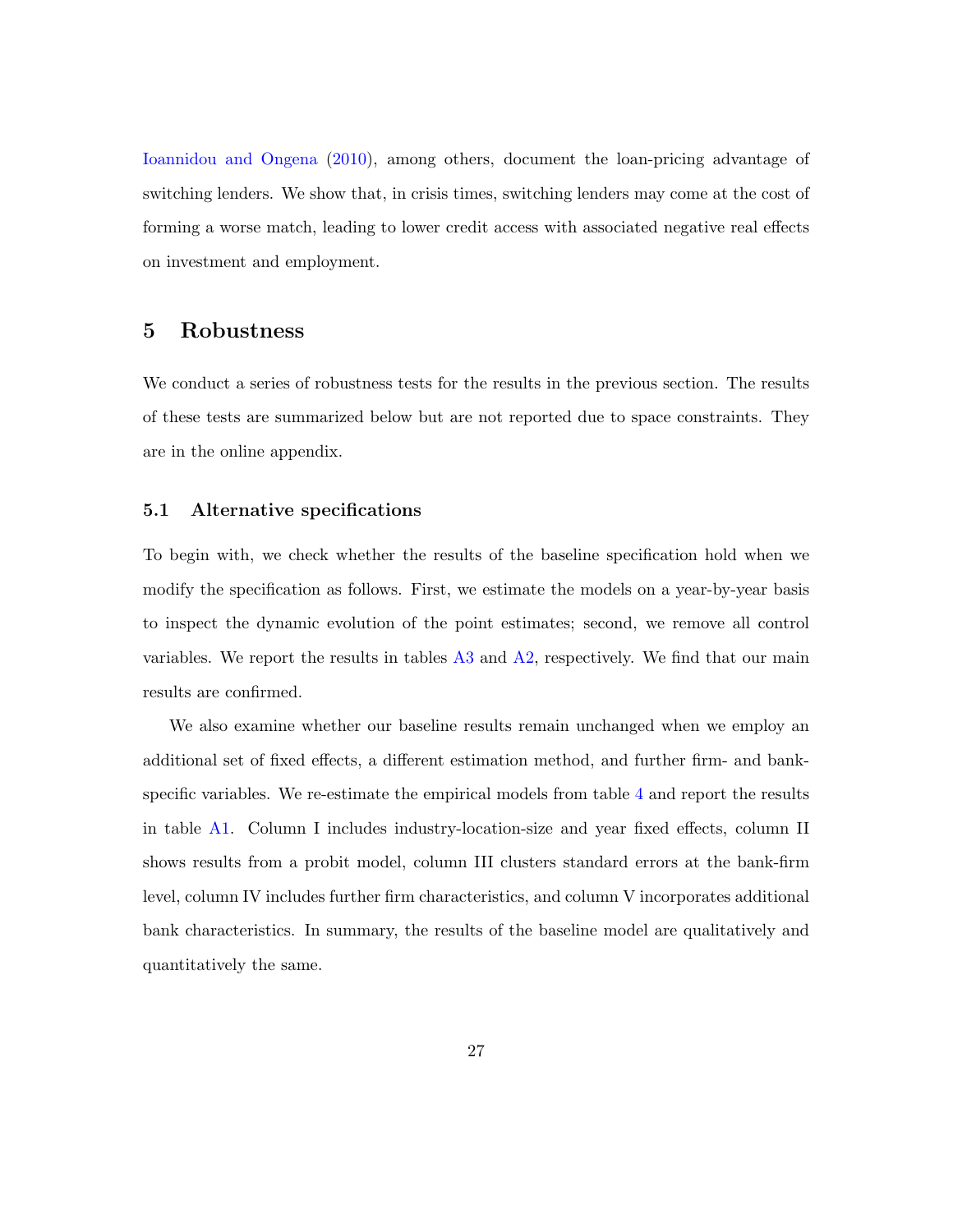#### 5.2 Removing Lisbon and Porto

In order to confirm that our results are not driven by how we define the geographical area of potential and realized matches, we remove Lisbon and Porto from the sample. The rationale is that these are the two largest cities in Portugal, for which the definition of postcodes at the four-digit level may yield excessively small areas. We reproduce the baseline model that predicts bank-firm matching after removing the two cities from our sample and report the estimates in table [A4.](#page-55-0) Next, we run all other tests excluding Lisbon and Porto; the results are in table [A5](#page-56-0) and hold.

#### 5.3 Examining the extensive margin

We shift our attention to an alternative dimension of firm outcomes, namely firms' survival prospects. The objective of this exercise is to establish the importance of the imperfectmatch quality index on the extensive margin. Given that firm closures are a major concern during the recent financial crisis, we replicate the models from tables [10](#page-48-0) and [11](#page-49-0) in table [A10,](#page-61-0) using the probability of default as the dependent variable. We find that the probability of default is positively associated with the imperfect-match index. Moreover, this finding is stronger for firms with single bank relationships. Hence, we conclude that the real effects of the imperfect-match index hold not only for employment and growth, but also for firms' chances of survival.

## <span id="page-27-0"></span>6 Conclusion

This paper studies the drivers of bank-firm matches and how changes in match characteristics affect firms' access to credit and firm growth, as measured by investment rate and employment growth. The paper defines a set of potential matches based on banks active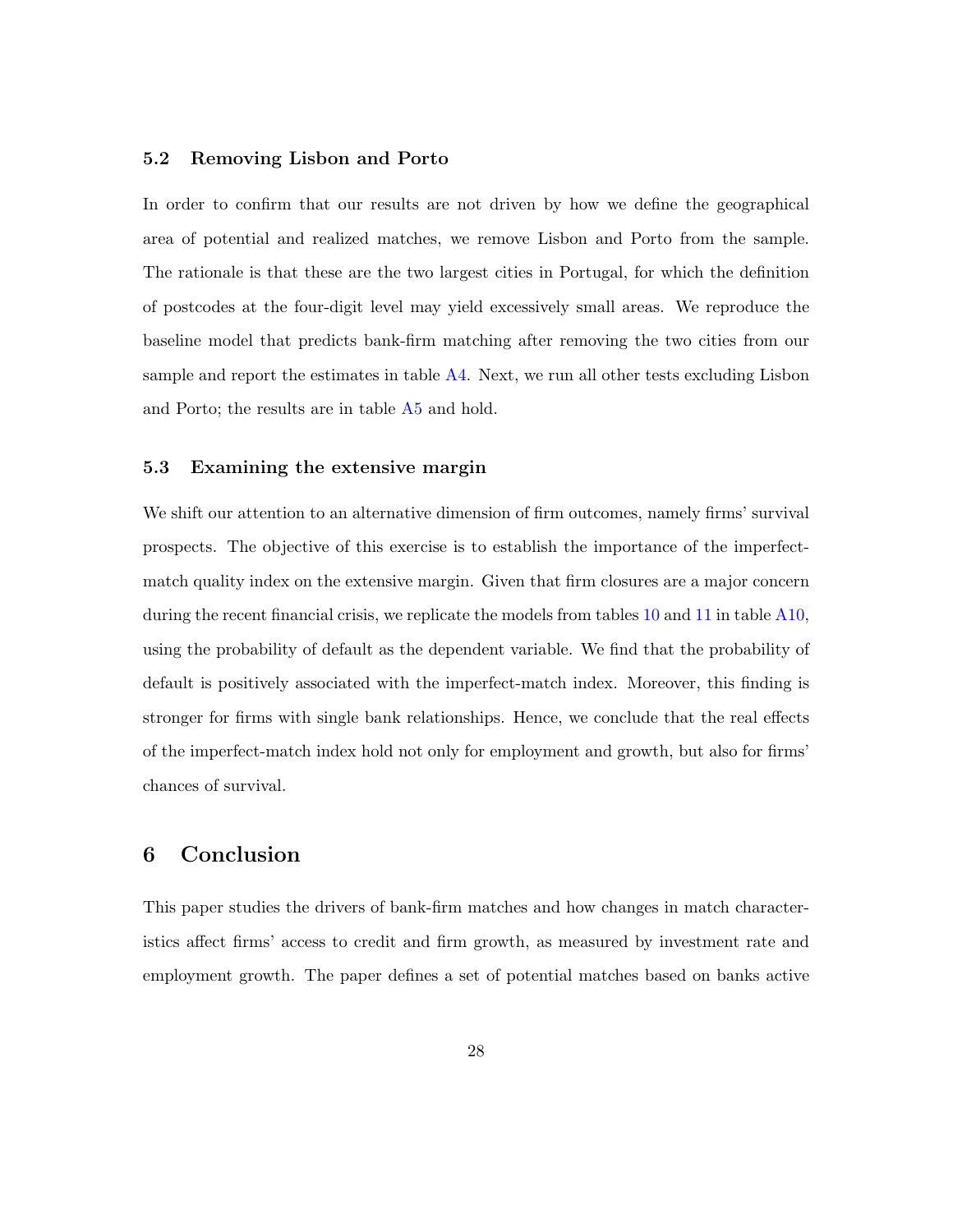in the local credit market where a firm is based. Next, it estimates a model to study the drivers of bank-firm matches using data from the years preceding the global financial crisis. This period is characterized by moderate credit growth and the absence of credit or housing bubbles [\(Greenwood et al.,](#page-33-1) [2020\)](#page-33-1); it can thus represent bank-firm match formation in normal times. This allows us to study how bank-firm matches in crisis times differ from model predictions and test whether these differences translate into lower credit growth, firm investment, and employment.

We find that observed matches between banks and firms are more frequent if banks are large (irrespective of firm size), bank capital is higher, the local credit market is less concentrated, and firms are less likely to default. Next, we document that in crisis times, matches that differ from predicted ones (i.e, matches that involve firms and banks with characteristics different from those that correlate with match formation in good times) are associated with lower credit growth, firm investment, and employment growth. Importantly, these findings hold controlling for the potential endogeneity of match-quality changes, and they also hold keeping the number of bank relationships constant. This indicates that the effect of imperfect matches on firm outcomes is not just due to a drop in the number of lending relationships. Our results extend the findings of the literature on relationship lending, opening up the black box of bank-firm matches. We find that the relative characteristics of banks and firms that lead to match formation matter for the efficiency of lending relationships in bad times. When matches are broken and substituted with new ones, the ensuing loss of soft information is amplified the more the new matches differ in terms of relative characteristics, from the matches prevailing in good times. Even when matches are still in place, their quality may change because of changes in characteristics of banks and firms. This affects access to credit and firm growth.

Our results are also important to understand why disruptions in credit markets have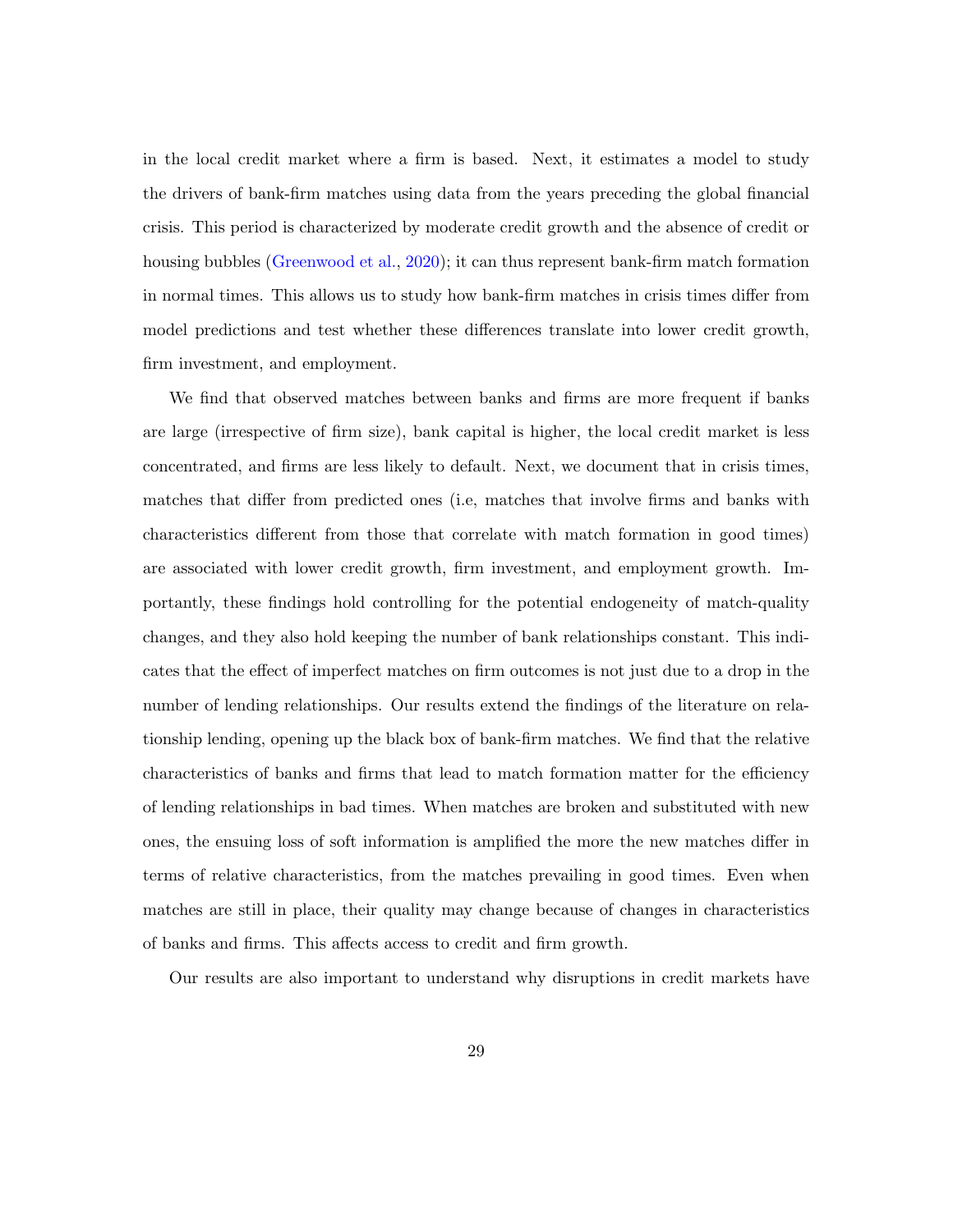such large and pervasive effects on economic growth. Even if firms are able to substitute banks in downturns, there is a loss in terms of access to credit and firm growth, when the relative characteristics of matched banks and firms differ from those that lead to match formation in good times. Finally, our findings suggest that policy interventions targeting bank and firm characteristics that lead to stable matches in lending relationships are critical to ensure a steady flow of credit to the real economy in crises times.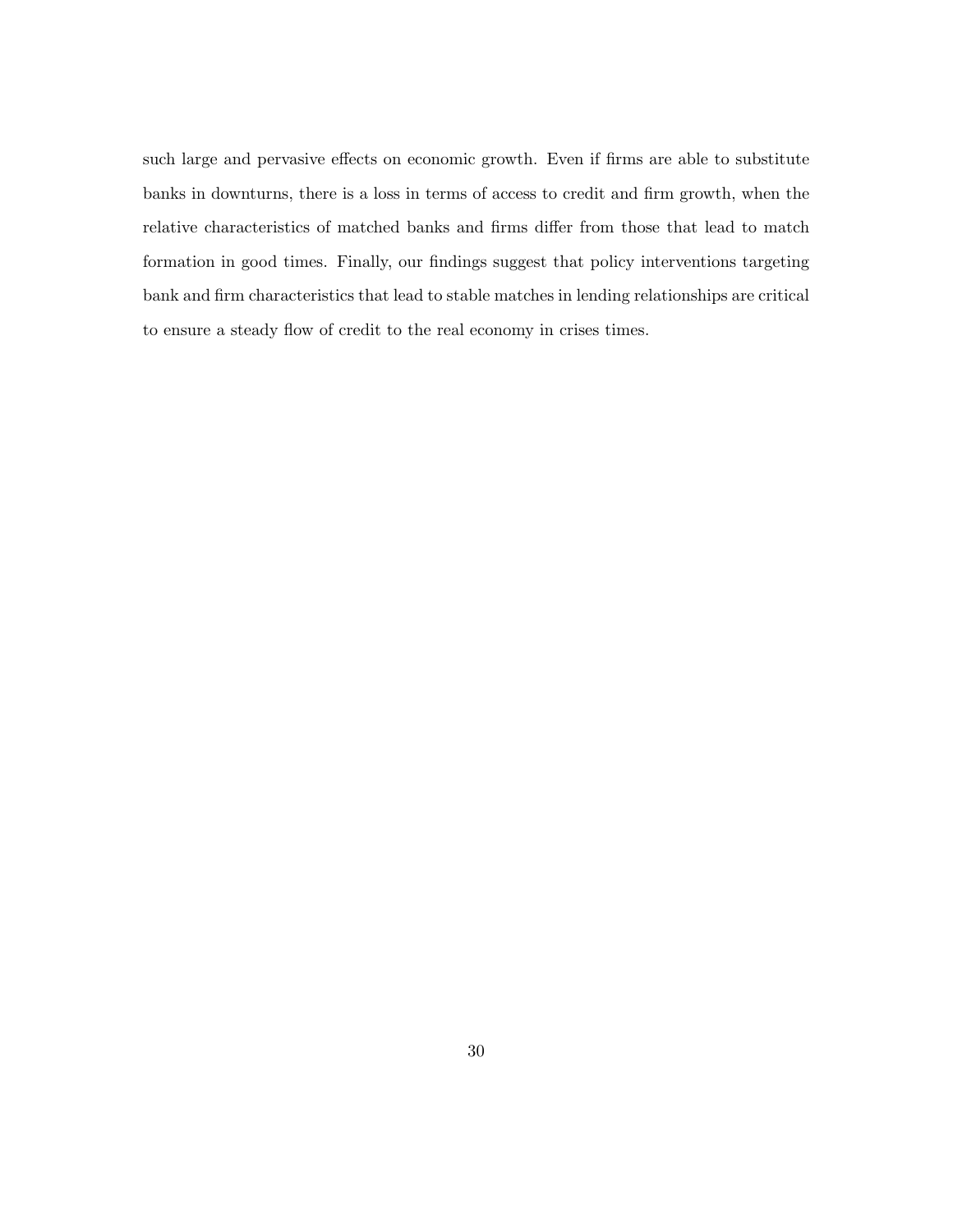## References

- <span id="page-30-5"></span>Acharya, V., Hasan, I. and Saunders, A. (2006), 'Should banks be diversified? Evidence from individual bank loan portfolios', The Journal of Business 79(3), 1355–1412.
- <span id="page-30-0"></span>Acharya, V. and Naqvi, H. (2012), 'The seeds of a crisis: A theory of bank liquidity and risk taking over the business cycle', Journal of Financial Economics 106(2), 349–366.
- <span id="page-30-1"></span>Allen, F., Carletti, E. and Marquez, R. (2011), 'Credit market competition and capital regulation', The Review of Financial Studies 24(4), 983–1018.
- <span id="page-30-6"></span>Antunes, A., Goncalves, H. and Prego, P. (2016), 'Firm default probabilities revisited', Economic Bulletin and Financial Stability Report, Banco de Portugal .
- <span id="page-30-7"></span>Asker, J., Farre-Mensa, J. and Ljungqvist, A. (2015), 'Corporate investment and stock market listing: A puzzle?', The Review of Financial Studies 28(2), 342-390.
- <span id="page-30-8"></span>Baily, M. N., Hulten, C. and Campbell, D. (1992), 'Productivity dynamics in manufacturing plants', Brookings Papers on Economic Activity. Microeconomics 1992, 187–267.
- <span id="page-30-3"></span>Balduzzi, P., Brancati, E. and Schiantarelli, F. (2018), 'Financial markets, banks' cost of funding, and firms' decisions: Lessons from two crises', Journal of Financial Intermediation 36, 1–15.
- <span id="page-30-4"></span>Bentolila, S., Jansen, M., Jiménez, G. and Ruano, S. (2018), 'When credit dries up: Job losses in the great recession', Journal of the European Economic Association 16(3), 650– 695.
- <span id="page-30-2"></span>Berger, A. N., Miller, N. H., Petersen, M. A., Rajan, R. G. and Stein, J. C. (2005), 'Does function follow organizational form? Evidence from the lending practices of large and small banks', *Journal of Financial Economics* **76**(2), 237–269.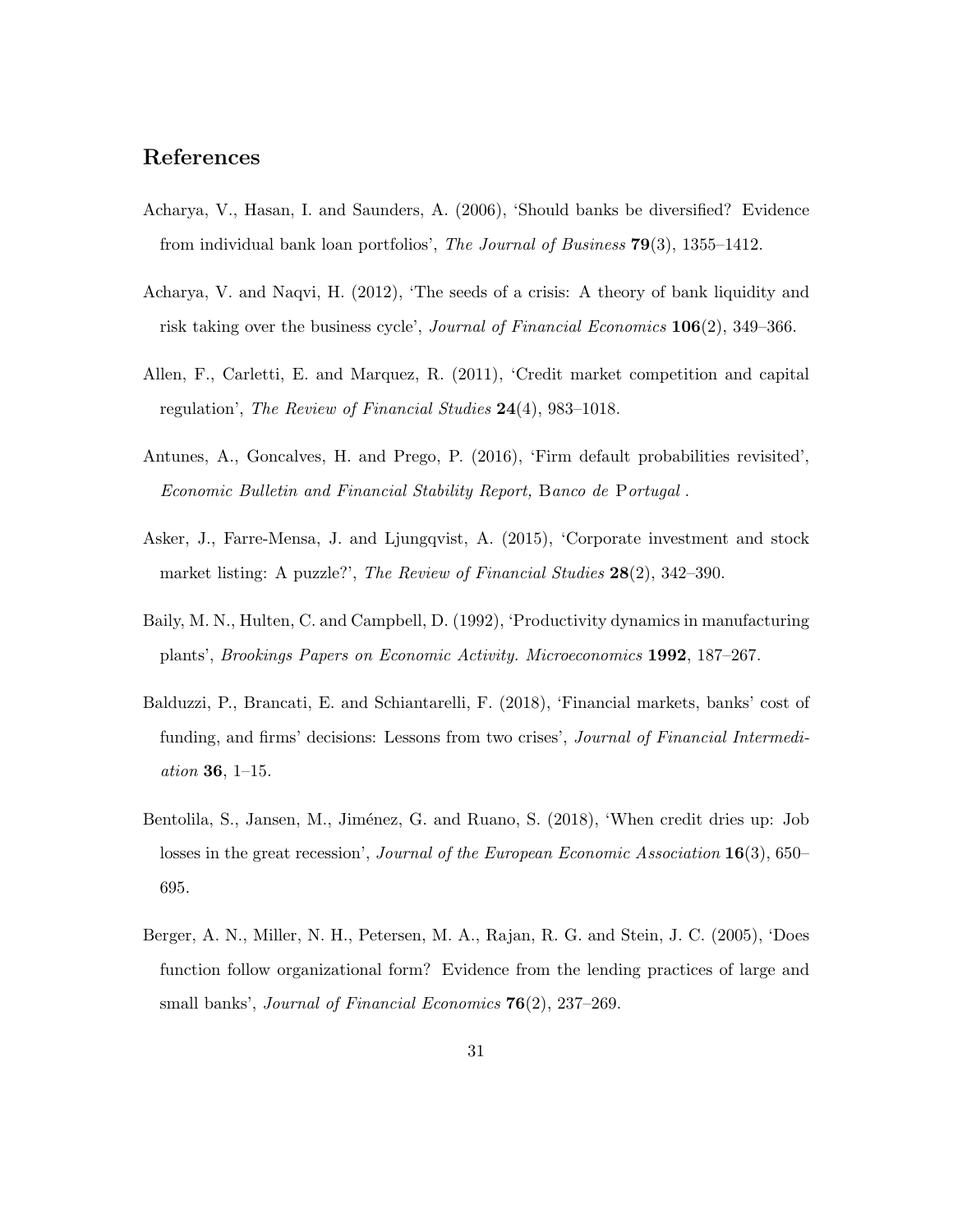- <span id="page-31-7"></span>Berry, S., Levinsohn, J. and Pakes, A. (1995), 'Automobile prices in market equilibrium', Econometrica 63(4), 841—-890.
- <span id="page-31-4"></span>Berton, F., Mocetti, S., Presbitero, A. F. and Richiardi, M. (2018), 'Banks, firms, and jobs', The Review of Financial Studies 31(6), 2113–2156.
- <span id="page-31-1"></span>Blattner, L., Farinha, L. and Rebelo, F. (2018), When losses turn into loans: The cost of undercapitalized banks, Working Paper 2018/16, Banco de Portugal.
- <span id="page-31-0"></span>Bolton, P., Freixas, X., Gambacorta, L. and Mistrulli, P. E. (2016), 'Relationship and transaction lending in a crisis', The Review of Financial Studies 29(10), 2643–2676.
- <span id="page-31-6"></span>Bonfim, D., Nogueira, G. and Ongena, S. (2021), 'Sorry, we're closed: Bank branch closures and corporate credit conditions', forthcoming in Review of Finance .
- <span id="page-31-8"></span>Boot, A. W. and Thakor, A. V. (2000), 'Can relationship banking survive competition?', The Journal of Finance  $55(2)$ , 679–713.
- <span id="page-31-3"></span>Chodorow-Reich, G. (2014), 'The employment effects of credit market disruptions: Firmlevel evidence from the 2008–9 financial crisis', The Quarterly Journal of Economics  $129(1), 1–59.$
- <span id="page-31-5"></span>Chodorow-Reich, G., Darmouni, O., Luck, S. and Plosser, M. C. (2020), Bank liquidity provision across the firm size distribution, Technical report, National Bureau of Economic Research.
- <span id="page-31-2"></span>Cingano, F., Manaresi, F. and Sette, E. (2016), 'Does credit crunch investment down? New evidence on the real effects of the bank-lending channel', The Review of Financial Studies 29(10).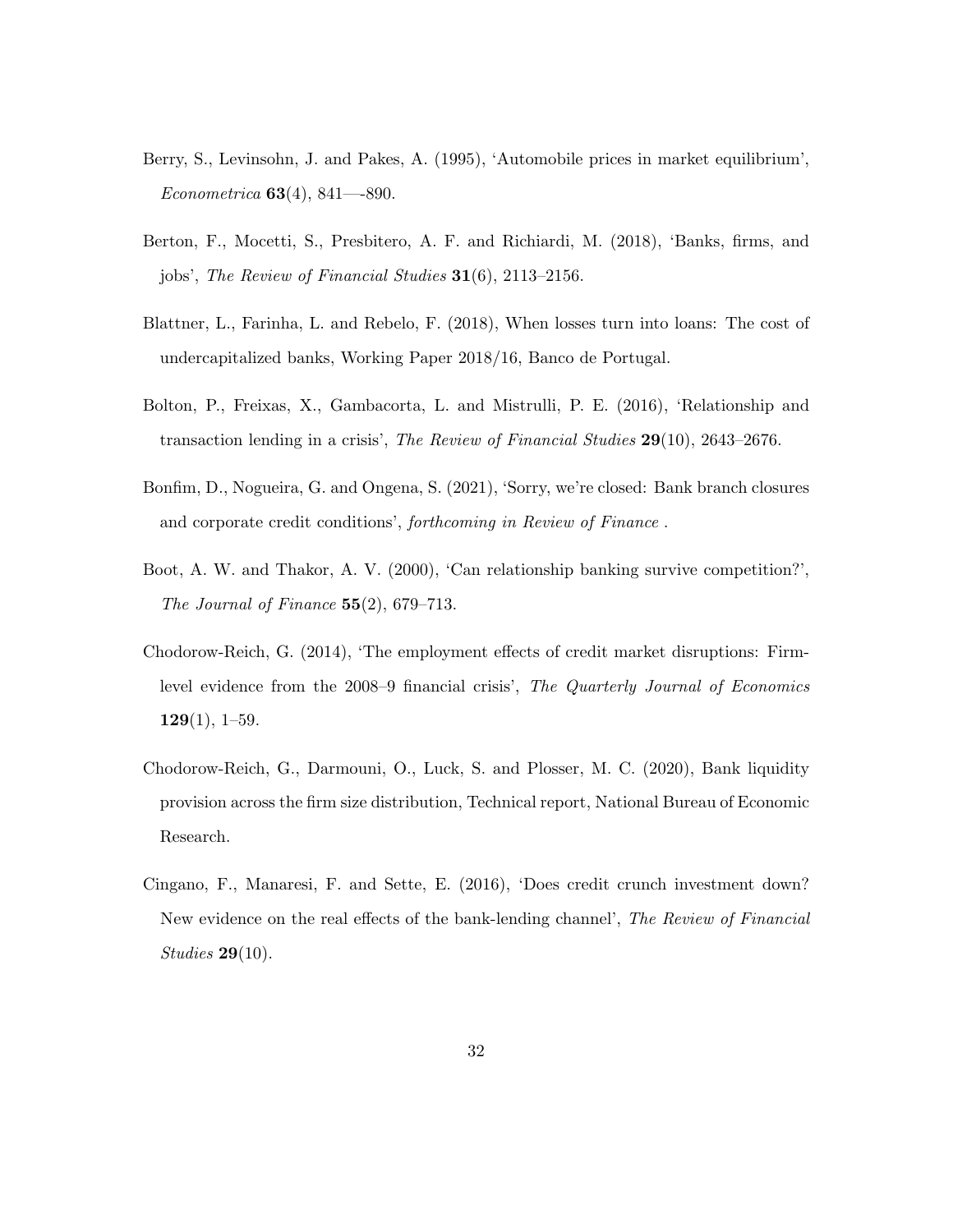- <span id="page-32-2"></span>Cohen, J., Hachem, K. and Richardson, G. (2020), 'Relationship lending and the great depression', forthcoming in Review of Economics and Statistics .
- <span id="page-32-5"></span>Crouzet, N. and Mehrotra, N. R. (2020), 'Small and large firms over the business cycle', American Economic Review 110(11), 3549–3601.
- <span id="page-32-7"></span>Degryse, H., Karapetyan, A. and Karmakar, S. (2020), 'To ask or not to ask? Collateral versus screening in lending relationships', forthcoming in Journal of Financial Economics

.

- <span id="page-32-1"></span>Degryse, H., Kim, M. and Ongena, S. (2009), *Microeconometrics of Banking Methods*, Applications, and Results, Oxford University Press.
- <span id="page-32-6"></span>Degryse, H. and Ongena, S. (2005), 'Distance, lending relationships, and competition', The *Journal of Finance*  $60(1)$ , 231–266.
- <span id="page-32-4"></span>DeJonghe, O., Dewachter, H., Mullier, K., Ongena, S. and Schepens, G. (2020), 'Some borrowers are more equal than others: Bank funding shocks and credit reallocation', Review of Finance  $24(1)$ .
- <span id="page-32-8"></span>Detragiache, E., Garella, P. and Guiso, L. (2000), 'Multiple versus single banking relationships: Theory and evidence', *The Journal of Finance*  $55(3)$ , 1133–1161.
- <span id="page-32-0"></span>Diamond, D. W. and Rajan, R. G. (2001), 'Liquidity risk, liquidity creation, and financial fragility: A theory of banking', Journal of Political Economy 109(2), 287–327.
- <span id="page-32-3"></span>Duchin, R., Ozbas, O. and Sensoy, B. (2010), 'Costly external finance, corporate investment, and the subprime mortgage credit crisis', Journal of Financial Economics  $97(3)$ , 418–435.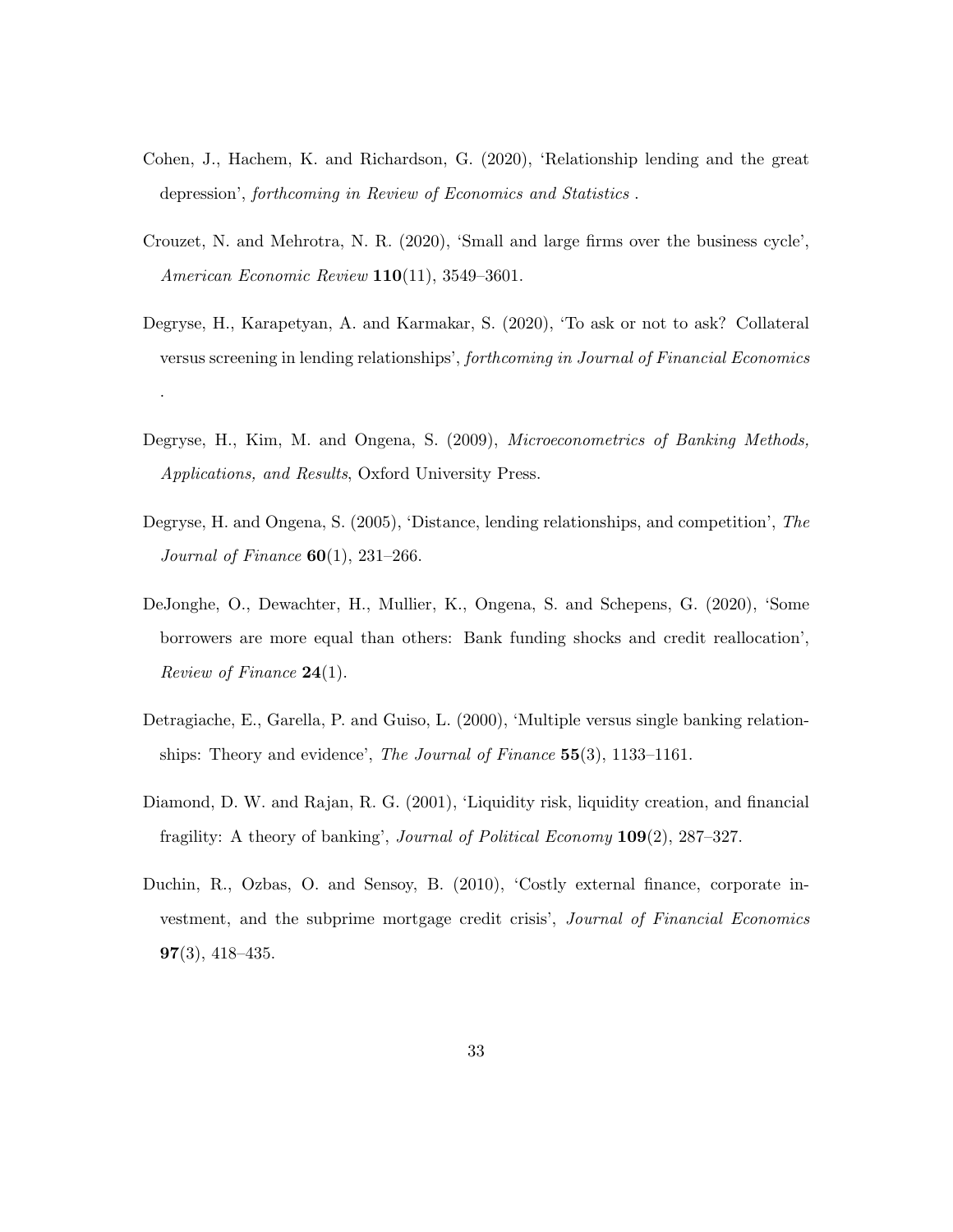- <span id="page-33-5"></span>Dwenger, N., Fossen, F. and Simmler, M. (2020), 'Firms' financial and real responses to credit supply shocks: Evidence from firm-bank relationships in Germany', Journal of Financial Intermediation 41, 100773.
- <span id="page-33-8"></span>Farinha, L. and Santos, J. (2002), 'Switching from single to multiple bank lending relationships: Determinants and implications', *Journal of Financial Intermediation* 11, 124–151.
- <span id="page-33-4"></span>Farinha, L., Spaliara, M.-E. and Tsoukas, S. (2019), 'Bank shocks and firm performance: New evidence from the sovereign debt crisis', Journal of Financial Intermediation 40, 100818.
- <span id="page-33-3"></span>Fraisse, H., Lé, M. and Thesmar, D. (2020), 'The real effects of bank capital requirements', Management Science  $66(1)$ , 5-23.
- <span id="page-33-7"></span>Granja, J., Leuz, C. and Rajan, R. (2018), Going the extra mile: Distant lending and credit cycles, Technical report, National Bureau of Economic Research.
- <span id="page-33-1"></span>Greenwood, R., Hanson, S. G., Shleifer, A. and Sørensen, J. A. (2020), Predictable financial crises, Working Paper 27396, National Bureau of Economic Research.
- <span id="page-33-2"></span>Gropp, R., Mosk, T., Ongena, S. and Wix, C. (2019), 'Banks response to higher capital requirements: Evidence from a quasi-natural experiment', The Review of Financial Studies  $32(1)$ , 266–299.
- <span id="page-33-6"></span>Hauswald, R. and Marquez, R. (2006), 'Competition and strategic information acquisition in credit markets', The Review of Financial Studies 19(3), 967–1000.
- <span id="page-33-0"></span>Holmstrom, B. and Tirole, J. (1997), 'Financial intermediation, loanable funds, and the real sector', The Quarterly Journal of Economics 112(3), 663–691.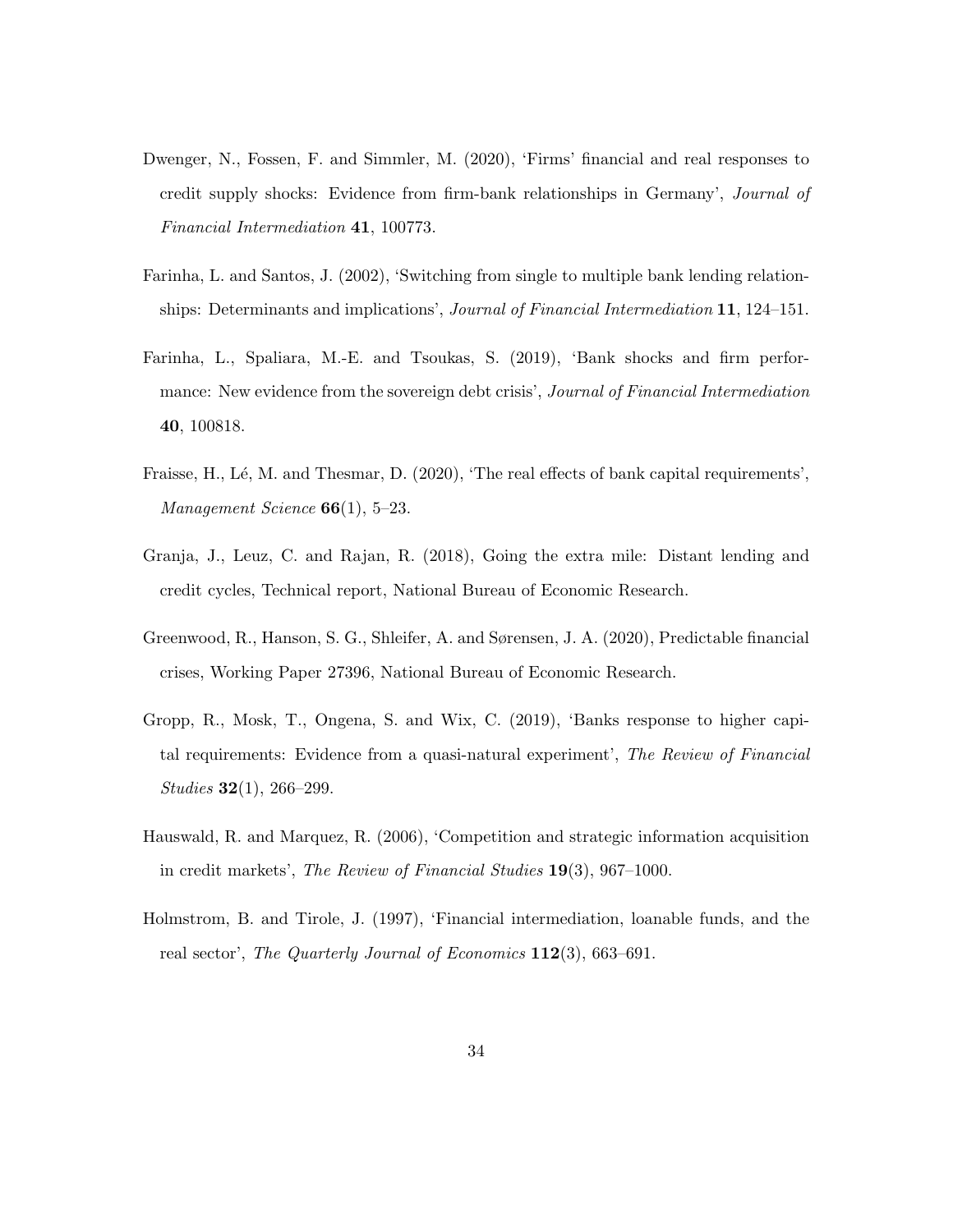- <span id="page-34-8"></span>Ioannidou, V. and Ongena, S. (2010), 'Time for a change: loan conditions and bank behavior when firms switch banks', *The Journal of Finance* **65**(5), 1847–1877.
- <span id="page-34-5"></span>Iosifidi, M. and Kokas, S. (2015), 'Who lends to riskier and lower-profitability firms? Evidence from the syndicated loan market', Journal of Banking  $\mathcal C$  Finance 61, S14– S21.
- <span id="page-34-4"></span>Iyer, R., Peydro, J.-L., da Rocha-Lopes, S. and Schoar, A. (2013), 'Interbank liquidity crunch and the firm credit crunch: Evidence from the 2007—2009 crisis', The Review of Financial Studies  $27(1)$ , 347-372.
- <span id="page-34-7"></span>Jiménez, G., Ongena, S., Peydró, J.-L. and Saurina, J. (2014), 'Hazardous times for monetary policy: What do twenty-three million bank loans say about the effects of monetary policy on credit risk-taking?', Econometrica 82(2), 463–505.
- <span id="page-34-0"></span>Keeley, M. C. (1990), 'Deposit insurance, risk, and market power in banking', The American Economic Review pp. 1183–1200.
- <span id="page-34-6"></span>Mésonnier, J. and Monks, A. (2015), 'Did the EBA capital exercise cause a credit crunch in the Euro area?', International Journal of Central Banking 11, 75–117.
- <span id="page-34-3"></span>Petersen, M. A. and Rajan, R. G. (2002), 'Does distance still matter? The information revolution in small business lending', The Journal of Finance 57(6), 2533–2570.
- <span id="page-34-2"></span>Popov, A. and Rocholl, J. (2018), 'Do credit shocks affect labor demand? Evidence from employment and wages during the financial crisis', Journal of Financial Intermediation 36, 16–27.
- <span id="page-34-1"></span>Schwert, M. (2018), 'Bank capital and lending relationships', The Journal of Finance 73(2), 787–830.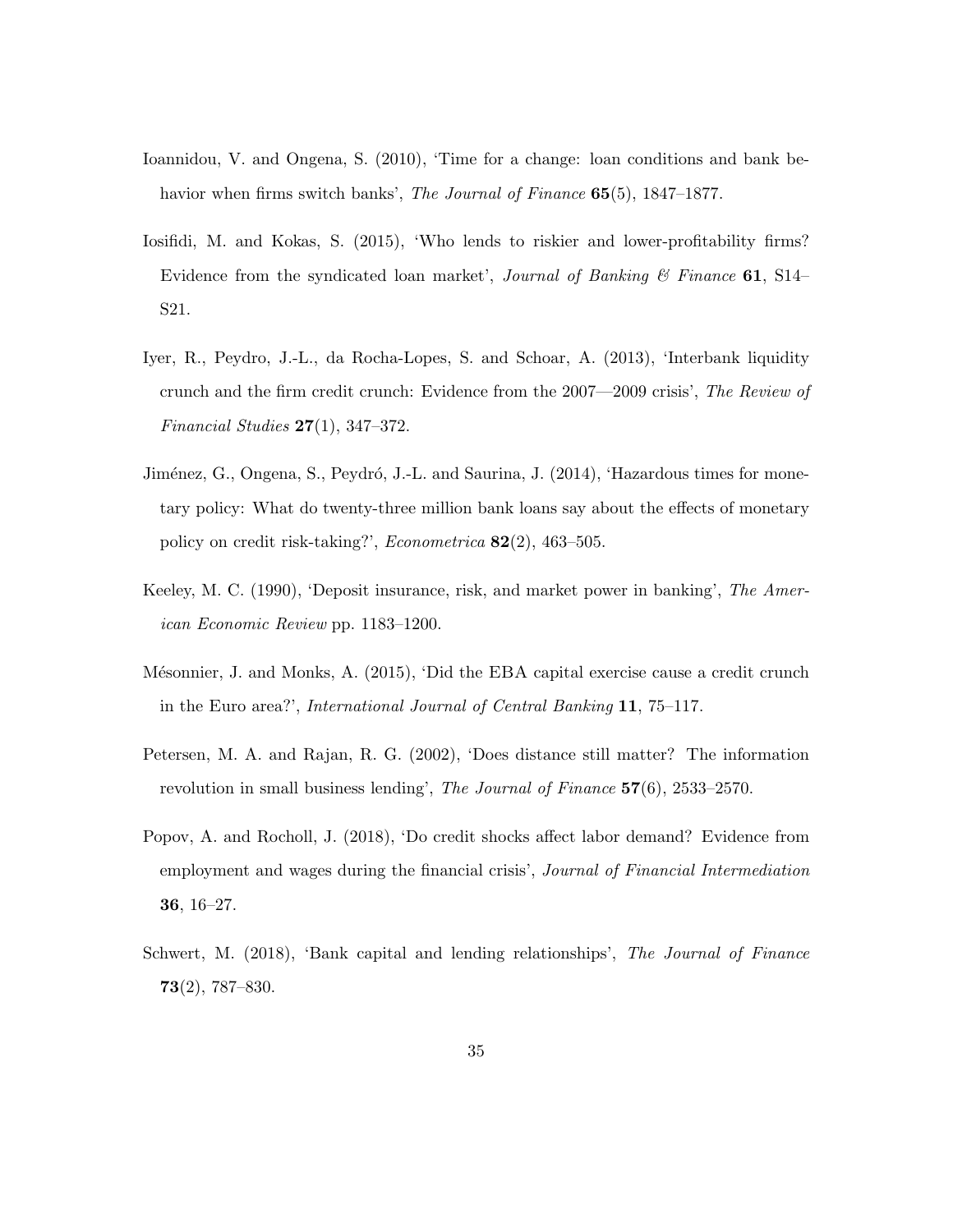- <span id="page-35-0"></span>Sette, E. and Gobbi, G. (2015), 'Relationship lending during a financial crisis', Journal of European Economic Association 13(3), 453–481.
- <span id="page-35-1"></span>Stein, J. C. (2002), 'Information production and capital allocation: Decentralized versus hierarchical firms', The Journal of Finance 57(5), 1891-1921.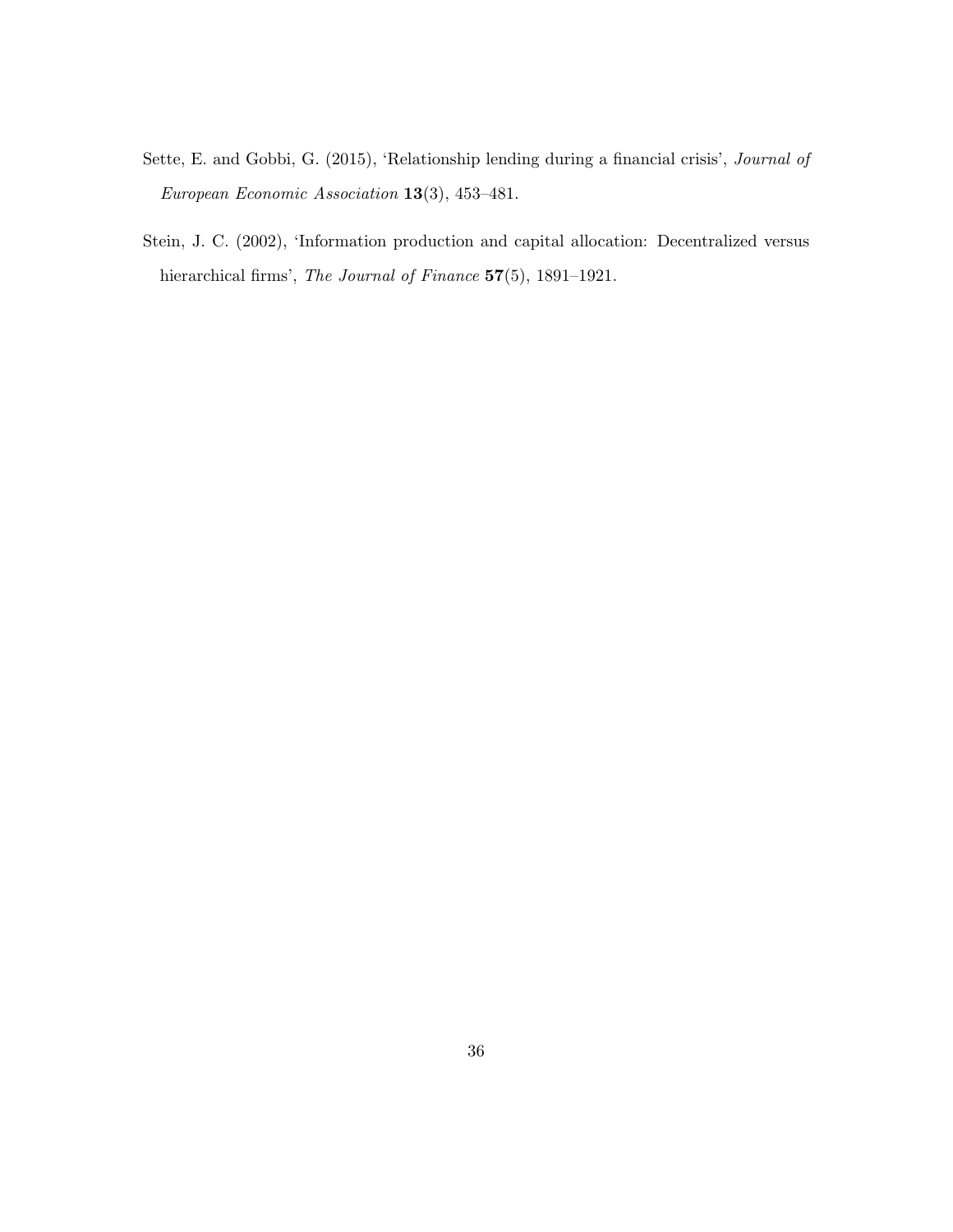<span id="page-36-0"></span>

Figure 1: Business credit and asset prices growth

Figure 2: Household credit and household prices growth

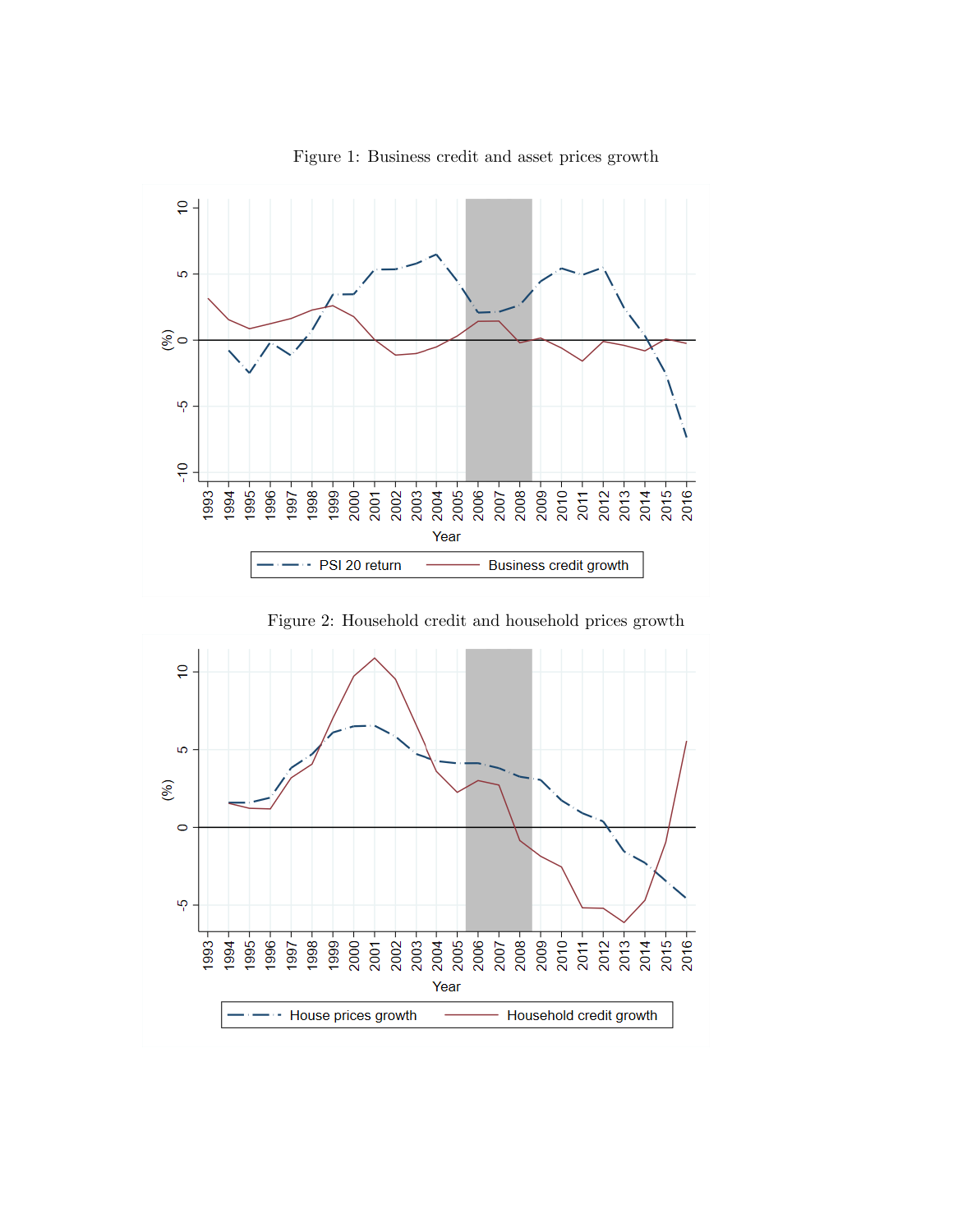<span id="page-37-0"></span>

Figure 3: Realized and potential bank-firm matches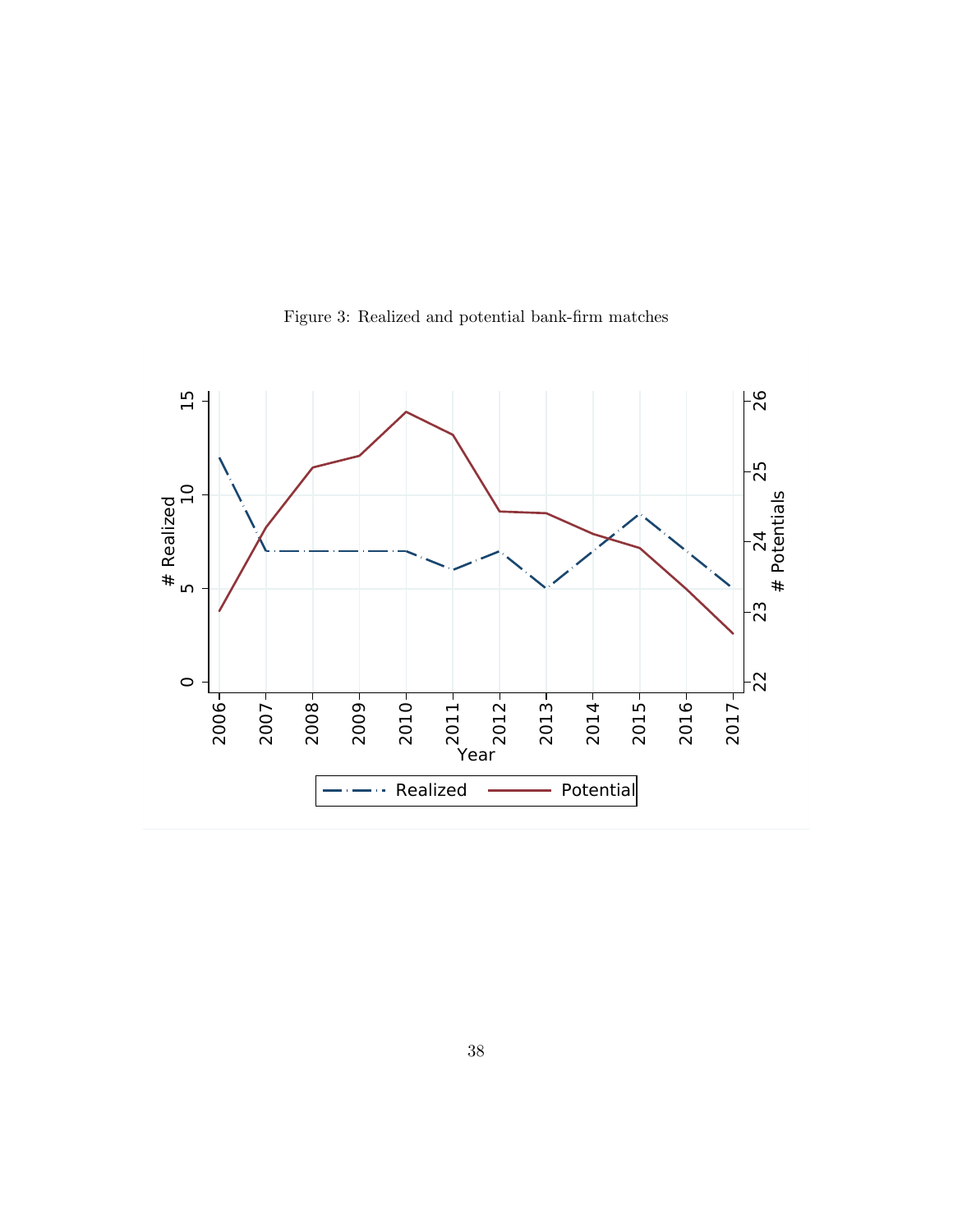<span id="page-38-0"></span>

Figure 4: Imperfect-match index



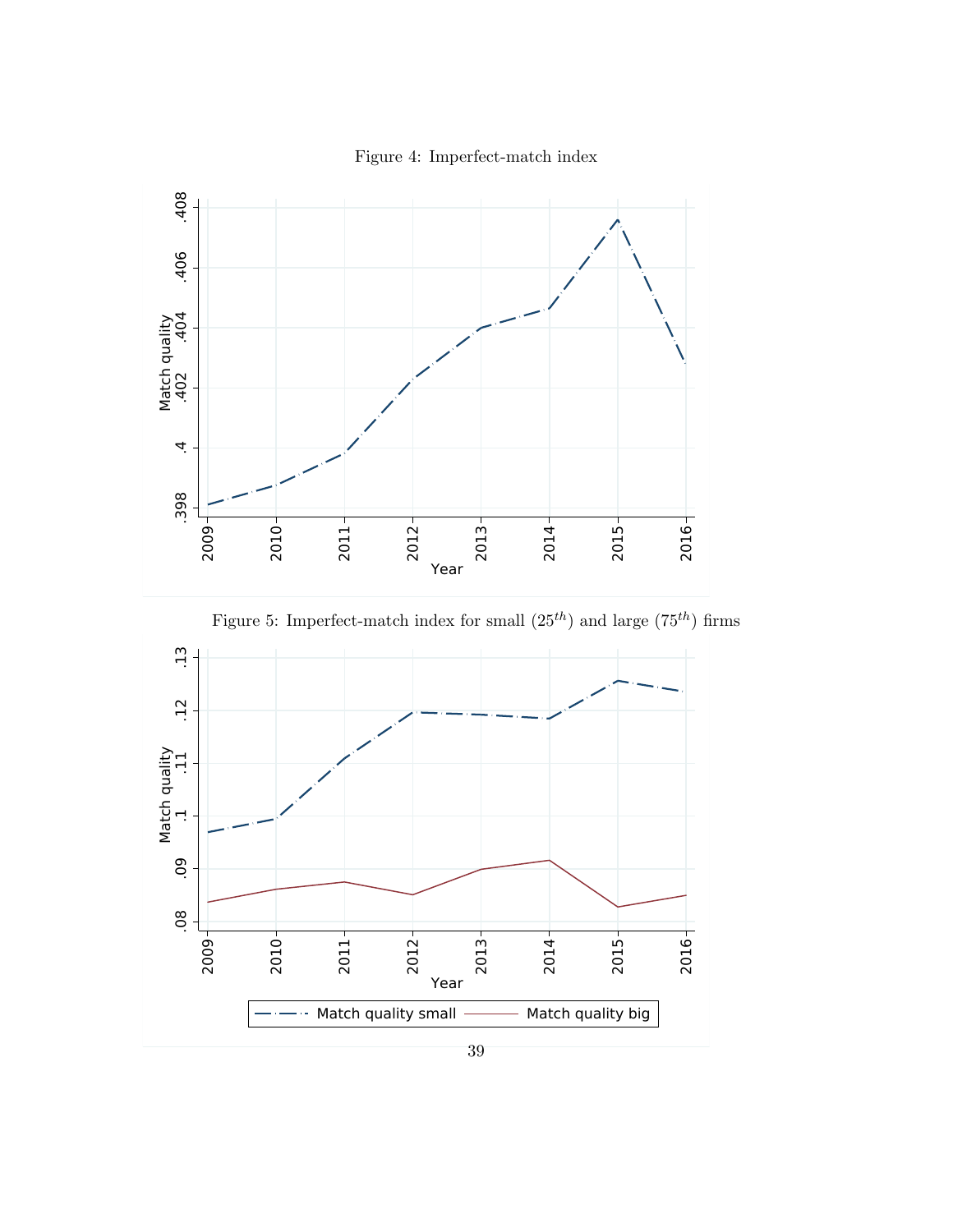# Tables

<span id="page-39-0"></span>

| Year | $#$ of banks | $\#$ of branches | $#$ of branches<br>per bank | $#$ of branches<br>per bank-zipbase |
|------|--------------|------------------|-----------------------------|-------------------------------------|
| 2006 | 410          | 3,184            | 653                         | 4                                   |
| 2007 | 415          | 3,357            | 673                         | 4                                   |
| 2008 | 429          | 3,457            | 690                         | 4                                   |
| 2009 | 423          | 3,492            | 692                         | 4                                   |
| 2010 | 412          | 3,492            | 689                         | 4                                   |
| 2011 | 402          | 3,328            | 600                         | 3                                   |
| 2012 | 393          | 3,279            | 590                         | 3                                   |
| 2013 | 387          | 3,235            | 570                         | 3                                   |
| 2014 | 379          | 3,117            | 535                         | 3                                   |
| 2015 | 362          | 3,041            | 512                         | 3                                   |
| 2016 | 338          | 2,977            | 490                         | 3                                   |
| 2017 | 328          | 2,921            | 469                         | 3                                   |

Table 1: Bank-branch information

The table reports the evolution of bank-branch level information.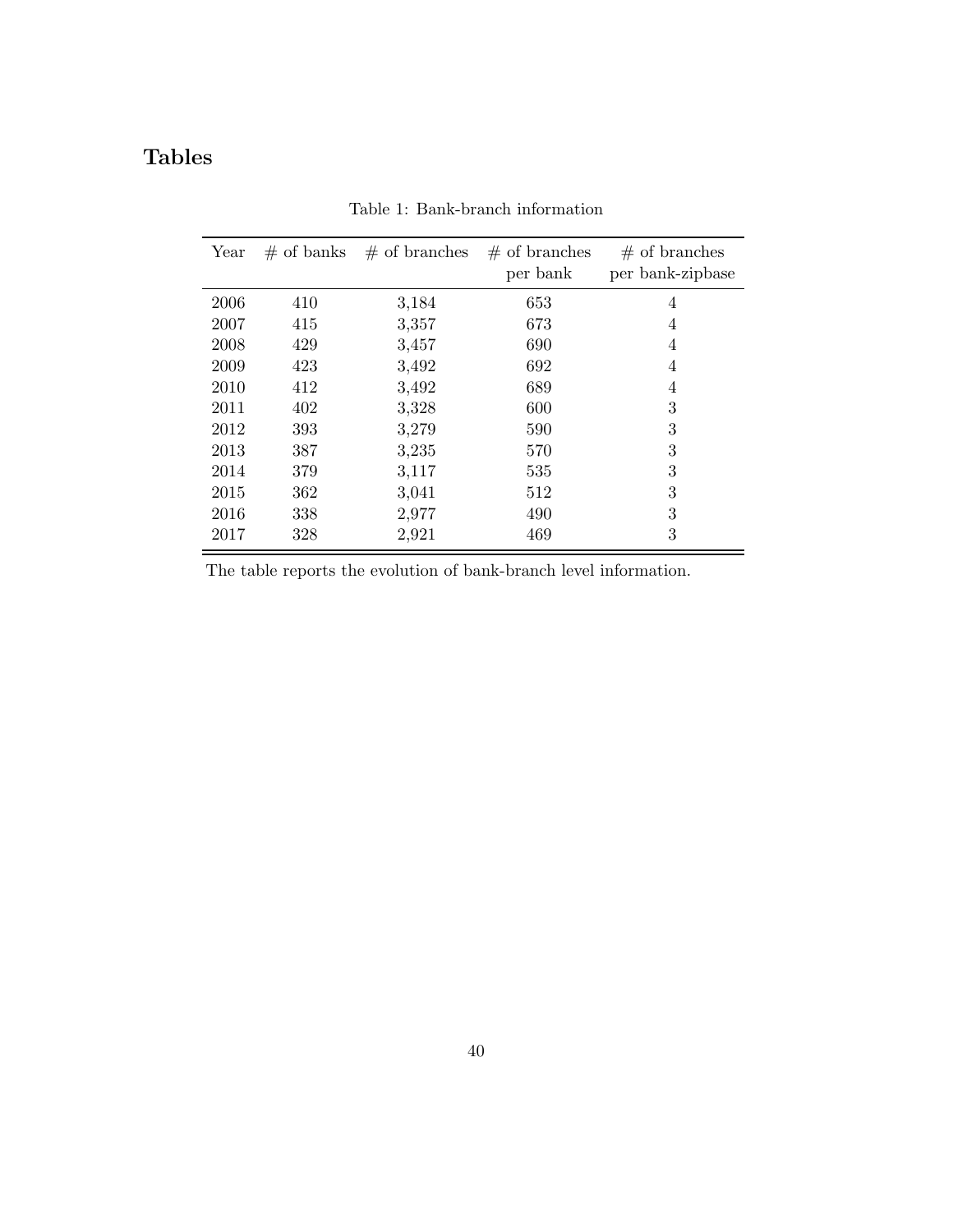<span id="page-40-0"></span>

|                                     | Level                                                  | Obs.      | Mean     | Std.      | Min.      | Max.      |
|-------------------------------------|--------------------------------------------------------|-----------|----------|-----------|-----------|-----------|
|                                     | Panel A: Credit registry dataset for new relationships |           |          |           |           |           |
| Year                                | Loan                                                   | 1,626,578 |          |           | 2006      | 2017      |
| $Ln(amout$ sutstanding)             | Loan                                                   | 1,626,578 | 10.813   | 14.628    | 0.000     | 24.091    |
| $\#$ of new relations               | Loan                                                   | 1,626,578 | $2.02\,$ | 1.760     | 1.000     | 61.000    |
|                                     | Panel B: Dataset on active bank branches               |           |          |           |           |           |
| Year                                | <b>Branch</b>                                          | 104,675   |          |           | 2006      | 2017      |
| $#$ banks                           | <b>Branch</b>                                          | 104,675   |          |           | 1.000     | 460       |
| $#$ branches                        | <b>Branch</b>                                          | 104,675   |          |           | 1.000     | 3,605     |
| $#$ branches per zip code           | <b>Branch</b>                                          | 104,675   | 41.386   | 35.996    | 1.000     | 191.000   |
| Banks' branches                     | <b>Branch</b>                                          | 104,675   | 3.587    | 3.525     | 1.000     | 31.000    |
| Banks' branches shares              | <b>Branch</b>                                          | 104,675   | 0.131    | 0.129     | 0.005     | 1.000     |
|                                     | Panel C: Dataset used in the regression analysis       |           |          |           |           |           |
| New relationship $(0,1)$            | Loan                                                   | 5,647,211 | 0.127    | 0.333     | 0.000     | 1.000     |
| $#$ of possible matches             | Loan                                                   | 5,647,211 | 20.935   | 14.664    | 1.000     | 74.000    |
| $#$ of realized matches             | L <sub>oan</sub>                                       | 5,647,211 | 1.241    | 0.652     | 1.000     | 12.000    |
| Ln(outstanding amt)                 | L <sub>oan</sub>                                       | 418,535   | 8.048    | 2.630     | 0.000     | 20.500    |
| Imperfect match (2009)              | Loan                                                   | 2,937,273 | 0.151    | 0.148     | 0.010     | 0.811     |
| Large_large                         | Loan                                                   | 5,647,211 | 0.242    | 0.428     | 0.000     | 1.000     |
| Small_small                         | Loan                                                   | 5,647,211 | 0.247    | 0.431     | 0.000     | 1.000     |
| Small_large                         | Loan                                                   | 5,647,211 | 0.258    | 0.438     | 0.000     | 1.000     |
| Large_small                         | Loan                                                   | 5,647,211 | 0.252    | 0.434     | 0.000     | 1.000     |
| Switching $(0,1)$                   | Loan                                                   | 802,049   | 0.229    | 0.420     | 0.000     | 1.000     |
| Termination of lending $(0,1)$      | Loan                                                   | 802,049   | 0.279    | 0.449     | 0.000     | 1.000     |
| Small firm $(0,1)$                  | $\operatorname{Firm}$                                  | 5,647,211 | 0.505    | 0.500     | 0.000     | 1.000     |
| Large firm $(0,1)$                  | Firm                                                   | 5,647,211 | 0.495    | $0.500\,$ | 0.000     | 1.000     |
| Ln(turnover)                        | Firm                                                   | 5,190,398 | 12.080   | 1.832     | $-4.605$  | 22.988    |
| $Ln(total$ expenses)                | Firm                                                   | 5,584,081 | 12.081   | 1.818     | $-4.605$  | 23.000    |
| Prob(default)                       | Firm                                                   | 5,635,477 | 0.055    | 0.065     | 0.000     | 0.905     |
| $\text{Ln}(\text{\# of employees})$ | Firm                                                   | 4,919,955 | 1.427    | 1.178     | 0.000     | $9.624\,$ |
| Ln(fixed tangible assets)           | Firm                                                   | 4,987,923 | 10.376   | 2.272     | $-4.605$  | 22.257    |
| $Ln(total$ assets)                  | Firm                                                   | 5,647,211 | 12.190   | 1.929     | $-4.605$  | 23.262    |
| Ln(ROA)                             | Firm                                                   | 3,305,770 | $-3.528$ | 1.802     | $-43.185$ | 14.181    |
| Ln(sales)                           | Firm                                                   | 3,041,740 | 11.776   | 2.400     | $-4.605$  | 22.981    |
| Ln(leverage)                        | Firm                                                   | 5,598,134 | $-.319$  | .945      | $-17.658$ | 16.559    |
| EBA borrowing share $(0,1)$         | Firm                                                   | 424,062   | 3.995    | 19.453    | 0.000     | 100       |
|                                     | Bank                                                   |           |          |           |           |           |
| Small bank $(0,1)$                  | Bank                                                   | 5,647,211 | 0.500    | 0.500     | 0.000     | 1.000     |
| Large bank $(0,1)$                  |                                                        | 5,647,211 | 0.500    | 0.500     | 0.000     | 1.000     |
| Capital ratio                       | Bank                                                   | 5,023,981 | 0.106    | 0.164     | 0.000     | 5.017     |
| EBA bank $(0,1)$                    | Bank                                                   | 5,647,211 | 0.029    | 0.168     | 0.000     | 1.000     |
| $Ln(bank$ assets)                   | Bank                                                   | 5,647,211 | 12.187   | 1.561     | 2.778     | 13.916    |
| Ln(deposits)                        | Bank                                                   | 5,639,453 | 10.841   | 1.785     | $-0.607$  | 13.063    |
| Bank cash                           | Bank                                                   | 5,647,211 | 1,460    | 1,089     | 0.000     | 3,835     |
| HHI                                 | Branch-Zipbase                                         | 5,647,211 | 0.544    | 0.384     | 0.070     | 9.000     |

Table 2: Summary statistics

The table provides basic descriptive statistics. See online appendix A1 for precise definitions of the variables.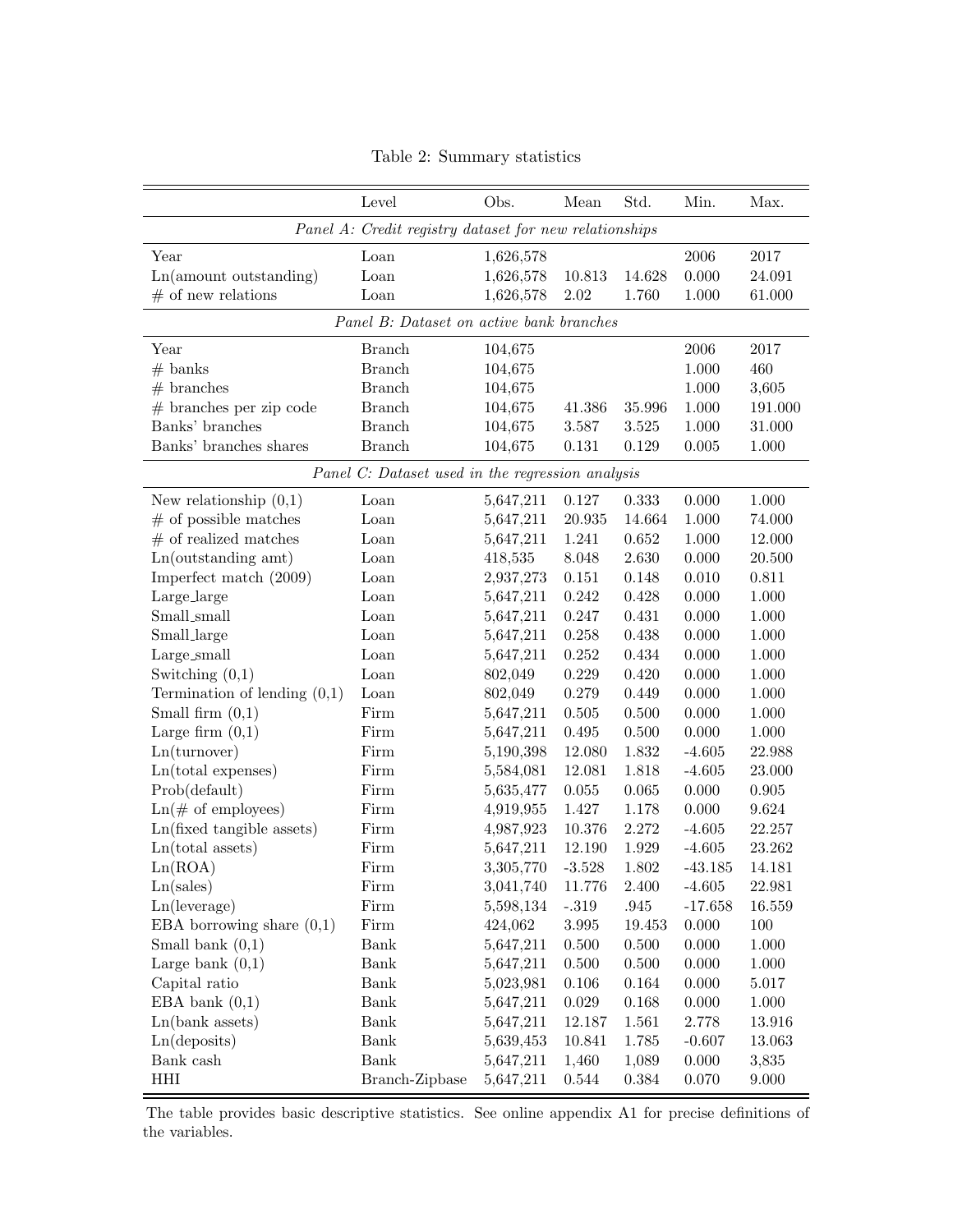| #                                                                 | Freq.   | Percent | Cum.  |  |  |
|-------------------------------------------------------------------|---------|---------|-------|--|--|
| 1                                                                 | 690,488 | 69.83   | 69.83 |  |  |
| $\overline{2}$                                                    | 178,496 | 18.05   | 87.89 |  |  |
| 3                                                                 | 65,424  | 6.62    | 94.5  |  |  |
| 4                                                                 | 29,012  | 2.93    | 97.44 |  |  |
| 5                                                                 | 14,250  | 1.44    | 98.88 |  |  |
| 6                                                                 | 6,840   | 0.69    | 99.57 |  |  |
| 7                                                                 | 2,814   | 0.28    | 99.85 |  |  |
| 8                                                                 | 944     | 0.10    | 99.95 |  |  |
| 9                                                                 | 297     | 0.03    | 99.98 |  |  |
| 10                                                                | 130     | 0.01    | 99.99 |  |  |
| 11                                                                | 44      | 0.00    | 100   |  |  |
| 12                                                                | 24      | 0.00    | 100   |  |  |
| Total                                                             | 988,763 | 100     |       |  |  |
| Unique number of banks: 453<br>Unique number of firms : $512,446$ |         |         |       |  |  |

<span id="page-41-0"></span>Table 3: Total number of realized matches within firm-year

The table reports the distribution of the total number of realized matches in the final sample.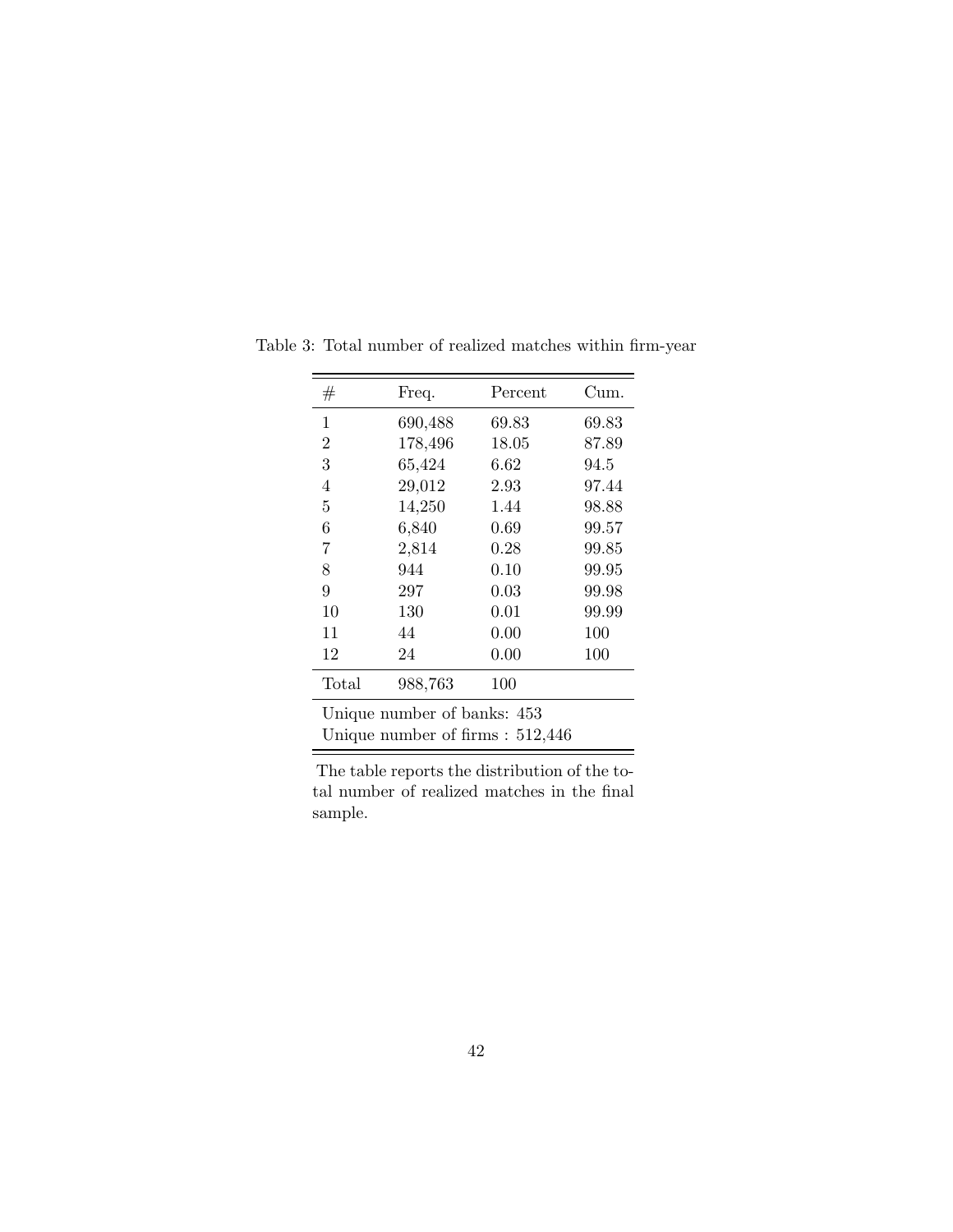|  | Table 4: Bank-firm matching |  |
|--|-----------------------------|--|
|--|-----------------------------|--|

<span id="page-42-0"></span>

|                | Ι           | $_{\rm II}$ | Ш           | IV              | $\rm V$         | VI          | VII         |
|----------------|-------------|-------------|-------------|-----------------|-----------------|-------------|-------------|
| Large_large    | $0.119***$  | $0.102***$  | $0.031***$  | $0.031***$      | $0.033^{***}\,$ | $0.017***$  | $0.013***$  |
|                | [267.193]   | [209.097]   | [31.051]    | [31.051]        | [32.985]        | [16.247]    | [8.096]     |
| Small_large    | $0.089***$  | $0.083***$  | $0.012***$  | $0.012***$      | $0.026***$      |             | $0.012***$  |
|                | [210.030]   | [80.384]    | [8.797]     | [8.797]         | [26.676]        |             | [6.973]     |
| Small_small    | $-0.025***$ | $-0.015***$ | $-0.015***$ | $-0.015***$     |                 | $-0.018***$ | $-0.038***$ |
|                | $[-68.130]$ | $[-15.093]$ | $[-14.801]$ | $[-14.801]$     |                 | $[-17.806]$ | $[-33.249]$ |
| Capital ratio  | $-0.024***$ | $-0.012***$ | $0.003***$  | $0.003^{***}\,$ | $0.004***$      |             | $0.012***$  |
|                | $[-58.586]$ | $[-26.859]$ | [2.762]     | [2.762]         | [3.178]         |             | [6.326]     |
| <b>HHI</b>     | $-0.016***$ | $-0.014***$ | $-0.012***$ | $-0.012***$     |                 | $-0.008***$ | $-0.014***$ |
|                | $[-37.826]$ | $[-8.225]$  | $[-7.470]$  | $[-7.470]$      |                 | $[-4.817]$  | $[-8.602]$  |
| Prob(default)  | $0.044***$  | $-0.060***$ | $-0.060***$ | $-0.060***$     |                 | $-0.060***$ | $-0.060***$ |
|                | [18.452]    | $[-10.751]$ | $[-10.864]$ | $[-10.864]$     |                 | $[-10.974]$ | $[-11.122]$ |
| Observations   | 5,013,829   | 5,011,739   | 5,011,739   | 5,011,739       | 5,010,697       | 5,011,739   | 3,049,146   |
| R-squared      | 0.038       | 0.082       | 0.099       | 0.099           | 0.118           | 0.111       | 0.467       |
| Year FE        | Y           | Y           | Y           | Y               |                 |             | Y           |
| Firm FE        |             | Y           | Y           | Y               |                 | Y           |             |
| <b>Bank FE</b> |             |             | Y           | Y               | Y               |             |             |
| Locations FE   |             |             |             | Y               | Y               | Y           | Y           |
| Firm*Year FE   |             |             |             |                 | Y               |             |             |
| Bank*Year FE   |             |             |             |                 |                 | Y           |             |
| Firm*Bank FE   |             |             |             |                 |                 |             | Y           |
| Cluster SE     | Robust      | Robust      | Robust      | Robust          | Robust          | Robust      | Robust      |

The table reports coefficients and t-statistics (in brackets). We estimate the regression: Prob(match)<sub>b,f,l,t</sub> =  $\lambda_1 * (Firm Size_{f,l,t} * Bank Size_{b,l,t}) + \lambda_2 * X_{b,f,l,t} + a_0 + \epsilon_{b,f,l,t}$ . We estimate all specifications using a linear probability model, where the dependent variable is a dummy that equals one if the bank  $(b)$  - firm  $(f)$  matching is identified in the credit registry within a four-digit post code  $(l)$  at time t, and zero if they do not match. To capture size dependence, we use interactions between firm and bank size. For instance, "Large\_large" is the interaction between a large firm (above the median of the distribution of total assets) and a large bank (above the median of the distribution of total capital). To avoid the dummy trap, we exclude the "Large small" interaction. We include fixed effects as noted in the lower part of the table to control for different levels of unobserved heterogeneity. The \*,\*\*,\*\*\* marks denote the statistical significance at the 10%, 5%, and 1% level, respectively.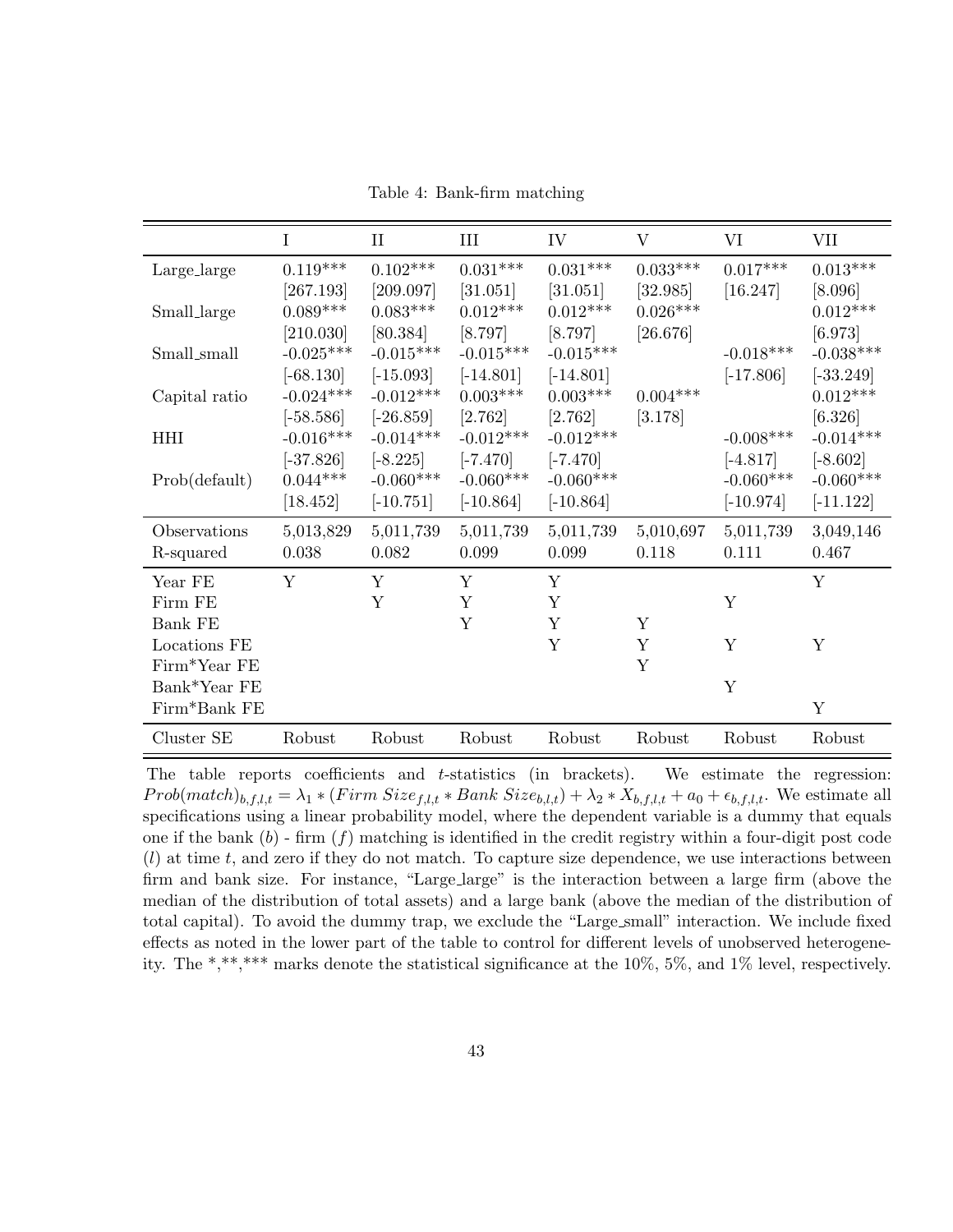<span id="page-43-0"></span>

|               | T           | П              | Ш                |
|---------------|-------------|----------------|------------------|
|               | Full sample | Single lending | Multiple lending |
| Large_large   | $0.031***$  | $0.031***$     | $0.042***$       |
|               | [31.051]    | $[30.592]$     | [12.322]         |
| Small_large   | $0.012***$  | $0.039***$     | $-0.009$         |
|               | [8.797]     | [27.487]       | $[-1.099]$       |
| Small_small   | $-0.015***$ | $-0.009***$    | $-0.002$         |
|               | $[-14.801]$ | $[-8.032]$     | $[-0.289]$       |
| Capital ratio | $0.003***$  | $0.013***$     | $-0.018***$      |
|               | [2.762]     | [10.920]       | $[-3.527]$       |
| <b>HHI</b>    | $-0.012***$ | $0.004**$      | $-0.019*$        |
|               | $[-7.470]$  | [2.412]        | $[-1.789]$       |
| Prob(default) | $-0.060***$ | 0.005          | $-0.070**$       |
|               | $[-10.864]$ | [0.817]        | $[-2.031]$       |
| Observations  | 5,011,739   | 4,173,031      | 838,653          |
| R-squared     | 0.099       | 0.061          | 0.175            |
| Year FE       | Y           | Y              | Y                |
| Firm FE       | Y           | Y              | Y                |
| Bank FE       | Y           | Y              | Y                |
| Locations FE  | Y           | Y              | Y                |
| Cluster SE    | Robust      | Robust         | Robust           |

Table 5: Bank-firm matching : Single versus multiple lending

The table reports coefficients and t-statistics (in brackets). We estimate the regression:  $Prob(match)_{b,f,l,t} = \lambda_1 *$  $(Firm \, Size_{f,l,t} * Bank \, Size_{b,l,t}) + \lambda_2 * X_{b,f,l,t} + a_0 + \epsilon_{b,f,l,t}.$  We estimate all specifications using a linear probability model, where the dependent variable is a dummy that equals one if the bank  $(b)$ - firm  $(f)$  match is identified in the credit registry within a 4-digit post code  $(l)$  at time t, and zero if they do not match. To capture size dependence, we use interactions between firm and bank size. For instance, "Large large" is the interaction between a large firm (above the median of the distribution of total assets) and a large bank (above the median of the distribution of total capital). To avoid the dummy trap we exclude the "Large small" interaction. Columns II and III are estimated on single and multiple lending relationships, respectively. We include fixed effects as noted in the lower part of the table to control for different levels of unobserved heterogeneity. The  $*,****$  marks denote the statistical significance at the 10%, 5%, and 1% level, respectively.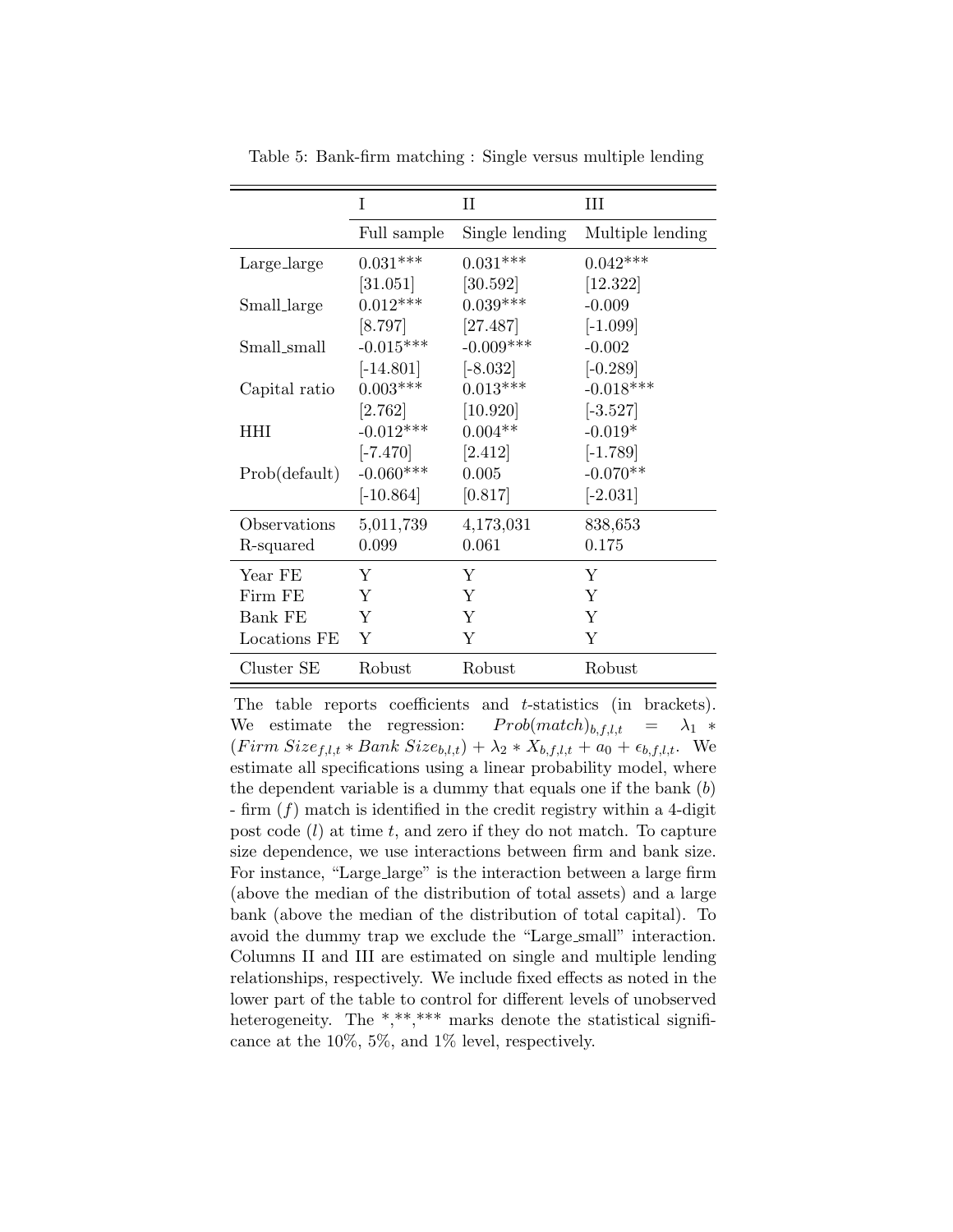<span id="page-44-0"></span>

|                                               | $\mathbf I$             | $\mathbf{I}$             | III                        |
|-----------------------------------------------|-------------------------|--------------------------|----------------------------|
| Large_large                                   | $0.032***$              | $0.032***$               | $0.023***$                 |
|                                               | [31.892]                | [31.837]                 | [22.864]                   |
| Small_large                                   | $0.011***$              | $0.003**$                | $-0.009***$                |
|                                               | [8.186]                 | [1.970]                  | $[-5.720]$                 |
| Small_small                                   | $-0.016***$             | $-0.024***$              | $-0.026***$                |
| Capital ratio                                 | $[-15.644]$<br>$-0.001$ | $[-21.245]$<br>$0.003**$ | $[-22.064]$<br>$-0.029***$ |
|                                               | $[-1.107]$              | [2.433]                  | $[-23.619]$                |
| <b>HHI</b>                                    | $-0.013***$             | $-0.012***$              | $-0.012***$                |
|                                               | $[-7.602]$              | $[-7.454]$               | $[-7.150]$                 |
| Prob(default)                                 | $-0.061***$             | $-0.134***$              | $0.084***$                 |
|                                               | $[-11.066]$             | $[-18.457]$              | [10.038]                   |
| Small_firm * Capital_ratio                    | $0.008***$              |                          |                            |
|                                               | [9.440]                 |                          |                            |
| Small_firm $*$ Prob(default)                  |                         | $0.172***$               |                            |
|                                               |                         | [16.924]                 |                            |
| Large_firm $*$ Prob(default)                  |                         |                          | $-0.185***$                |
| $Large\_firm * High\_capital$                 |                         |                          | $[-16.120]$<br>$-0.005***$ |
|                                               |                         |                          | $[-5.757]$                 |
| $High\_capital * Prob(default)$               |                         |                          | $-0.082***$                |
|                                               |                         |                          | $[-12.514]$                |
| Large_firm $*$ High_capital $*$ Prob(default) |                         |                          | $0.025**$                  |
|                                               |                         |                          | [2.414]                    |
| Observations                                  | 5,011,739               | 5,011,739                | 5,011,739                  |
| R-squared                                     | 0.099                   | 0.099                    | 0.099                      |
| Year FE                                       | Y                       | Y                        | Y                          |
| Firm FE                                       | Y                       | Y                        | Y                          |
| <b>Bank FE</b>                                | Y                       | Y                        | Y                          |
| Locations FE                                  | Y                       | Y                        | Y                          |
| Cluster SE                                    | Robust                  | Robust                   | Robust                     |

Table 6: Bank-firm matching: Heterogeneous effect

The table reports coefficients and  $t$ -statistics (in brackets) for firms with single and multiple lending relationships. We estimate the regression:  $Prob(match)_{b,f,l,t} = \lambda_1 * (Firm\ Size_{f,l,t} * Bank\ Size_{b,l,t}) + \lambda_2 * X_{b,f,l,t} + a_0 + \epsilon_{b,f,l,t}.$ We estimate all specifications using a linear probability model, where the dependent variable is a dummy that equals one if the bank  $(b)$  - firm  $(f)$  match is identified in the credit registry within a four-digit post code  $(l)$  at time t, and zero if they do not match. To capture size dependence, we use interactions between firm and bank size. For instance, "Large large" is the interaction between a large firm (above the median of the distribution of total assets) and a large bank (above the median of the distribution of total bank assets). To avoid the dummy trap we exclude the "Large\_small" interaction. We include fixed effects as noted in the lower part of the table to control for different levels of unobserved heterogeneity. The \*,\*\*,\*\*\* marks denote the statistical significance at the  $10\%$ , 5%, and 1% level, respectively.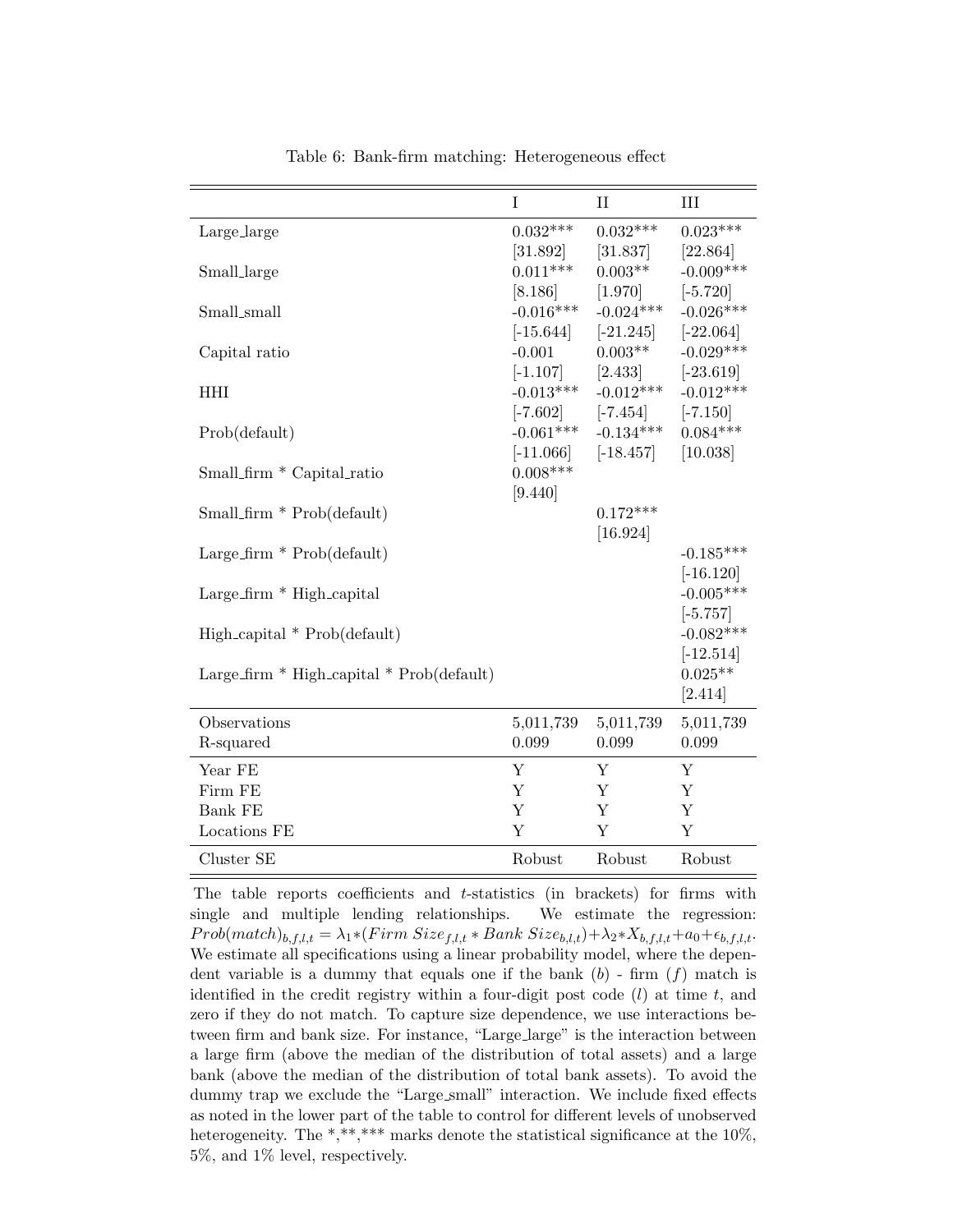<span id="page-45-0"></span>Decomposition of the change in the imperfect-match index between 2009 and 2016 Mean of imperfect-match index (Year=2009): 0.160 Mean of imperfect-match index (Year=2016): 0.190 Components Absolute difference Proportion (%) Firm and bank characteristics (Block 1) 0.0272 87.37 Changes in the share of credit  $(Block 2) -0.0000$  -0.09 New relationships opened (Block 3) 0.0042 13.52 Relationships closed (Block 4) -0.0002 -0.80 Overall 0.0312 100

Table 7: Decomposition of the changes in the imperfect-match index

The table reports the decomposition of the change in the imperfect-match index between 2009 and 2016. Each line reports the average of each block across firms.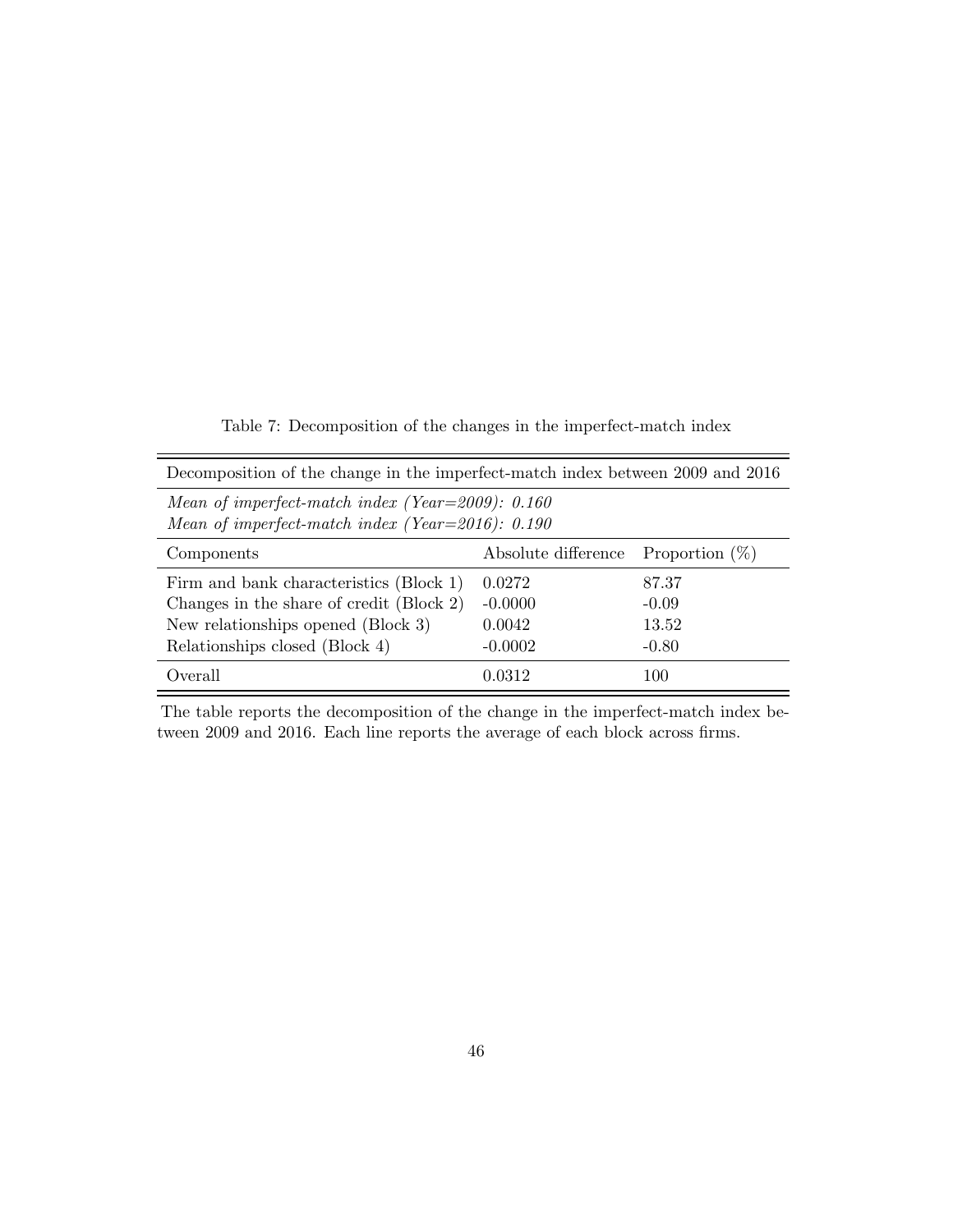<span id="page-46-0"></span>

|                      |              | Н           | Ш           | IV          | V           |
|----------------------|--------------|-------------|-------------|-------------|-------------|
| Imperfect match      | $-4.563***$  | $-0.340***$ | $-0.706***$ | $-1.429***$ | $-1.427***$ |
|                      | $[-130.159]$ | $[-4.642]$  | $[-4.755]$  | $[-6.258]$  | $[-6.251]$  |
| $#$ of bank-branches |              |             |             |             | 0.058       |
|                      |              |             |             |             | [0.537]     |
| Observations         | 258,627      | 130,398     | 31,043      | 38,698      | 38,698      |
| R-squared            | 0.108        | 0.651       | 0.704       | 0.708       | 0.708       |
| Year FE              | Y            | Y           |             | Y           | Y           |
| Bank FE              | Y            | Y           |             |             |             |
| Firm FE              |              | Y           |             |             |             |
| Locations FE         |              | Y           | Y           | Y           | Y           |
| Firm*Year FE         |              |             | Y           |             |             |
| Bank*Year FE         |              |             | Υ           |             |             |
| Firm*Bank FE         |              |             |             | Y           | Y           |
| Cluster SE           | Robust       | Robust      | Robust      | Robust      | Robust      |

Table 8: Imperfect-match index and credit supply

The table reports coefficients and t-statistics (in brackets). We estimate the regression:  $Y_{b,f,t} = \alpha_0 + \beta_1 * Imperfect - match_{b,f,t} + mu_0 \epsilon_{b,f,t}.$  In all specifications the dependent variable is the outstanding amount of credit of the realized firm  $(f)$ - bank  $(b)$  matches that operate in the same four-digit postcode  $(l)$  at time  $(t)$ . The main explanatory variable is the imperfect-match index. For the index, larger deviations from zero indicate a wider difference of observed matches from those prevailing in good times. We include fixed effects as noted in the lower part of the table to control for different levels of unobserved heterogeneity. The \*,\*\*,\*\*\* marks denote the statistical significance at the 10%, 5%, and 1% level, respectively.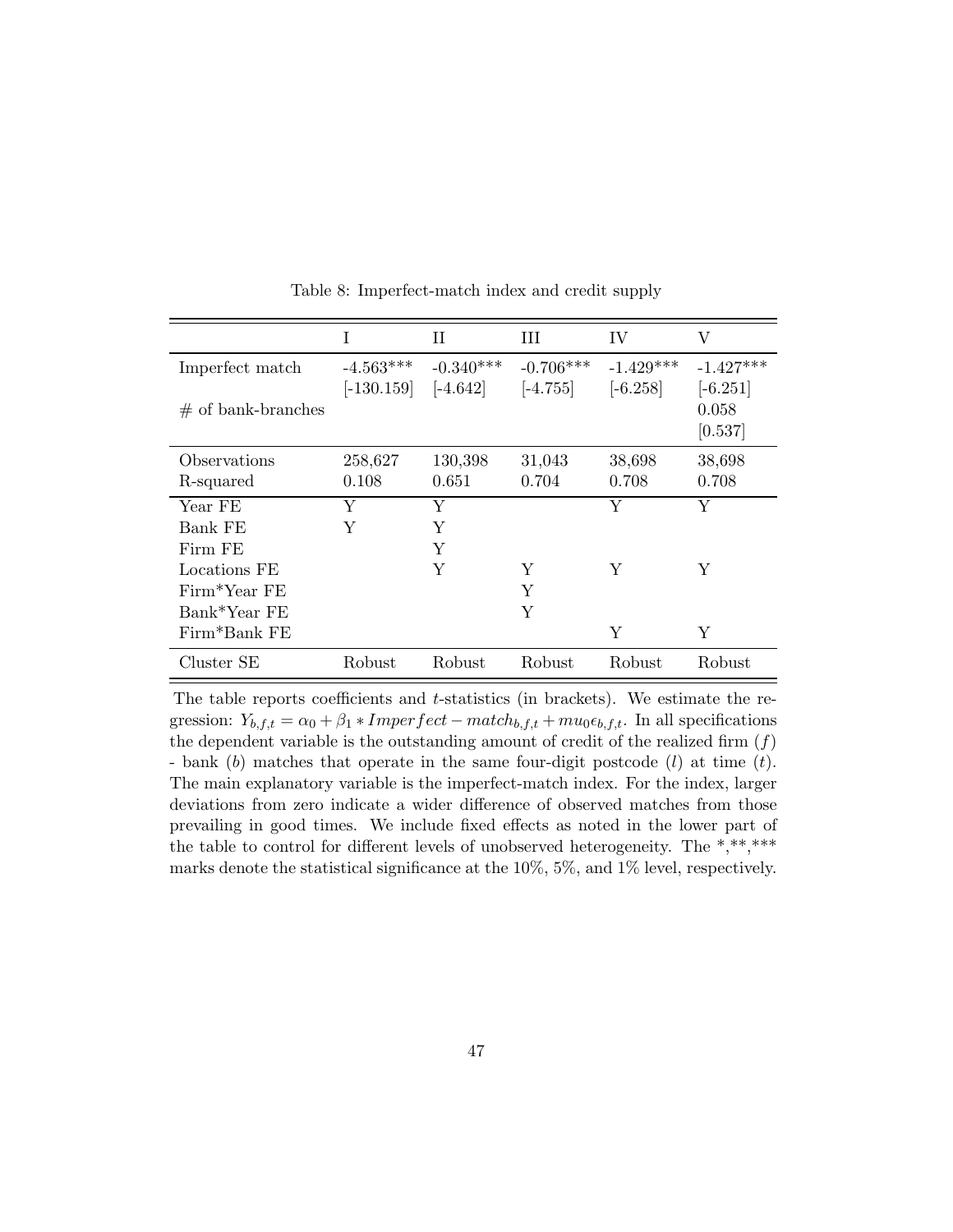<span id="page-47-0"></span>

|                      | I                     | $\rm II$         | III        | IV                    | $\overline{\mathrm{V}}$ | VI          |  |  |
|----------------------|-----------------------|------------------|------------|-----------------------|-------------------------|-------------|--|--|
| Dependent variable   |                       | Switching lender |            |                       | Termination of lending  |             |  |  |
| Imperfect match      | $0.019***$            | $0.054***$       | $0.053***$ | $0.057***$            | $0.101***$              | $0.100***$  |  |  |
|                      | [5.810]               | [14.242]         | [14.039]   | [17.187]              | [25.928]                | [25.608]    |  |  |
| Capital ratio        | $-0.048***$           | $-0.040***$      |            | $-0.051***$           | $-0.044***$             |             |  |  |
|                      | $[-4.410]$ $[-3.149]$ |                  |            | $[-4.612]$            | $[-3.332]$              |             |  |  |
| HHI branch           | $-0.039***$           | $-0.045***$      | $-0.020$   | $-0.043***$           | $-0.051***$             | $-0.022$    |  |  |
|                      | $[-3.817]$            | $[-3.630]$       | $[-1.466]$ | $[-4.062]$            | $[-3.983]$              | $[-1.580]$  |  |  |
| Prob(default)        | $0.149***$            |                  |            | $0.159***$            |                         |             |  |  |
|                      | [6.513]<br>$0.013***$ |                  |            | [6.848]<br>$0.016***$ |                         |             |  |  |
| $Ln(firm \; assets)$ | [6.089]               |                  |            | $[7.579]$             |                         |             |  |  |
| Ln(bank assets)      | $0.022***$            | $0.036***$       |            | $0.025***$            | $0.038***$              |             |  |  |
|                      | [4.195]               | [5.657]          |            | [4.596]               | [5.752]                 |             |  |  |
| Observations         | 297,301               | 252,610          | 252,567    | 297,301               | 252,610                 | 252,567     |  |  |
| R-squared            | 0.443                 | 0.452            | 0.455      | 0.435                 | 0.444                   | 0.448       |  |  |
| Year FE              | Y                     |                  |            | Y                     |                         |             |  |  |
| Firm FE              | Y                     |                  |            | Y                     |                         |             |  |  |
| <b>Bank FE</b>       | Y                     | Y                |            | Υ                     | Y                       |             |  |  |
| Locations FE         | Y                     | Y                | Y          | Y                     | Y                       | Y           |  |  |
| Firm*Year FE         |                       | Y                | Y          |                       | Y                       | $\mathbf Y$ |  |  |
| Bank*Year FE         |                       |                  | Y          |                       |                         | Y           |  |  |
| Cluster SE           | Robust                | Robust           | Robust     | Robust                | Robust                  | Robust      |  |  |

Table 9: Switching lenders and terminating relationships: Loan-level evidence

The table reports coefficients and t-statistics (in brackets). We estimate the regression:  $Y_{b,f,t} = \alpha_0 + \beta_1 * Imperfect - match_{b,f,t} + mu_0 \epsilon_{b,f,t}.$  We estimate all specifications using a linear probability model, where the dependent variables are switching lenders (columns I to III) and termination of lending (columns IV to VI). The main explanatory variable is the imperfect-match index that is calculated as the difference between the observed and predicted matches. For the index, larger deviations from zero indicate a wider difference of realized matches from those prevailing in good times. We include fixed effects as noted in the lower part of the table to control for different levels of unobserved heterogeneity. The \*,\*\*,\*\*\* marks denote the statistical significance at the 10%, 5%, and 1% level, respectively.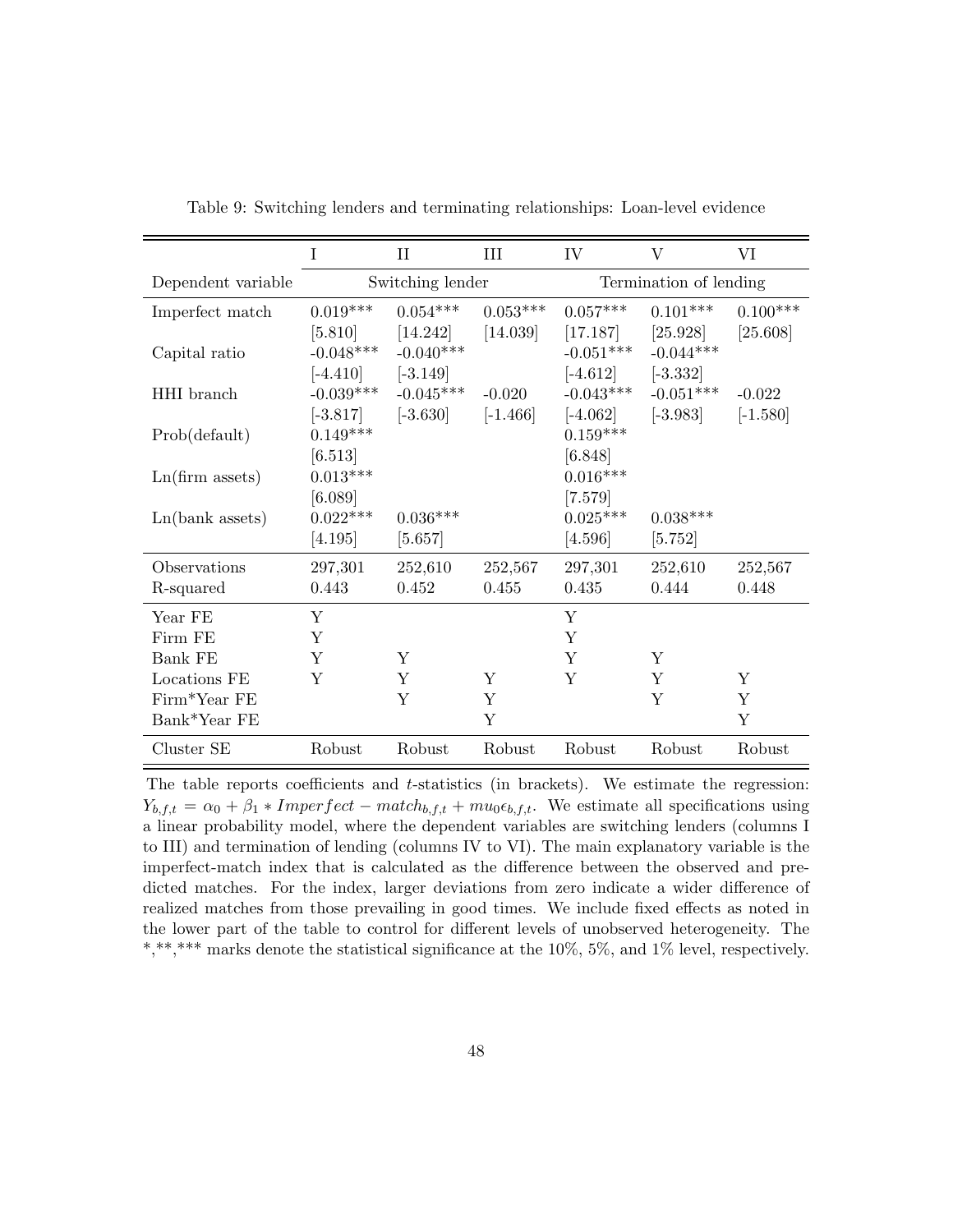<span id="page-48-0"></span>

|                                                                                                                                      | Panel A: First stage            |                                     |                                  |                                |                              |                                 |
|--------------------------------------------------------------------------------------------------------------------------------------|---------------------------------|-------------------------------------|----------------------------------|--------------------------------|------------------------------|---------------------------------|
|                                                                                                                                      | Ι                               | $\rm II$                            | III                              | IV                             | V                            | VI                              |
| Dependent variable                                                                                                                   |                                 |                                     |                                  | Imperfect match                |                              |                                 |
| Group                                                                                                                                | Full sample                     | Single                              | Multiple                         | Full sample                    | Single                       | Multiple                        |
| EBA borrowing share                                                                                                                  | $0.003***$<br>[4.352]           | $0.004***$<br>[4.390]               | $-0.009$<br>$[-1.455]$           | $0.001***$<br>[4.096]          | $0.001**$<br>[2.465]         | $-0.003$<br>$[-0.969]$          |
|                                                                                                                                      |                                 |                                     |                                  | Panel B: Second stage          |                              |                                 |
|                                                                                                                                      | I                               | $\rm II$                            | III                              | IV                             | V                            | VI                              |
| Dependent variable                                                                                                                   |                                 | $\text{Ln}(\text{\# of employees})$ |                                  |                                | Ln(fixed tangible assets)    |                                 |
| Group                                                                                                                                | Full sample                     | Single                              | Multiple                         | Full sample                    | Single                       | Multiple                        |
| Imperfect Match                                                                                                                      | $-5.300***$<br>$[-10.105]$      | $-5.339***$<br>$[-9.996]$           | 0.292<br>[0.033]                 | $-16.318***$<br>$[-14.892]$    | $-16.767***$<br>$[-14.890]$  | $-0.407$<br>$[-0.014]$          |
| Firm control variables                                                                                                               | Y                               | Y                                   | Y                                | Y                              | Y                            | Y                               |
| Observations<br>R-squared                                                                                                            | 134,267<br>0.936                | 115,359<br>0.935                    | 21,297<br>0.254                  | 131,204<br>0.908               | 112,528<br>0.908             | 20,967<br>$-258.8$              |
| Year FE<br>Firm FE                                                                                                                   | Y<br>Y                          | Y<br>Y                              | Y<br>Y                           | Y<br>Y                         | Y<br>Y                       | Y<br>Y                          |
| LM-test for under identification<br>P-value for under identification<br>F-stat for weak identification<br>Weak identification 10% CR | 974<br>0.000<br>116.85<br>16.38 | 952<br>0.000<br>983<br>16.38        | 5.771<br>0.016<br>3.018<br>16.38 | 903<br>0.000<br>114.3<br>16.38 | 882<br>0.000<br>909<br>16.38 | 1.29<br>0.256<br>0.668<br>16.38 |
| Cluster SE                                                                                                                           | Robust                          | Robust                              | Robust                           | Robust                         | Robust                       | Robust                          |

Table 10: The real effects of the imperfect-match index: Firm-level evidence

The table reports coefficients and t-statistics (in parenthesis) using a 2SLS regression. We estimate the following IV set-up:  $Y_{f,t} = \alpha_0 + \beta_1 * Imper \widehat{fect Match}_{f,t} + \beta_2 * F_{f,t} + \mu_f + \mu_t + \epsilon_{f,t}$ , with the first step: Imperfect  $Match_{b,f,t} = \alpha_0 + \rho * EBA$  borrowing share  $f, t + \gamma * F_{f,t} + \eta_{b,f,t}$ . In both steps, we include basic firm-level controls for firm size, ROA, and leverage. For our instrument, we follow [Gropp, Mosk, Ongena and](#page-33-2) [Wix](#page-33-2) [\(2019\)](#page-33-2) and construct it as *EBA borrowing share*  $f_{t} = \frac{\sum_{EBA}Outstanding amount_{f,t}}{\sum_{All bank}Outstanding amount_{f,t}}$ , where the numerator is the average amount of outstanding credit of firm  $f$  from  $\overline{EBA}$  exercised banks, and the denominator is the total amount of credit from all banks. We report the first-stage regressions in panel A. The LM statistic is distributed as chi-square under the null that the equation is unidentified. The F-stat is distributed as chisquare under the null of exogeneity. We include fixed effects as noted in the lower part of the table to control for different levels of unobserved heterogeneity. The \*,\*\*,\*\*\* marks denote the statistical significance at the 10%, 5%, and 1% level, respectively.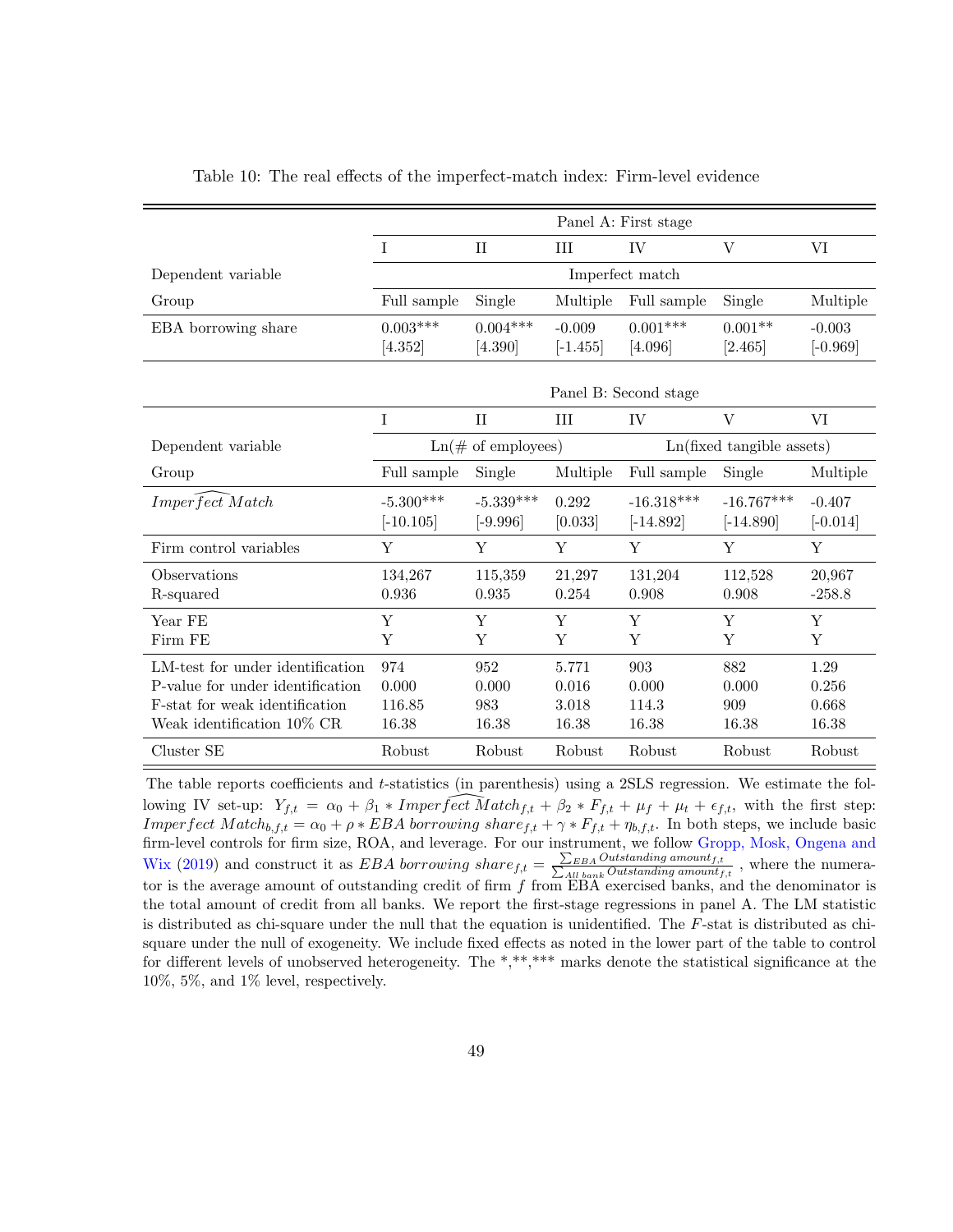<span id="page-49-0"></span>

|                                  | Panel A: First stage |                                     |                       |             |                                    |            |
|----------------------------------|----------------------|-------------------------------------|-----------------------|-------------|------------------------------------|------------|
|                                  |                      |                                     |                       |             |                                    |            |
|                                  | T                    | $\mathbf{I}$                        | Ш                     | IV          | V                                  | VI         |
| Dependent variable               |                      |                                     | Imperfect match       |             |                                    |            |
| Group                            | Full sample          | Single                              | Multiple              | Full sample | Single                             | Multiple   |
| EBA borrowing share              | $0.003***$           | $0.003***$                          | $0.001***$            | $0.002***$  | $0.003***$                         | $0.001***$ |
|                                  | [6.155]              | [4.863]                             | [5.876]               | [3.234]     | [4.607]                            | [5.550]    |
|                                  |                      |                                     |                       |             |                                    |            |
|                                  |                      |                                     | Panel B: Second stage |             |                                    |            |
|                                  | T                    | $\rm II$                            | <b>III</b>            | IV          | $\rm V$                            | VI         |
| Dependent variable               |                      | $\text{Ln}(\text{\# of employees})$ |                       |             | $Ln(fixed \ttangle \text{assets})$ |            |
| Group                            | Full sample          | Single                              | Multiple              | Full sample | Single                             | Multiple   |
| Imperfect Match                  | $-3.441***$          | $-3.380***$                         | $-5.313***$           | $-6.932***$ | $-7.465***$                        | $-6.242**$ |
|                                  | $[-5.346]$           | $[-4.502]$                          | $[-3.648]$            | $[-5.543]$  | $[-5.039]$                         | $[-2.567]$ |
| Firm control variables           | Y                    | Y                                   | Y                     | Y           | Y                                  | Y          |
| Observations                     | 57,909               | 50,149                              | 7,734                 | 58,071      | 50,325                             | 7,723      |
| R-squared                        | 0.292                | 0.313                               | 0.202                 | 0.247       | 0.269                              | 0.249      |
| Year FE                          | Y                    | Y                                   | Y                     | Y           | Y                                  | Y          |
| Firm FE                          | Y                    | Y                                   | Y                     | Y           | Y                                  | Y          |
| LM-test for under identification | 162.8                | 141.6                               | 38.66                 | 162.5       | 155.3                              | 24.18      |
| P-value for under identification | 188.6                | 148.4                               | 34.17                 | 166.3       | 129.7                              | 30.61      |
| F-stat for weak identification   | 0.000                | 0.000                               | 0.000                 | 0.000       | 0.000                              | 0.000      |
| Weak identification 10% CR       | 191.6                | 151                                 | 34.53                 | 168.5       | 131.6                              | 30.81      |
| Cluster SE                       | 16.38                | 16.38                               | 16.38                 | 16.38       | 16.38                              | 16.38      |

Table 11: The real effects of the imperfect-match index:: Firm-switcher-level evidence

The table reports coefficients and  $t$ -statistics (in parenthesis) using a 2SLS regression only for firms that switch banks. We estimate the following IV set-up:  $Y_{f,t} = \alpha_0 + \beta_1 * Imper \ \bar{f}ect \ \bar{M} at ch_{f,t} + \beta_2 * F_{f,t} + \mu_f + \mu_t + \epsilon_{f,t}$ with the first step:  $Imperfect Match_{b,f,t} = \alpha_0 + \rho * EBA$  borrowing share  $f, t + \gamma * F_{f,t} + \eta_{b,f,t}$ . In both steps, we include basic firm-level controls for firm size, ROA, and leverage. For our instrument, we follow [Gropp,](#page-33-2) [Mosk, Ongena and Wix](#page-33-2) [\(2019\)](#page-33-2) and construct it as  $EBA$  borrowing share  $f_{,t} = \frac{\sum_{EBA}Outstanding amount_{f,t}}{\sum_{All bank}Outstanding amount_{f,t}}$ , where the numerator is the average amount of outstanding credit of firm  $f$  from  $\overline{EBA}$  exercised banks, and the denominator is the total amount of credit from all banks. We report the first-stage regressions in panel A. The LM statistic is distributed as chi-square under the null that the equation is unidentified. The F-stat is distributed as chi-square under the null of exogeneity. We include fixed effects as noted in the lower part of the table to control for different levels of unobserved heterogeneity. The \*,\*\*,\*\*\* marks denote the statistical significance at the 10%, 5%, and 1% level, respectively.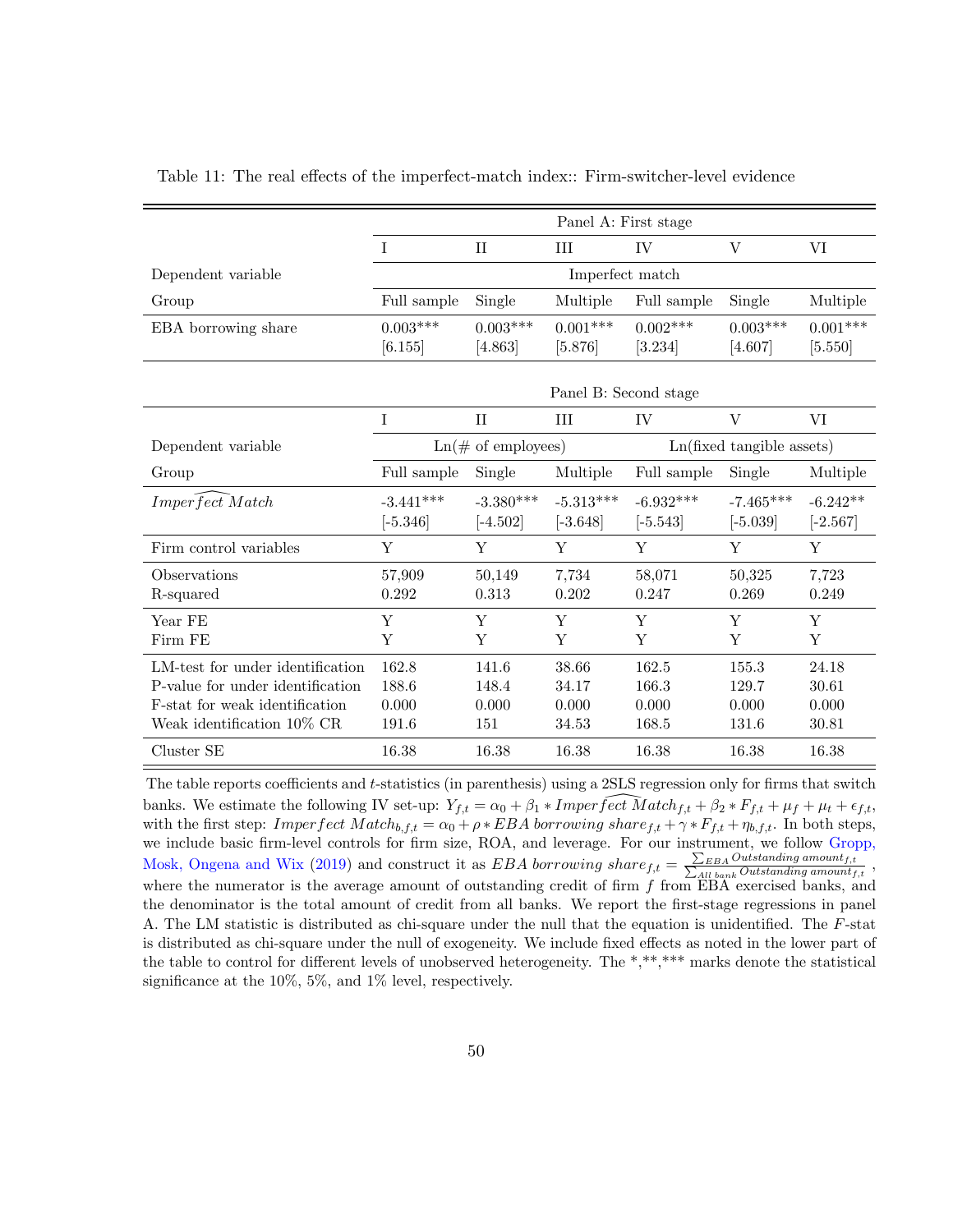# Online appendix

## A1 Definition of the variables used

- $\bullet$  *New relationship*: is a dummy that equals one if the firm has a loan from a bank that it had no relationship and zero otherwise.
- $\bullet$  *Match*: is a dummy that equals one if the bank (b) firm (f) matching is identified in the credit registry within a four-digit post code  $(l)$  at time  $t$ , and zero if they do not match.
- Imperfect match: is an index made up by the average predicted match the average realized match, weighted by the share of credit in each relationship.
- $\bullet$  Termination of Lending: is a dummy that equals one if the bank has terminated an existing relationship and zero otherwise.
- Large firm: is a dummy that equals one if the firm's real total assets are above the median size of all firms, and zero otherwise.
- $\bullet$  *Small firm*: is a dummy that equals one if the firm's real total assets are below the median size of all firms, and zero otherwise.
- $\bullet$  *Large bank*: is a dummy that equals one if the bank's total assets are above the median assets of all banks, and zero otherwise.
- Small bank: is a dummy that equals one if the bank's total assets are below the median assets of all banks, and zero otherwise.
- $ROA:$  denotes the firm's return on assets.
- Leverage: is the firm's ratio of long term debt to total assets.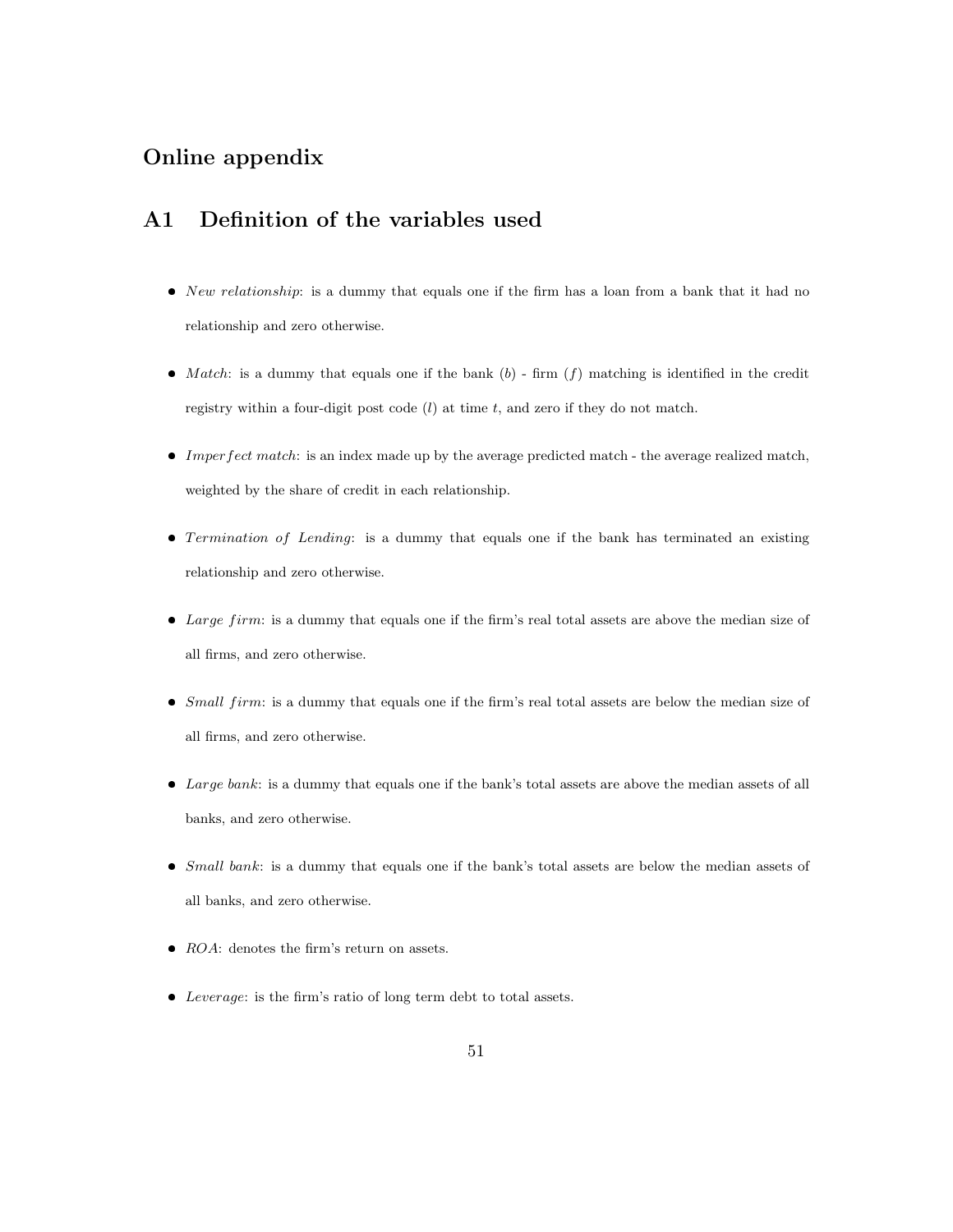- $\bullet$  Prob default: is measured as the probability that any given firm will have a significant default episode vis-á-vis the banking system using information from the central credit register and comprehensive balance sheet data.
- $\bullet$  *Capital ratio*: is the bank's ratio of book equity to total assets.
- $\bullet$  Switching: is a dummy that equals one if we observe in the firm's credit registry a new loan from a bank with which it did not have a lending relationship during the previous twelve months, and zero otherwise.
- EBA bank: is a dummy that equals one for all banks in Portugal included in the 2011 EBA capital exercise, and zero otherwise.
- EBA borrowing share  $f,t = \frac{\sum_{EBA}Outstanding_{amoun}t_{f,t}}{\sum_{All_{bank}Outstanding_{amoun}t_{f,t}}};$  where the numerator is the average amount of outstanding credit of firm  $f$  from EBA exercised banks, and the denominator is the total amount of credit from all banks.
- $\bullet$   $\;HH1:$  denotes the Herfindahl-Hirschman index.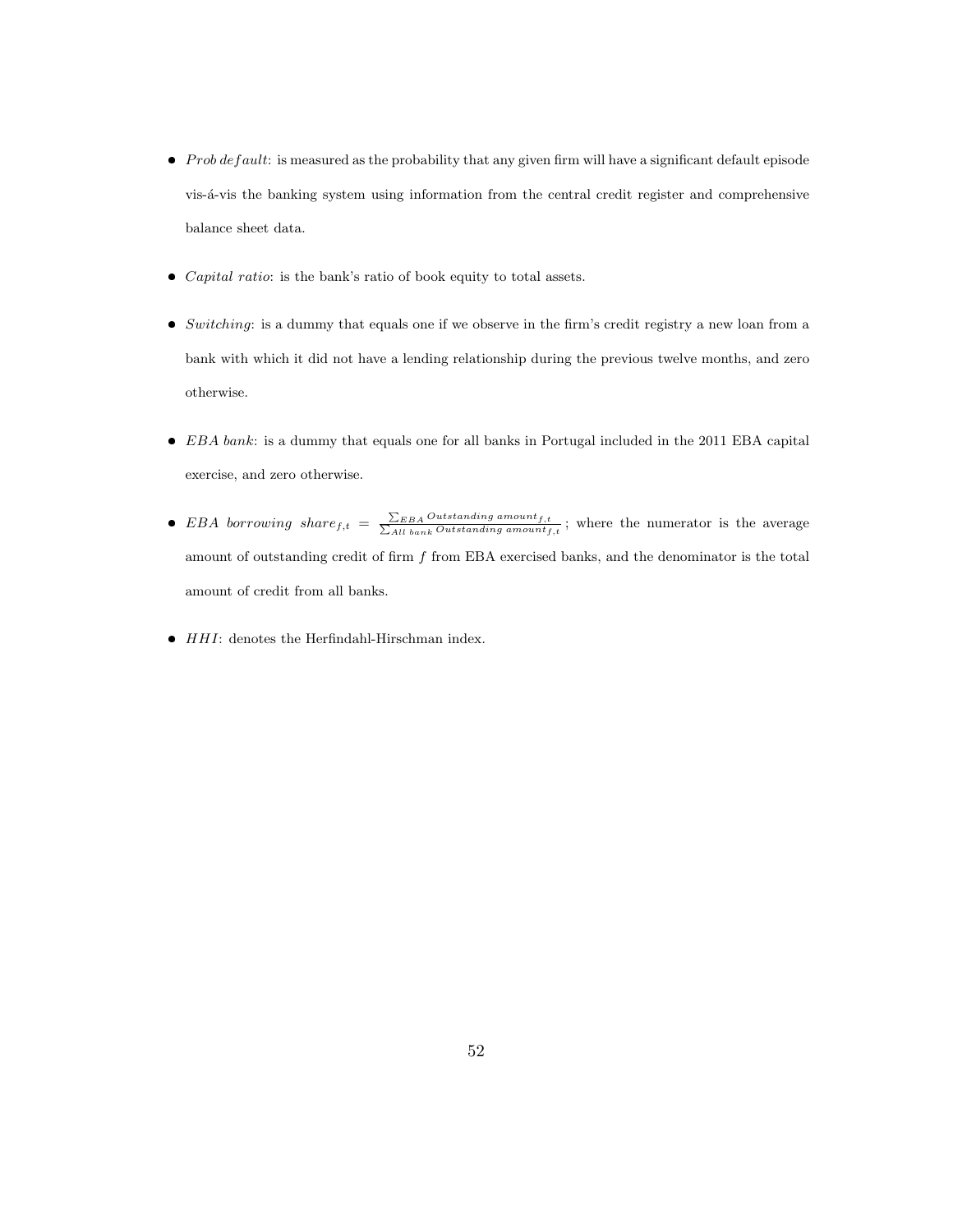<span id="page-52-0"></span>

|                                | I          | $\mathbf{I}$                          | III                                   | IV                                     | $\rm V$                               |
|--------------------------------|------------|---------------------------------------|---------------------------------------|----------------------------------------|---------------------------------------|
| Large_large                    | $0.032***$ | $0.114***$                            | $0.031***$                            | $0.031***$                             | $0.023***$                            |
|                                | [37.742]   | [28.096]                              | [30.983]                              | [29.326]                               | [22.830]                              |
| <b>Small_large</b>             | $0.023***$ | 0.003                                 | $0.012***$                            | $0.015***$                             | $0.004***$                            |
| Small_small                    | [28.400]   | [0.858]<br>$-0.196***$<br>$[-74.567]$ | [9.002]<br>$-0.015***$<br>$[-15.271]$ | [10.536]<br>$-0.012***$<br>$[-10.861]$ | [3.175]<br>$-0.015***$<br>$[-14.803]$ |
| Capital ratio                  |            | $0.149***$                            | $0.003***$                            | $0.004***$                             | $0.006***$                            |
|                                |            | [13.841]                              | [2.787]                               | [3.003]                                | [5.016]                               |
| <b>HHI</b>                     |            | $-0.032***$                           | $-0.012***$                           | $-0.013***$                            | $-0.013***$                           |
|                                |            | $[-15.603]$                           | $[-8.018]$                            | $[-7.715]$                             | $[-7.727]$                            |
| Prob(default)                  |            | $0.197***$                            | $-0.060***$                           | $-0.057***$                            | $-0.060***$                           |
| Ln(turnover)                   |            | [17.281]                              | $[-11.248]$                           | $[-9.020]$<br>$-0.001**$<br>$[-1.980]$ | $[-10.868]$                           |
| $Ln(total$ expenses)           |            |                                       |                                       | $0.008***$<br>[9.250]                  |                                       |
| Ln(deposits)                   |            |                                       |                                       |                                        | $0.006*$                              |
| Bank cash                      |            |                                       |                                       |                                        | [1.901]<br>$0.000***$<br>[23.257]     |
| Observations                   | 5,645,040  | 4,977,513                             | 5,011,739                             | 4,616,007                              | 5,011,739                             |
| R-squared                      | 0.097      |                                       | 0.099                                 | 0.100                                  | 0.099                                 |
| $X-sq$ (Probit)                |            | 203174                                |                                       |                                        |                                       |
| Year FE                        | Y          | Y                                     | Y                                     | Y                                      | Y                                     |
| Firm FE                        | Y          |                                       | Y                                     | Y                                      | Y                                     |
| Bank FE                        | Y          | Y                                     | Y                                     | Y                                      | $\mathbf Y$                           |
| Locations FE                   | Y          | $\mathbf Y$                           | Y                                     | Y                                      | $\mathbf Y$                           |
| Industry*Location*Size*Year FE | Y          |                                       |                                       |                                        |                                       |
| Cluster SE                     | Robust     | Robust                                | Bank*Firm                             | Robust                                 | Robust                                |

Table A1: Bank-firm matching: Alternative tests

The table reports coefficients and t-statistics (in brackets). We estimate the regression:  $Prob(match)_{b,f,l,t} = \lambda_1 * (Firm Size_{f,l,t} * Bank Size_{b,l,t}) + \lambda_2 * X_{b,f,l,t} + a_0 + \epsilon_{b,f,l,t}.$  We estimate all specifications using a linear probability model, where the dependent variable is a dummy that equals one if the bank  $(b)$  - firm  $(f)$  match is identified in the credit registry within a four-digit post code  $(l)$  at time t, and zero if they do not match. To capture size dependence, we use interactions between firm and bank size. For instance, "Large large" is the interaction between a large firm (above the median of the distribution of total assets) and a large bank (above the median of the distribution of total capital). To avoid the dummy trap we exclude the "Large\_small" interaction. We include fixed effects as noted in the lower part of the table to control for different levels of unobserved heterogeneity. The \*,\*\*,\*\*\* marks denote the statistical significance at the 10%, 5%, and 1% level, respectively.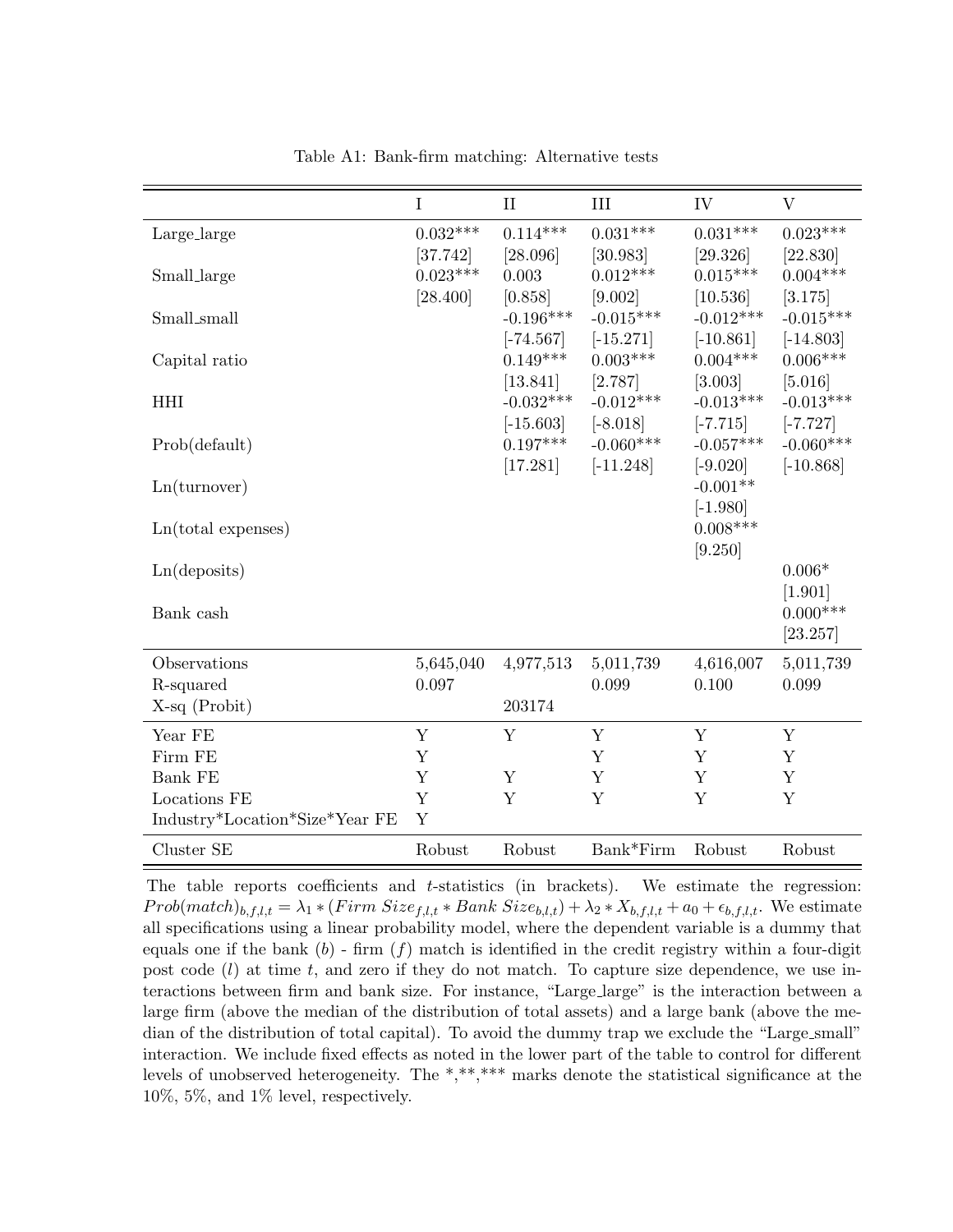<span id="page-53-0"></span>

|               |             | $\rm II$    | $\mathop{\rm III}$ | IV          | V           | VI          | <b>VII</b>  | VIII        | IX          | Χ           | XI         |
|---------------|-------------|-------------|--------------------|-------------|-------------|-------------|-------------|-------------|-------------|-------------|------------|
| Year          | 2006        | 2007        | 2008               | 2009        | 2010        | 2011        | 2012        | 2013        | 2014        | 2015        | 2016       |
| Large_large   | $0.080***$  | $-0.013*$   | $-0.012*$          | $-0.006$    | $-0.012*$   | 0.001       | $-0.013**$  | $-0.003$    | $0.011*$    | $-0.001$    | 0.002      |
|               | [16.089]    | $-1.904$    | $[-1.898]$         | $[-0.931]$  | $[-1.724]$  | [0.157]     | $[-2.001]$  | $[-0.461]$  | [1.751]     | $[-0.082]$  | [0.250]    |
| Small_large   | $-0.026***$ | $-0.006$    | $-0.008$           | $-0.009$    | $-0.005$    | $-0.001$    | $-0.005$    | 0.004       | 0.009       | $-0.002$    | $-0.009$   |
|               | $[-5.200]$  | $[-0.871]$  | $[-1.339]$         | $[-1.407]$  | $[-0.773]$  | $[-0.088]$  | $[-0.682]$  | [0.526]     | [1.397]     | $[-0.349]$  | $[-1.371]$ |
| Small_small   | $-0.056***$ | $-0.013***$ | $-0.012***$        | 0.002       | $-0.010***$ | $-0.004***$ | $-0.017***$ | $-0.030***$ | $-0.024***$ | $-0.016***$ | $0.004***$ |
|               | $[-84.906]$ | $[-11.977]$ | $[-11.943]$        | [1.390]     | $[-8.835]$  | $[-3.633]$  | $[-12.575]$ | $[-19.971]$ | $[-14.139]$ | $[-11.495]$ | [2.938]    |
| <b>HHI</b>    | $-0.009***$ | $-0.004***$ | $-0.005***$        | $-0.003***$ | $-0.003**$  | $-0.000$    | 0.001       | $0.004*$    | $0.004*$    | $0.004*$    | $0.007***$ |
|               | $[-15.151]$ | $[-3.838]$  | $[-4.944]$         | $[-3.191]$  | $[-2.372]$  | $[-0.008]$  | [0.447]     | [1.765]     | [1.871]     | [1.932]     | [2.759]    |
| Prob(default) | $0.064***$  | $0.021***$  | $0.015***$         | $0.020***$  | $0.018***$  | $0.010*$    | 0.006       | 0.002       | 0.001       | 0.011       | 0.012      |
|               | [13.990]    | [3.352]     | [2.653]            | [3.493]     | [3.164]     | [1.807]     | [1.091]     | [0.325]     | [0.187]     | $[1.496]$   | [1.532]    |
| Observations  | 1,878,062   | 596,771     | 586,453            | 528,706     | 500,559     | 440,835     | 344,407     | 346.626     | 375,074     | 401,790     | 328,868    |
| R-squared     | 0.140       | 0.062       | 0.062              | 0.058       | 0.0577      | 0.0684      | 0.0522      | 0.0450      | 0.0471      | 0.063       | 0.049      |
| Firm FE       | Y           | Y           | Y                  | Y           | Y           | Y           | Y           | Y           | Y           | Y           | Y          |
| Bank FE       | Υ           | Υ           | Υ                  | Υ           | Υ           | Υ           | Y           | Υ           | Υ           | Υ           | Υ          |
| Cluster SE    | Robust      | Robust      | Robust             | Robust      | Robust      | Robust      | Robust      | Robust      | Robust      | Robust      | Robust     |

Table A2: Bank-firm matching: Year-by-year analysis

The table reports coefficients and t-statistics (in brackets). We estimate the regression:  $Prob(match)_{b,f,l,t} = \lambda_1 * (Firm Size_{f,l,t} * Bank Size_{b,l,t}) +$  $\lambda_2 * X_{b,f,l,t} + a_0 + \epsilon_{b,f,l,t}$ . We estimate all specifications using a linear probability model, where the dependent variable is a dummy that equals one if the bank  $(b)$  - firm  $(f)$  match is identified in the credit registry within a four-digit post code  $(l)$  at time t, and zero if they do not match. To capture size dependence, we use interactions between firm and bank size. For instance, "Large large" is the interaction between a large firm (above the median of the distribution of total assets) and a large bank (above the median of the distribution of total capital). To avoid the dummy trap we exclude the "Large small" interaction. We include fixed effects as noted in the lower part of the table to control for different levels of unobserved heterogeneity. The \*,\*\*,\*\*\* marks denote the statistical significance at the 10%, 5%, and 1% level, respectively.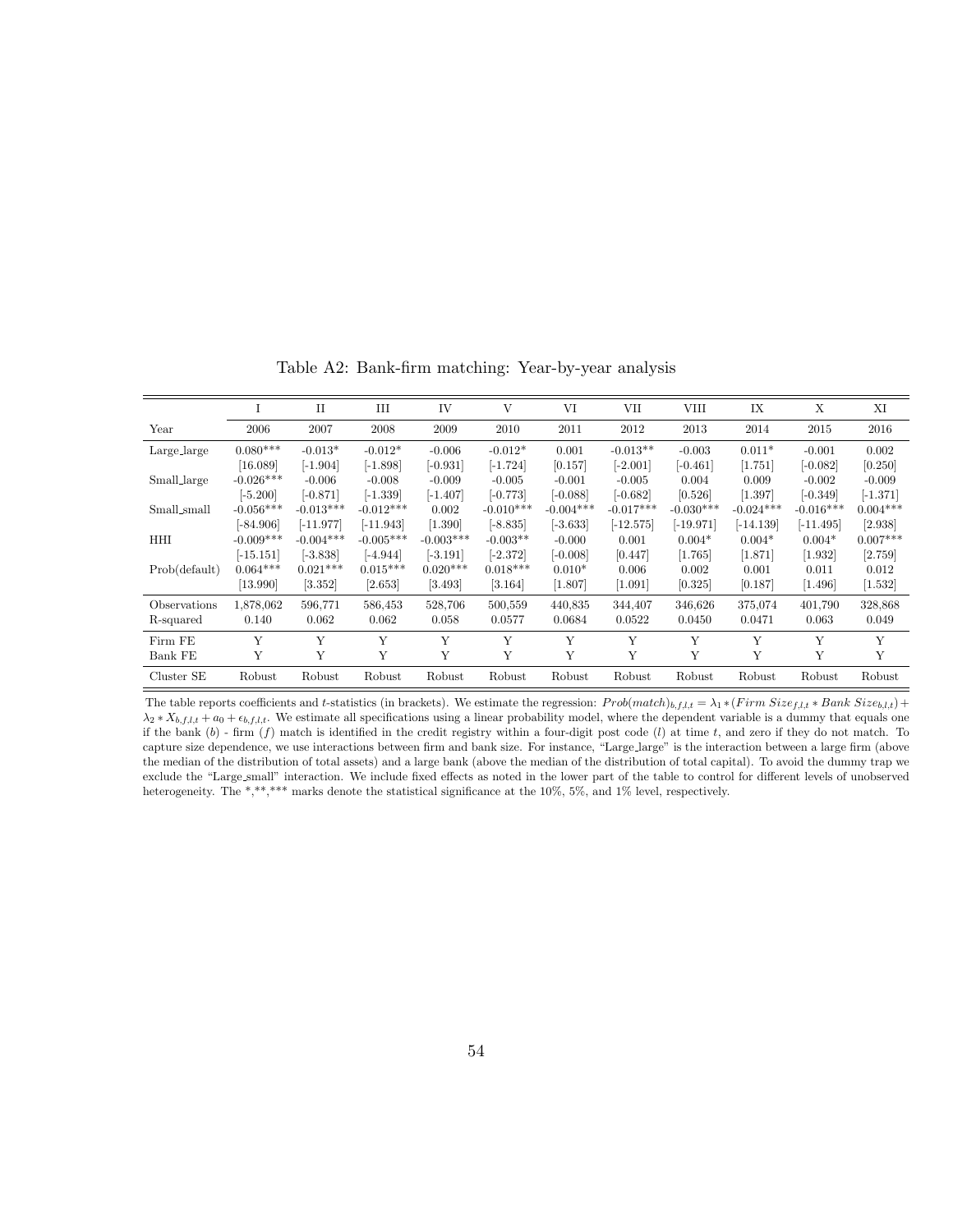<span id="page-54-0"></span>

|                | I           | $\rm II$    | III         | IV          | $\rm V$    | VI          | VII         |
|----------------|-------------|-------------|-------------|-------------|------------|-------------|-------------|
| Large_large    | $0.130***$  | $0.107***$  | $0.029***$  | $0.029***$  | $0.032***$ | $0.017***$  | $0.014***$  |
|                | [315.867]   | [235.489]   | [35.140]    | [35.140]    | [37.331]   | [18.017]    | [9.932]     |
| Small_large    | $0.101***$  | $0.088***$  | $0.010***$  | $0.010***$  | $0.023***$ |             | $0.012***$  |
|                | [260.145]   | [94.729]    | [8.614]     | [8.614]     | [27.888]   |             | [8.282]     |
| Small_small    | $-0.019***$ | $-0.013***$ | $-0.013***$ | $-0.013***$ |            | $-0.016***$ | $-0.033***$ |
|                | $[-64.505]$ | $[-14.857]$ | $[-14.989]$ | $[-14.989]$ |            | $[-18.050]$ | $[-34.193]$ |
| Observations   | 5,647,211   | 5,645,121   | 5,645,121   | 5,645,121   | 5,644,074  | 5,645,120   | 3,426,707   |
| R-squared      | 0.044       | 0.086       | 0.106       | 0.106       | 0.123      | 0.118       | 0.470       |
| Year FE        | Υ           | Υ           | Y           | Υ           |            |             | Υ           |
| Firm FE        |             | Y           | Y           | Y           |            | Y           |             |
| <b>Bank FE</b> |             |             | Y           | Υ           | Y          |             |             |
| Locations FE   |             |             |             | Y           | Y          | Y           | Y           |
| Firm*Year FE   |             |             |             |             | Y          |             |             |
| Bank*Year FE   |             |             |             |             |            | Y           |             |
| Firm*Bank FE   |             |             |             |             |            |             | Y           |
| Cluster SE     | Robust      | Robust      | Robust      | Robust      | Robust     | Robust      | Robust      |

Table A3: Bank-firm matching and relative size

The table reports coefficients and *t*-statistics (in brackets). We estimate the regression: Prob(match)<sub>b,f,l,t</sub> =  $\lambda_1 * (Firm Size_{f,l,t} * Bank Size_{b,l,t}) + \lambda_2 * X_{b,f,l,t} + a_0 + \epsilon_{b,f,l,t}$ . We estimate all specifications using a linear probability model, where the dependent variable is a dummy that equals one if the bank  $(b)$  - firm  $(f)$  match is identified in the credit registry within a four-digit post code  $(l)$  at time t, and zero if they do not match. To capture size dependence, we use interactions between firm and bank size. For instance, "Large large" is the interaction between a large firm (above the median of the distribution of total assets) and a large bank (above the median of the distribution of total capital). To avoid the dummy trap we exclude the "Large small" interaction. We include fixed effects as noted in the lower part of the table to control for different levels of unobserved heterogeneity. The \*,\*\*,\*\*\* marks denote the statistical significance at the 10%, 5%, and 1% level, respectively.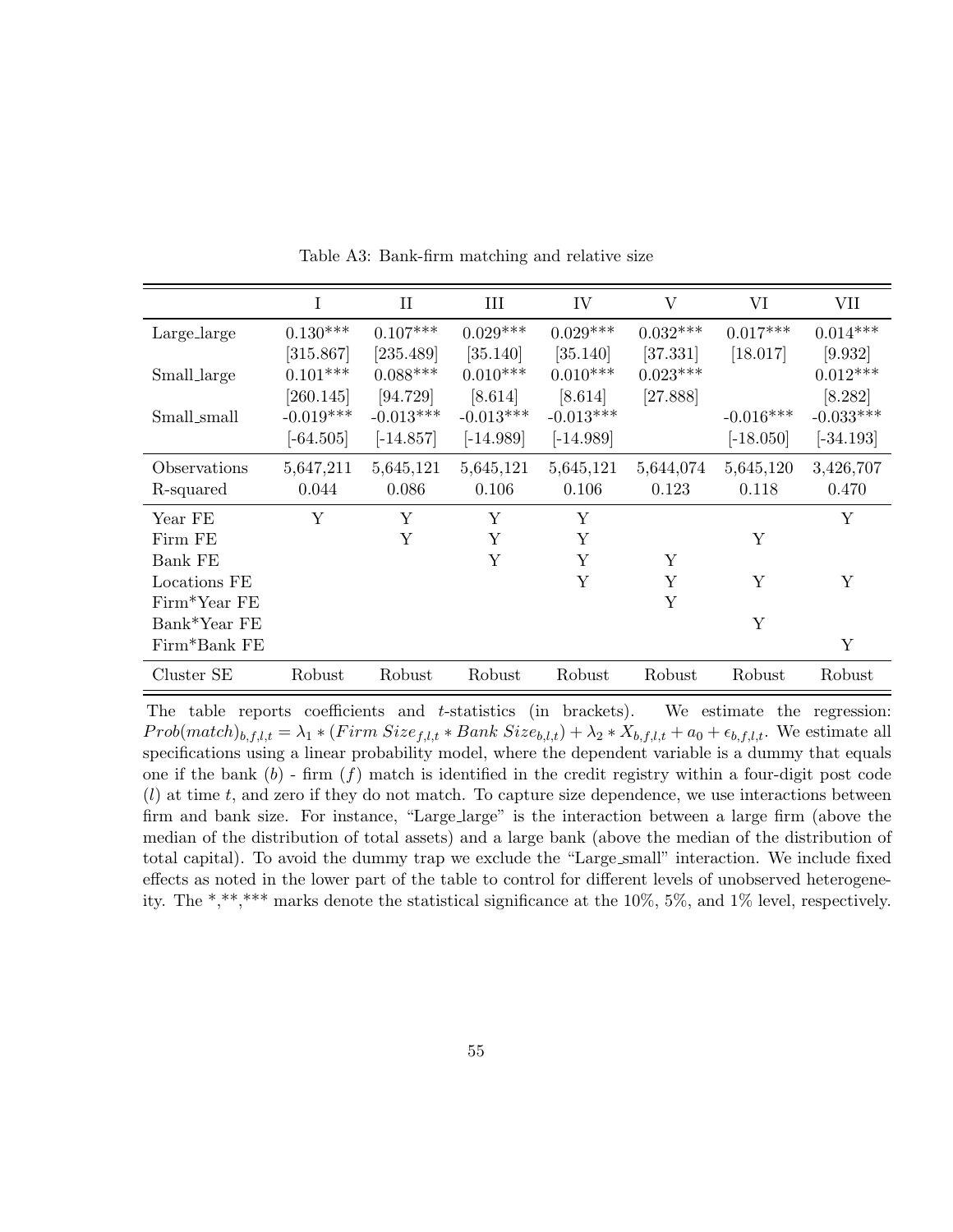<span id="page-55-0"></span>

|                      | Ι           | H           | HН          | IV          | V            |
|----------------------|-------------|-------------|-------------|-------------|--------------|
| Imperfect match      | $-4.409***$ | $-0.279***$ | $-0.744***$ | $-1.328***$ | $-1.3270***$ |
|                      | $[-118.74]$ | $[-3.58]$   | $[-4.69]$   | $[-5.49]$   | $[-5.48]$    |
| $#$ of bank-branches |             |             |             |             | 0.115        |
|                      |             |             |             |             | [0.543]      |
| Observations         | 218,083     | 110,594     | 26,267      | 32,708      | 32,708       |
| R-squared            | 0.106       | 0.653       | 0.705       | 0.711       | 0.711        |
| F-stat               | 20.411      | 12.84       | 22.000      | 30.11       | 15.20        |
| Year FE              | Y           | Υ           |             | Y           | Y            |
| Bank FE              | Y           | Υ           |             |             |              |
| Firm FE              |             | Υ           |             |             |              |
| Locations FE         |             | Y           | Y           | Y           | Y            |
| Firm*Year FE         |             |             | Y           |             |              |
| Bank*Year FE         |             |             | Υ           |             |              |
| Firm*Bank FE         |             |             |             | Υ           | Υ            |
| Cluster SE           | Robust      | Robust      | Robust      | Robust      | Robust       |

Table A4: Imperfect-match index and credit supply: Excluding Lisbon and Porto

The table reports coefficients and *t*-statistics (in brackets). We estimate the regression:  $Y_{b,f,t} = \alpha_0 + \beta_1 * Imperfectmatch_{b,f,t} + \mu_f + \mu_t + \epsilon_{b,f,t}.$  We estimate all specifications using OLS, where the dependent variable is the outstanding amount of credit of the realized firm  $(f)$  - bank  $(b)$  matches that operate in the same four-digit postcode  $(l)$  at time  $(t)$ . The main explanatory variable is the imperfect match index that is calculated as the difference between the realized and predicted matches. For the index, larger deviations from zero indicate a wider difference of realized matches from those prevailing in good times. We include fixed effects as noted in the lower part of the table to control for different levels of unobserved heterogeneity. The \*,\*\*,\*\*\* marks denote the statistical significance at the  $10\%$ , 5%, and  $1\%$ level, respectively.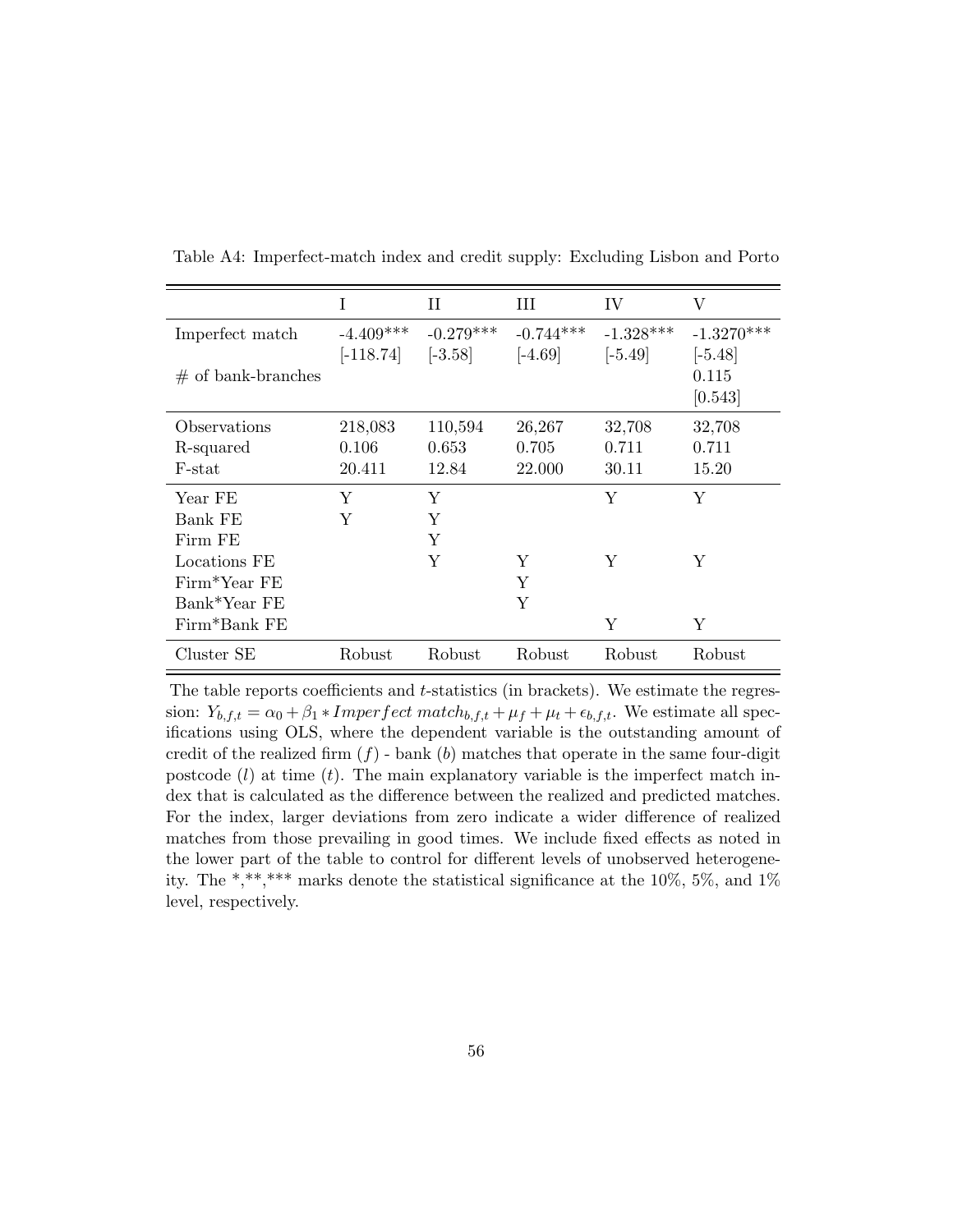<span id="page-56-0"></span>

|                                                                                                                                      |                                     |                                  |                                  | Panel A: First stage             |                                  |                                  |  |  |
|--------------------------------------------------------------------------------------------------------------------------------------|-------------------------------------|----------------------------------|----------------------------------|----------------------------------|----------------------------------|----------------------------------|--|--|
|                                                                                                                                      | $\mathbf{I}$                        | $_{\rm II}$                      | Ш                                | IV                               | V                                | VI                               |  |  |
| Dependent variable                                                                                                                   | Imperfect match                     |                                  |                                  |                                  |                                  |                                  |  |  |
| Group                                                                                                                                | Full sample                         | Single                           | Multiple                         | Full sample                      | Single                           | Multiple                         |  |  |
| EBA borrowing share                                                                                                                  | $0.002***$<br>[13.759]              | $0.002***$<br>[13.920]           | 0.000<br>[0.462]                 | $0.002***$<br>[12.790]           | $0.002***$<br>[13.006]           | 0.000<br>[0.273]                 |  |  |
|                                                                                                                                      |                                     |                                  |                                  | Panel B: Second stage            |                                  |                                  |  |  |
|                                                                                                                                      | T                                   | $\mathbf{H}$                     | III                              | IV                               | V                                | VI                               |  |  |
| Dependent variable                                                                                                                   | $\text{Ln}(\text{\# of employees})$ |                                  |                                  | Ln(fixed tangible assets)        |                                  |                                  |  |  |
| Group                                                                                                                                | Full sample                         | Single                           | Multiple                         | Full sample                      | Single                           | Multiple                         |  |  |
| Imperfect Match                                                                                                                      | $-8.470***$<br>$[-6.547]$           | $-8.742***$<br>$[-6.768]$        | $-59.992$<br>$[-0.483]$          | $-32.894***$<br>$[-10.489]$      | $-34.067***$<br>$[-10.885]$      | $-107.162$<br>$[-0.256]$         |  |  |
| Firm control variables                                                                                                               | Y                                   | Y                                | Y                                | Y                                | Y                                | Y                                |  |  |
| Observations<br>R-squared                                                                                                            | 115,346<br>0.933                    | 99,243<br>0.255                  | 18,056<br>$-10$                  | 112,683<br>0.911                 | 96,799<br>0.91                   | 17,777<br>$-28.93$               |  |  |
| Year FE<br>Firm FE                                                                                                                   | Y<br>Y                              | Y<br>Y                           | Y<br>Y                           | Y<br>Y                           | Y<br>Y                           | Y<br>Y                           |  |  |
| LM-test for under identification<br>P-value for under identification<br>F-stat for weak identification<br>Weak identification 10% CR | 194.1<br>0.000<br>189.3<br>16.38    | 198.5<br>0.000<br>193.8<br>16.38 | 0.217<br>0.641<br>0.213<br>16.38 | 167.8<br>0.000<br>163.6<br>16.38 | 173.4<br>0.000<br>169.2<br>16.38 | 0.075<br>0.783<br>0.074<br>16.38 |  |  |
| Cluster SE                                                                                                                           | Robust                              | Robust                           | Robust                           | Robust                           | Robust                           | Robust                           |  |  |

Table A5: Imperfect-match index and real effects: Firm-level evidence excluding Lisbon and Porto

The table reports coefficients and t-statistics (in parenthesis) using a 2SLS regression. We estimate the following IV set-up:  $Y_{f,t} = \alpha_0 + \beta_1 * Imper \overbrace{fect} \overbrace{Match_{f,t} + \beta_2 * F_{f,t} + \mu_f + \mu_t + \epsilon_{f,t}}$ , with the first step: Imperfect  $Match_{b,f,t} = \alpha_0 + \rho * EBA$  borrowing share  $f,t + \gamma * F_{f,t} + \eta_{b,f,t}$ . In both steps, we include basic firm-level controls for firm size, ROA, and leverage. For our instrument, we follow [Gropp, Mosk, Ongena and](#page-33-2) [Wix](#page-33-2) [\(2019\)](#page-33-2) and construct it as *EBA borrowing share*  $f_{t} = \frac{\sum_{EBA}Outstanding amount_{f,t}}{\sum_{All bank}Outstanding amount_{f,t}}$ , where the numerator is the average amount of outstanding credit of firm  $f$  from  $\overline{EBA}$  exercised banks, and the denominator is the total amount of credit from all banks. We report the first stage regressions in Panel A. We drop Lisbon and Port from the sample. The LM statistic is distributed as chi-square under the null that the equation is unidentified. The F-stat is distributed as chi-square under the null of exogeneity. We include fixed effects as noted in the lower part of the table to control for different levels of unobserved heterogeneity. The \*,\*\*,\*\*\* marks denote the statistical significance at the 10%, 5%, and 1% level, respectively.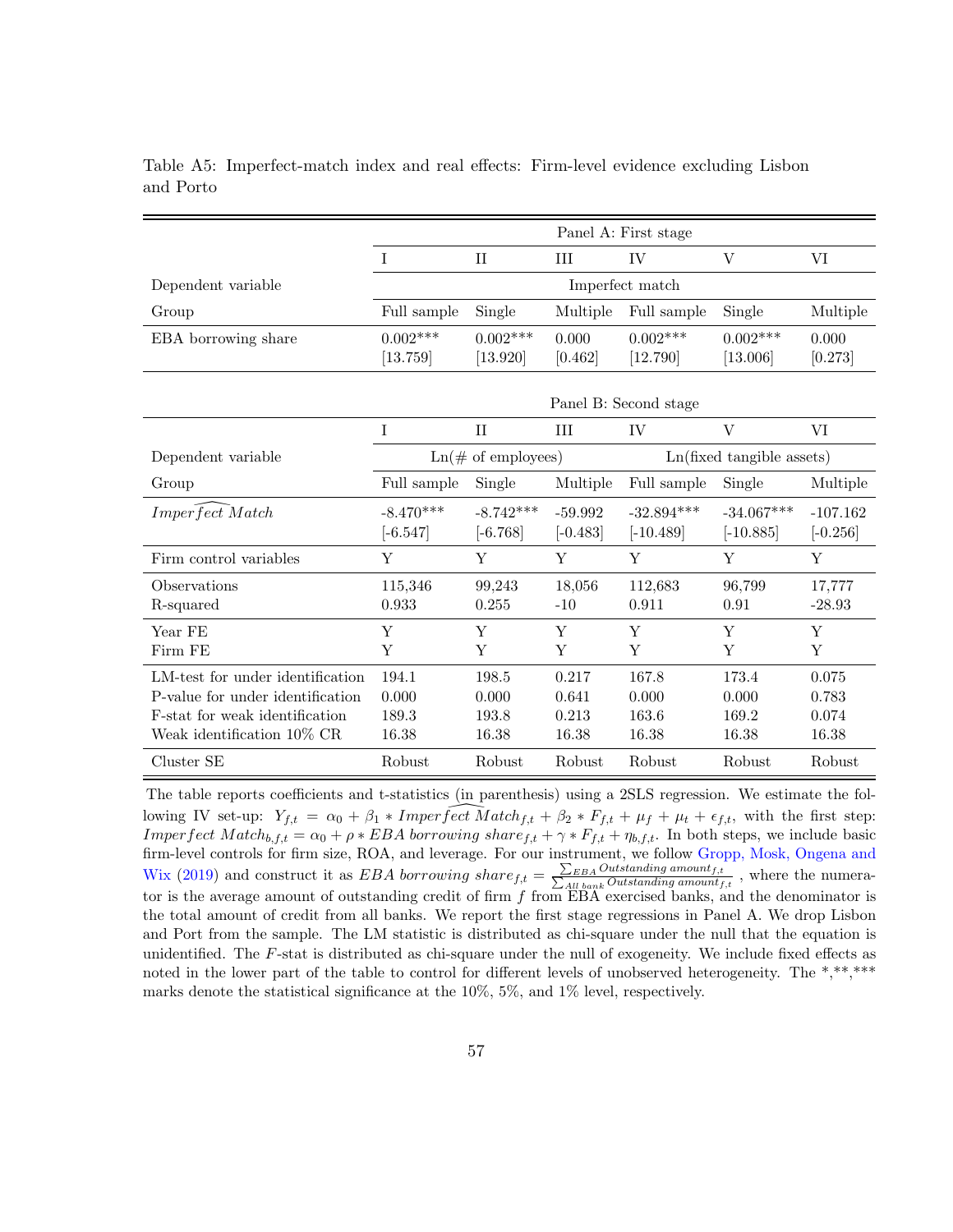<span id="page-57-0"></span>

|                           |                                     | H                           | H                          | IV                            | V                            | VI                         |  |
|---------------------------|-------------------------------------|-----------------------------|----------------------------|-------------------------------|------------------------------|----------------------------|--|
| Dependent variable        | $\text{Ln}(\text{\# of employees})$ |                             |                            | $Ln(fixed \t{tangle}$ assets) |                              |                            |  |
| Group                     | Full sample                         | Single                      | Multiple                   | Full sample                   | Single                       | Multiple                   |  |
| Imperfect match           | $-5.581***$<br>$[-136.321]$         | $-6.074***$<br>$[-136.138]$ | $-4.394***$<br>$[-36.860]$ | $-11.736***$<br>$[-143.236]$  | $-12.816***$<br>$[-141.528]$ | $-8.026***$<br>$[-37.357]$ |  |
| Firm control variables    | Y                                   | Υ                           | Y                          | Y                             | Υ                            | Y                          |  |
| Observations<br>R-squared | 279,000<br>0.119                    | 257,691<br>0.136            | 21,309<br>0.085            | 267,530<br>0.146              | 246,548<br>0.164             | 20,982<br>0.109            |  |
| Year FE<br>Firm FE        | Y<br>Y                              | Y<br>Υ                      | Y<br>Y                     | Y<br>Y                        | Y<br>Υ                       | Y<br>Y                     |  |
| Cluster SE                | Robust                              | Robust                      | Robust                     | Robust                        | Robust                       | <b>Robust</b>              |  |

Table A6: Imperfect-match index and real effects: Firm-level OLS estimates

The table reports coefficients and  $t$ -statistics (in parenthesis) using a  $2SLS$  regression. We estimate the following IV set-up:  $Y_{f,t} = \alpha_0 + \beta_1 * Imperfect$  Match<sub>f,t</sub> +  $\beta_2 * F_{f,t} + \mu_f + \mu_t + \epsilon_{f,t}$ . In both steps,we include basic firm-level controls for firm size, ROA, and leverage. The main explanatory variable is the imperfect match index that is calculated as the difference between the observed and predicted matches. For the index, larger deviations from zero indicate a wider difference of realized matches from those prevailing in good times. We include fixed effects as noted in the lower part of the table to control for different levels of unobserved heterogeneity. The \*,\*\*,\*\*\* marks denote the statistical significance at the 10%, 5%, and 1% level, respectively.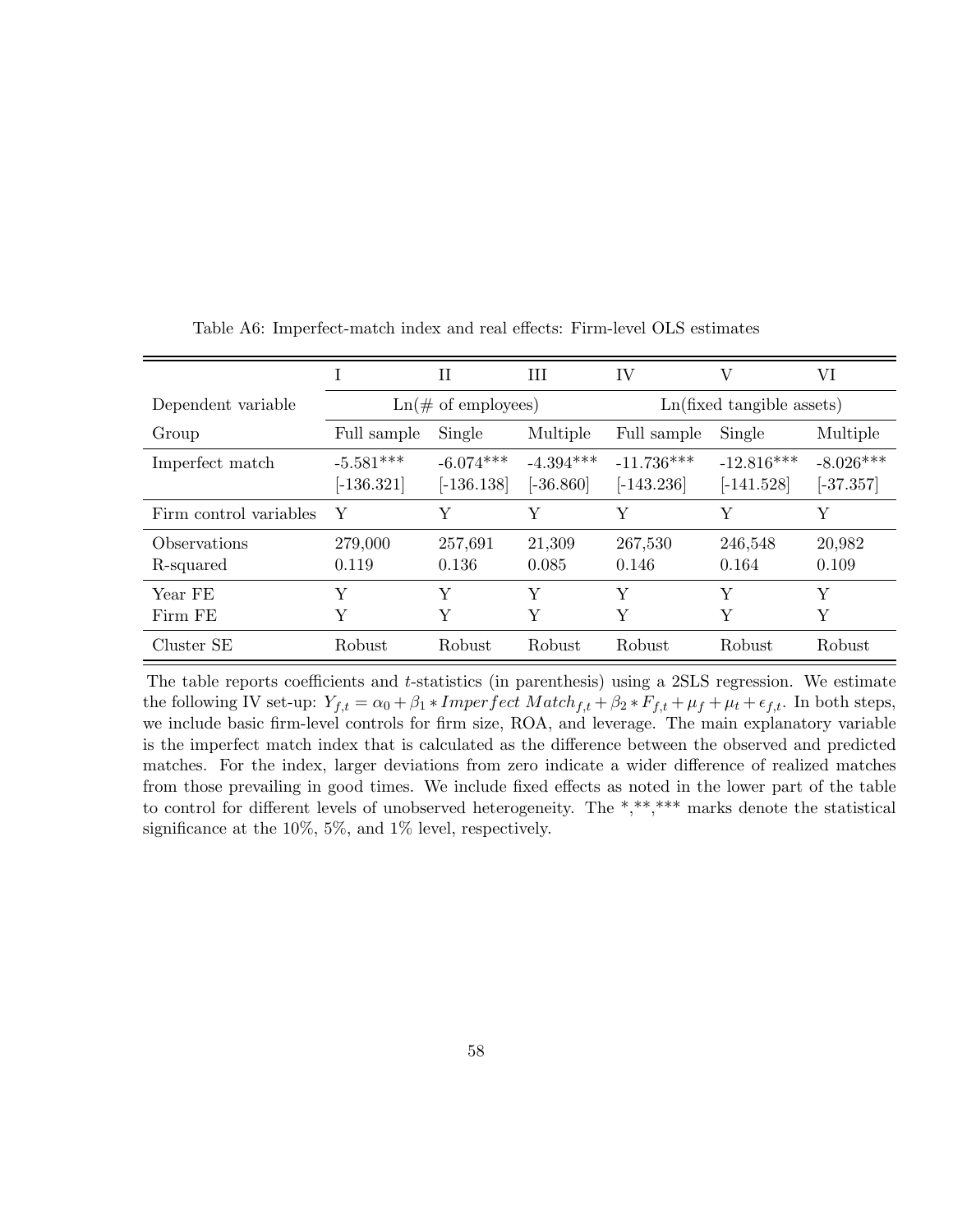<span id="page-58-0"></span>

|                      | $\bf{I}$    | П           | Ш          | IV          | V           |
|----------------------|-------------|-------------|------------|-------------|-------------|
| Imperfect match      | $-4.563***$ | $-0.340***$ | $-0.760**$ | $-1.429***$ | $-1.427***$ |
|                      | $[-96.576]$ | $[-2.911]$  | $[-2.310]$ | $[-4.008]$  | $[-3.862]$  |
| $#$ of bank-branches |             |             |            |             | 0.058       |
|                      |             |             |            |             | [0.386]     |
| Observations         | 258,627     | 130,398     | 31,043     | 38,698      | 38,698      |
| R-squared            | 0.104       | 0.651       | 0.704      | 0.708       | 0.708       |
| Wald (P-value)       | 0.000       | 0.004       | 0.002      | 0.000       | 0.001       |
| Year FE              | Υ           | Y           |            | Υ           | Y           |
| Bank FE              | Υ           | Y           |            |             |             |
| Firm FE              |             | Υ           |            |             |             |
| Locations FE         |             | Y           | Υ          | Υ           | Υ           |
| Firm*Year FE         |             |             | Y          |             |             |
| Bank*Year FE         |             |             | Y          |             |             |
| Firm*Bank FE         |             |             |            | Υ           | Υ           |
| Cluster SE           | Bootstrap   | Bootstrap   | Bootstrap  | Bootstrap   | Bootstrap   |

Table A7: Imperfect match index: Bootstrap SE

The table reports coefficients and t-statistics (in brackets). The dependent variable is the outstanding amount for the realized firm  $(f)$  - bank  $(b)$  matches that operate in the same four-digit postcode  $(l)$  at time  $(t)$ . The main explanatory variable is the imperfect match index that is calculated as the difference between the observed and predicted matches. For the index, larger deviations from zero indicate a wider difference of realized matches from those prevailing in good times. We include fixed effects as noted in the lower part of the table to control for different levels of unobserved heterogeneity. The \*,\*\*,\*\*\* marks denote the statistical significance at the 10%, 5%, and 1% level, respectively.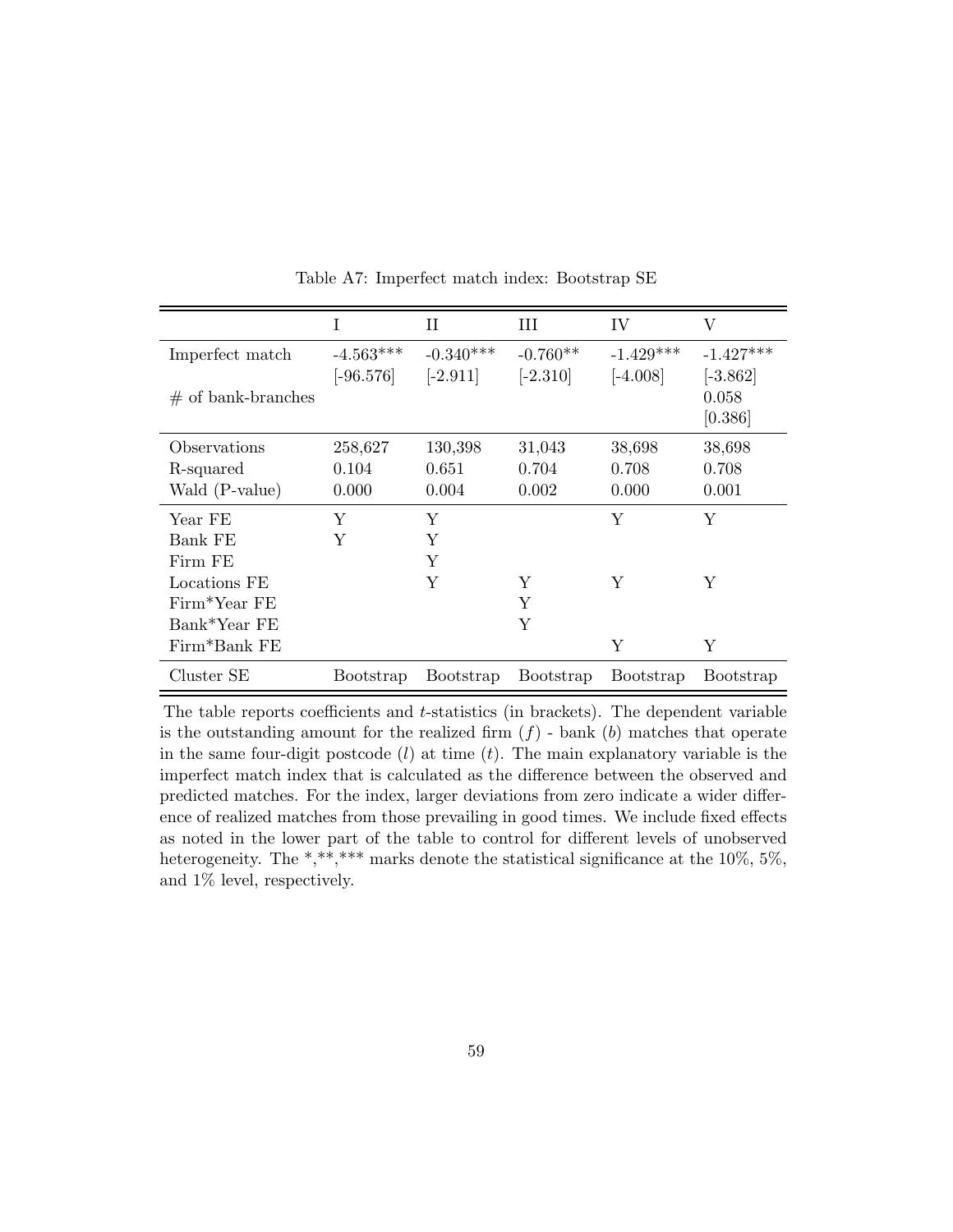<span id="page-59-0"></span>

|                          | Ι            | Н           | Ш           | IV          | V           |
|--------------------------|--------------|-------------|-------------|-------------|-------------|
| Imperfect match $(2011)$ | $-4.861***$  | $-0.125***$ | $-0.761***$ | $-1.394***$ | $-1.387***$ |
|                          | $[-103.527]$ | $[-3.984]$  | $[-3.984]$  | $[-4.140]$  | $[-4.115]$  |
| $#$ of bank-branches     |              |             |             |             | 0.304       |
|                          |              |             |             |             | [1.029]     |
| Observations             | 179,923      | 77,304      | 20,524      | 20,549      | 20,549      |
| R-squared                | 0.106        | 0.681       | 0.717       | 0.730       | 0.730       |
| F-stat                   | 10.718       | 1.539       | 15.871      | 17.141      | 9.041       |
| Year FE                  | Y            | Y           |             | Y           | Υ           |
| Bak FE                   | Y            | Y           |             |             |             |
| Firm FE                  |              | Y           |             |             |             |
| Locatios FE              |              | Y           | Y           | Y           | Y           |
| Firm*Year FE             |              |             | Y           |             |             |
| Bak*Year FE              |              |             | Y           |             |             |
| Firm*Bak FE              |              |             |             | Y           | Υ           |
| Cluster SE               | Robust       | Robust      | Robust      | Robust      | Robust      |

Table A8: Imperfect match index and loan outstanding amount: EU sovereign debt crisis

The table reports coefficients and t-statistics (in brackets). We estimate the regression:  $Y_{b,f,t} = \alpha_0 + \beta_1 * Imperfect$  *Match*<sub>b,f,t</sub> +  $\beta_2 * F_{f,t} + \mu_f + \mu_t + \epsilon_{b,f,t}$ . We estimateall specifications using OLS, where the dependent variable is the outstanding amount of credit of the realized firm  $(f)$  - bank  $(b)$  matches that operate in the same four-digit postcode  $(l)$  at time  $(t)$ . The main explanatory variable is the imperfect match index that is calculated as the difference between the observed and predicted matches. For the index, larger deviations from zero indicate a wider difference of realized matches from those prevailing in good times. We include fixed effects as noted in the lower part of the table to control for different levels of unobserved heterogeneity. The \*,\*\*\*\*\*\* marks denote the statistical significance at the 10%, 5%, and 1% level, respectively.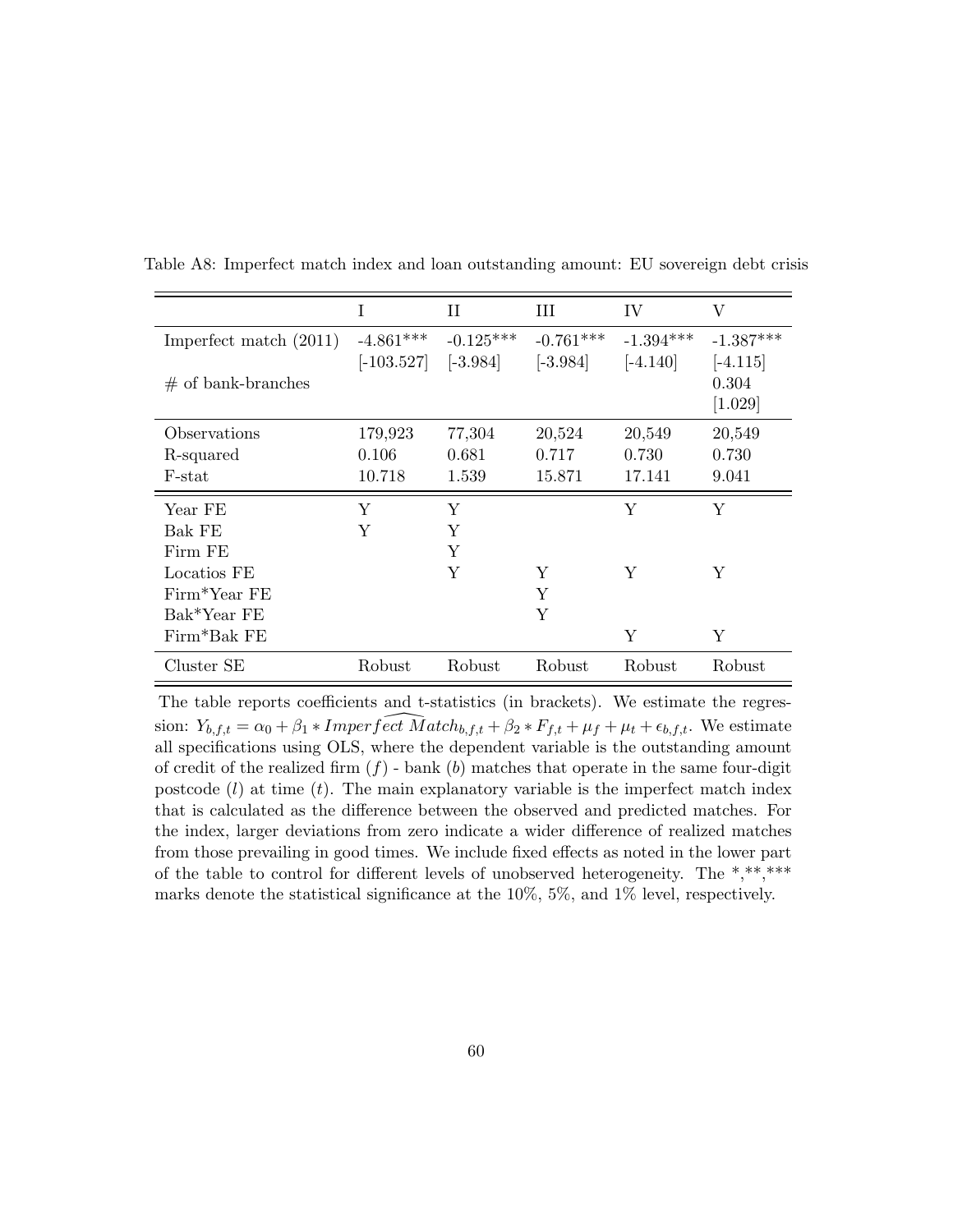|               | T           | Н          |
|---------------|-------------|------------|
| EBA exercise  | $-0.571***$ | $-0.614**$ |
|               | $[-2.951]$  | $[-2.653]$ |
| Capital ratio | 0.493       | $1.965***$ |
|               | [0.955]     | [8.186]    |
| HHI           | $-0.024$    | $-0.008$   |
|               | $[-1.334]$  | $[-0.442]$ |
| Ln(deposits)  | $-0.000$    | $-0.001*$  |
|               | $[-0.013]$  | $[-1.975]$ |
| Bank size     | $-0.336**$  | 0.020      |
|               | $[-2.593]$  | [0.118]    |
| Observations  | 407,556     | 407,553    |
| R-squared     | 0.020       | 0.046      |
| F-stat        | 24.11       | 27.03      |
| Year FE       | Y           | Y          |
| Bank FE       |             | Y          |
| Cluster SE    | Bank        | Bank       |

<span id="page-60-0"></span>Table A9: EBA exercise and outstanding credit

The table reports coefficients and  $t$ -statistics (in brackets). We estimate the regression:  $Y_{b,f,t} = \alpha_0 + \beta_1 * EBA exercise_{b,f,t} + \beta_2 * F_{f,t} +$  $\mu_f + \mu_t + \epsilon_{b,f,t}$ . We estimate all specifications using OLS, where the dependent variable is the outstanding amount of credit of the realized firm  $(f)$  - bank  $(b)$  matches that operate in the same four-digit postcode  $(l)$  at time  $(t)$ . We include fixed effects as noted in the lower part of the table to control for different levels of unobserved heterogeneity. The \*,\*\*,\*\*\* marks denote the statistical significance at the 10%, 5%, and 1% level, respectively. All specifications include fixed effects as noted in the lower part of the table to control for different levels of unobserved heterogeneity. The \*,\*\*,\*\*\* marks denote the statistical significance at the 10%, 5%, and 1% level, respectively.